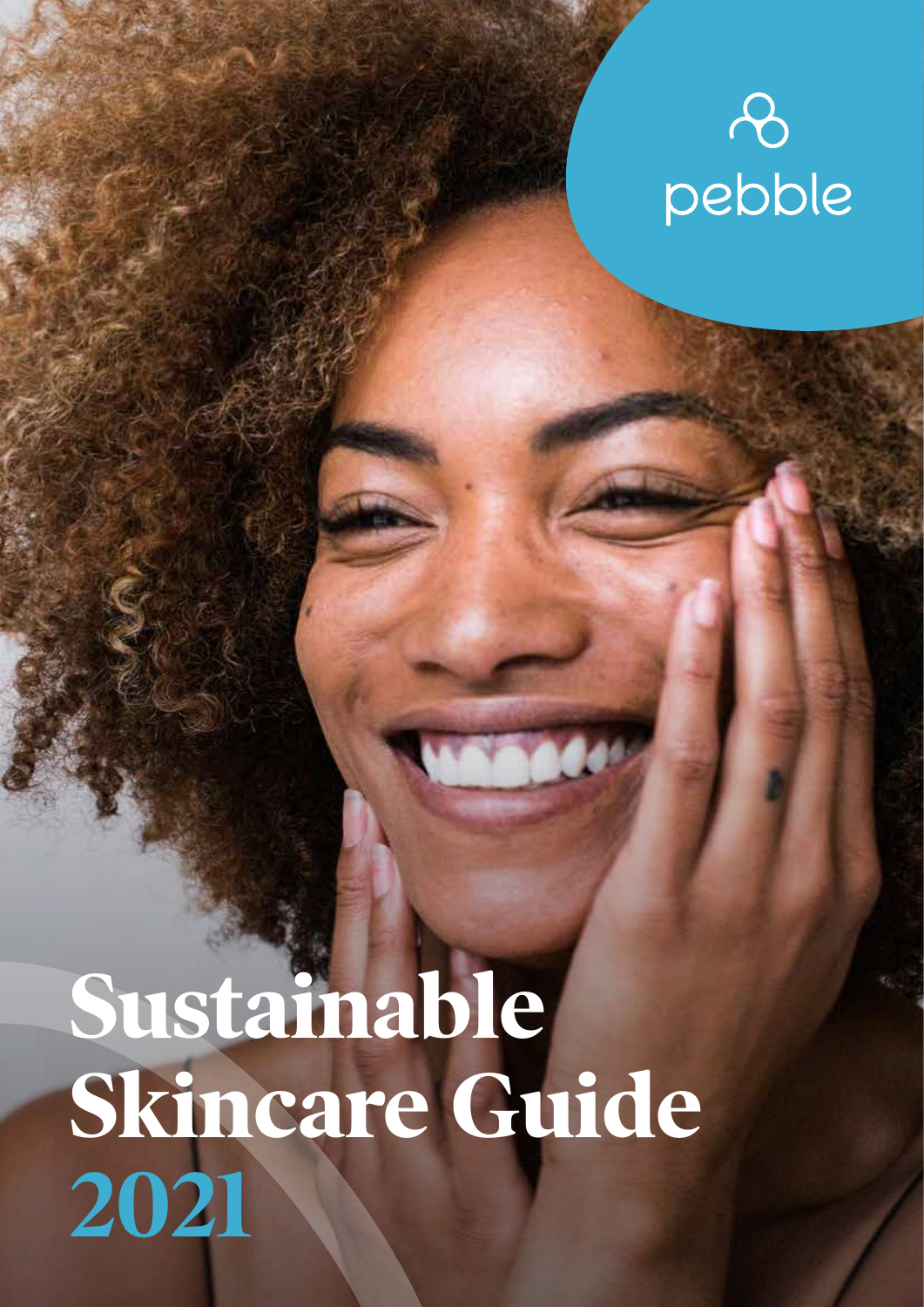## **Introduction**

## **Welcome to [pebble magazine](https://pebblemag.com/)'s first ever Sustainable Skincare Guide.**

As your trusted guide to stylish sustainable living, we get asked all the time about clean and vegan beauty, greenwashing around ingredients and of course, the big packaging debate...so we thought we'd put everything we've learnt over the last few years together to help you make planet friendly choices more easily in your everyday skincare and haircare routines.

Whether you're an old hand at shampoo bars or whether you're thinking about single use plastic in your toiletries for the first time, there's something here for everyone - from us, beauty and skincare experts and we've listed our favourite sustainable skincare brands too - with exclusive discounts for you to get you started.

Enjoy!

#### **Georgina & team pebble**

PS...if you love this, check out our new digital community Ripples - for free virtual events, chats, topical checklists and action plans and more to help you ramp up your sustainability journey.

**[SIGN UP HERE TODAY - IT'S FREE](https://pebble.mn.co/)**

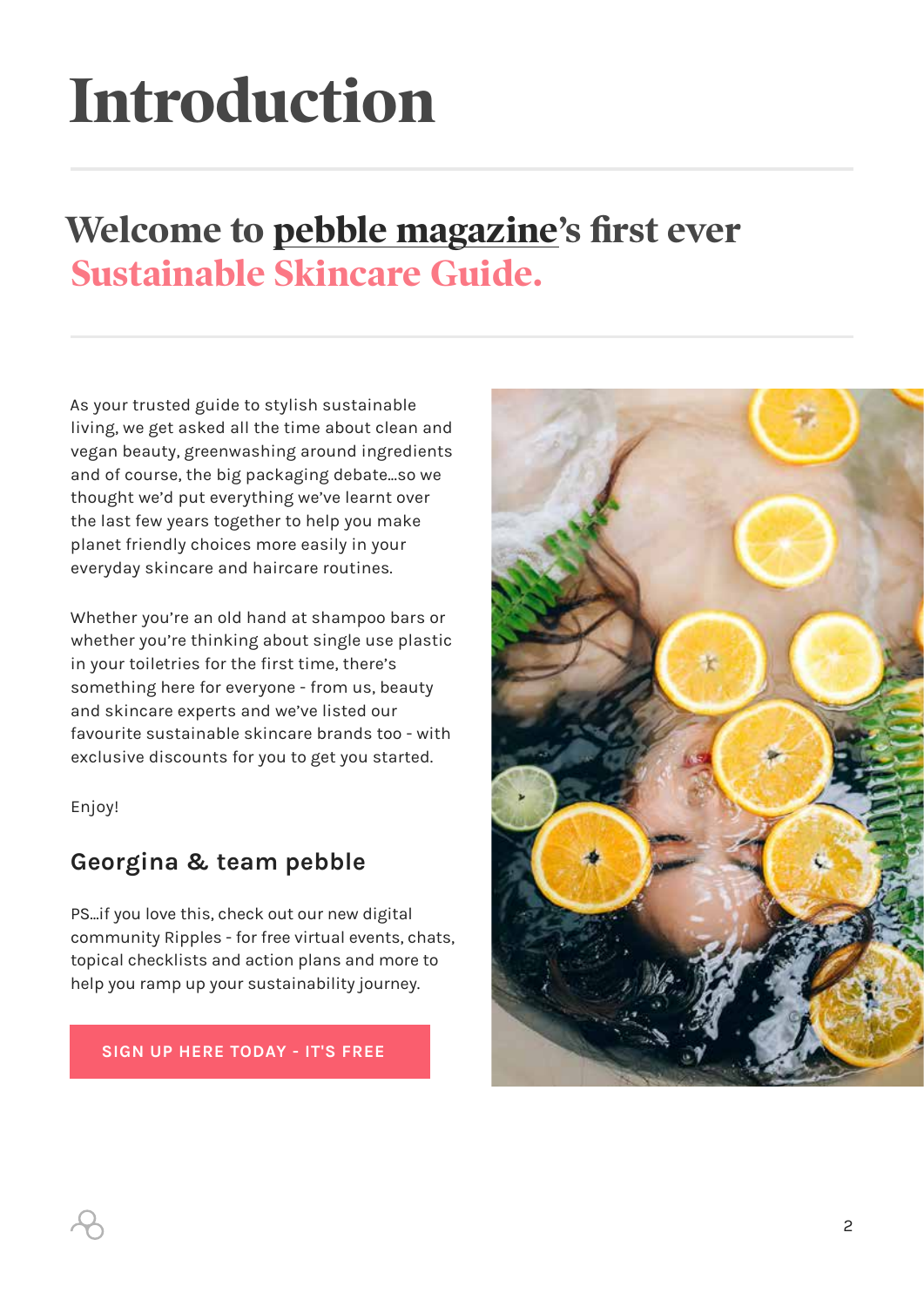## **Contents**

[What Is Sustainable](#page-3-0)  [Skincare?](#page-3-0)

## **2.**

[What To Look For In](#page-10-0)  [Sustainable Skincare](#page-10-0)  [Brands](#page-10-0)

## **3.**

[Why We Need](#page-12-0)  [Sustainable Skincare](#page-12-0)

### **4.**

[What Is Vegan Beauty?](#page-16-0)

## **5.**

Clean Beauty: Let's Look At The [Pros And Cons](#page-19-0)

### **6.**

[Expert Answers](#page-25-0)  [To Everything You](#page-25-0)  [Want To Know](#page-25-0)

## **1. 7.**

You [Step By Step](#page-30-0)  [Beginner's Guide](#page-30-0) To Sustainable Skincare

## **8.**

How To Avoid Mini Travel Toiletries

### **9.**

Sustainable Skincare Packaging: [What To](#page-37-0)  [Do With Empties](#page-37-0)

## **10.**

2021's [Sustainable](#page-41-0)  [Skincare Trends](#page-41-0)

### **11.**

Sustainable Brand Directory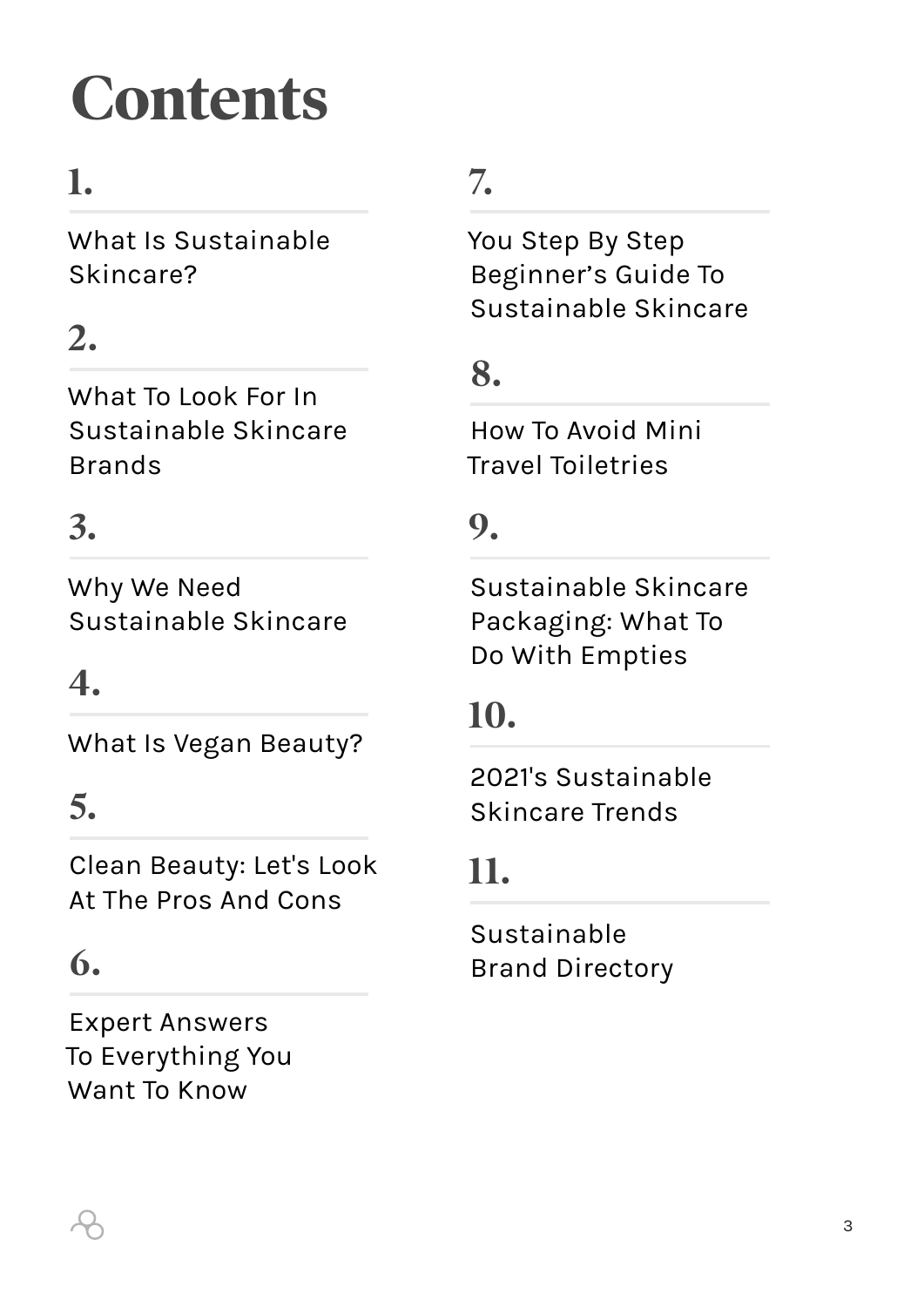<span id="page-3-0"></span>#EverydayActivism | **[pebblemag.com](http://www.pebblemag.com) 1**

## **What Is Sustainable Skincare?**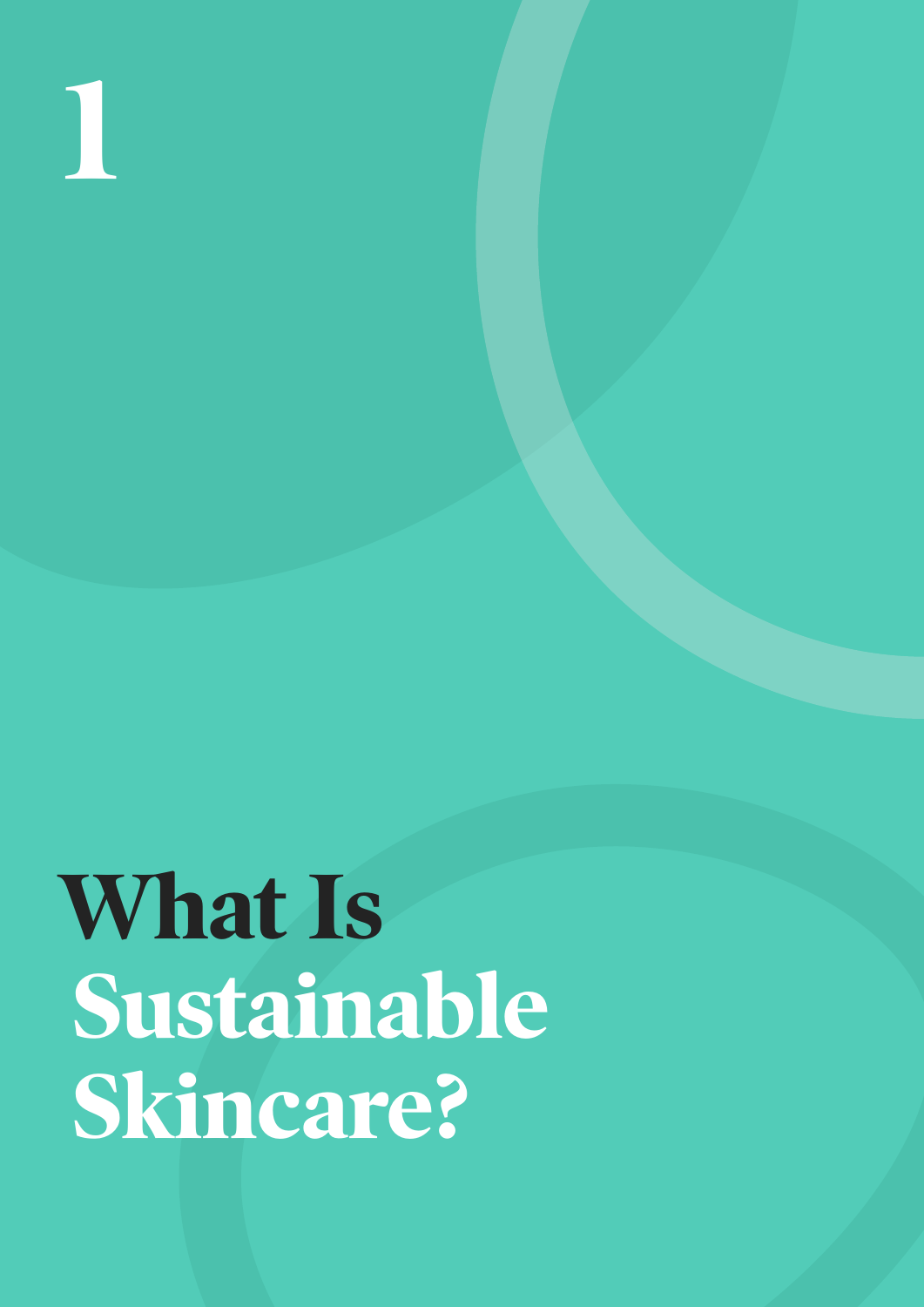The purpose of sustainable skincare is to choose products that meet our beauty needs without having a negative impact on people or the environment. It's about supporting brands that are making an effort to do the right thing from where they source their ingredients to the packaging they use.

But what makes a brand truly ethical and sustainable?

In reality, sustainable skincare is a little harder to define as there are so many terms a brand can use that are unregulated so they can mean just about anything.

Beauty brands might claim they are sustainable or ethical but they might not practice what they preach. Instead, the term 'sustainability' gets used as a marketing campaign which results in greenwashing.

The good news is that there are ways to spot a truly sustainable skincare brand and we're here to help you get clued up.

## **What makes skincare sustainable?**

Sustainability is a broad term so you could end up writing down a whole list of sustainability factors to test brands against. The problem is most brands won't tick every box. Sustainable skincare is a spectrum and each brand falls somewhere on that line.

Sustainability and ethics come down to personal choice too. For example, a brand might say they're cruelty free but their products contain beeswax making them non-vegan. It's up to you to decide whether you consider that factor ethical.

To make it easier, we've narrowed the factors down into four categories which we've listed below:

- Environment
- Animal welfare
- Ethics
- Health

Now let's break each of these down a bit more.

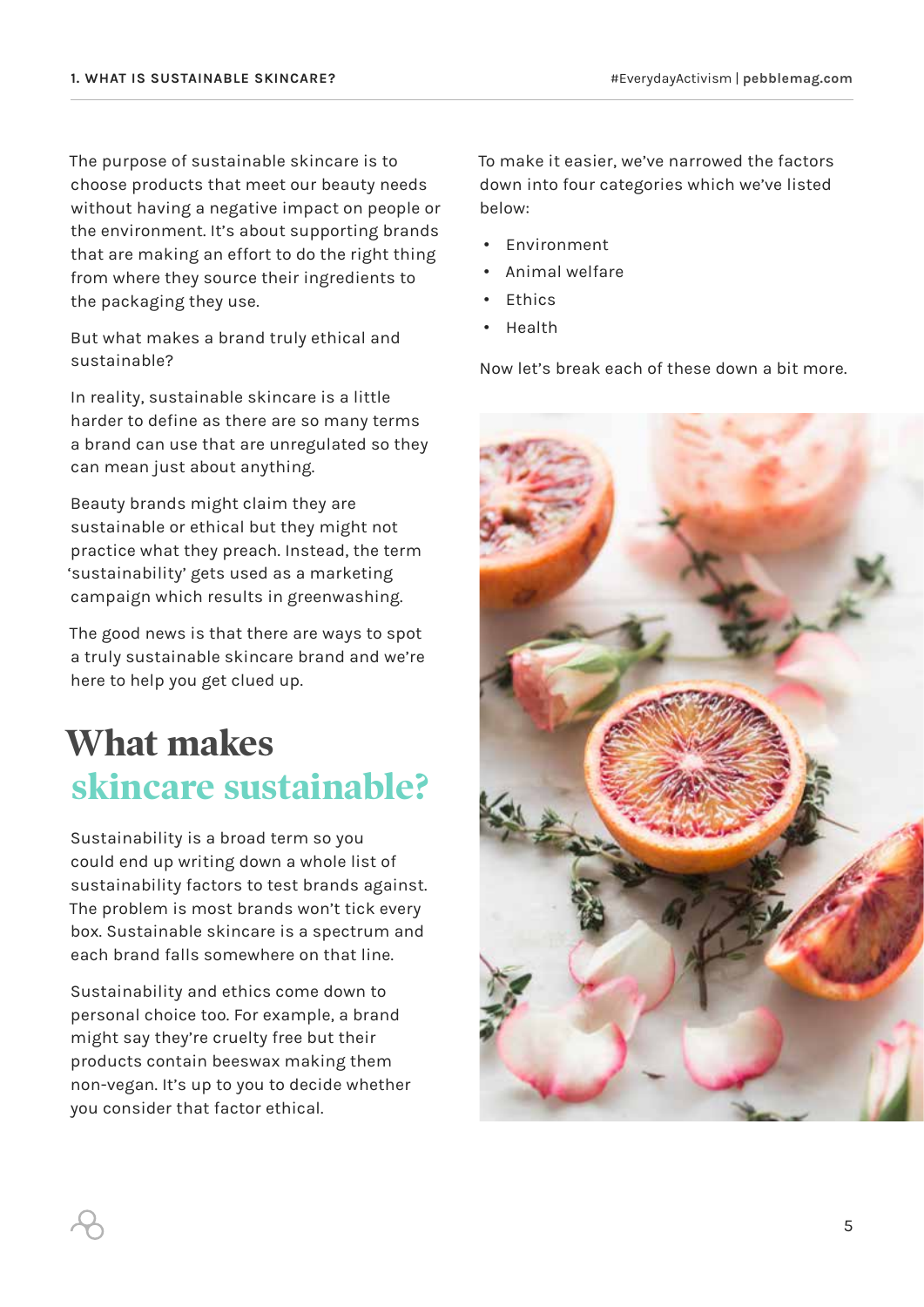#### **The environment**

Sustainable skincare brands should be doing everything they can to make sure their environmental impact is a positive one.

#### **Accreditations**

Accreditations are good proof that brands are being held accountable for their claims. It means their actions are being judged against certain criteria by objective organisations.

Look out for accreditations like

- Certified Organic
- Soil Association
- Ecocert

There's also

- B Corporation
- 1% For The Planet
- COSMOS
- Fairtrade

Don't miss the country-specific accreditations too!



### **Palm oil free**

Brands that are palm oil free contain no environmentally devastating palm oil or any of its derivatives which is good. But it's not always as simple. Palm oil is a huge topic in the environmental debate.

On the one hand, palm oil plantations are responsible for a huge amount of destruction to rainforests and the displacement of thousands of species.

On the other hand, palm oil has the highest oil yield of any oil crop making it ironically more economical and less destructive.

Using other oils like coconut oil doesn't necessarily make a product more sustainable. In fact, if the world's dependency on oils switched to something like coconut oil, environmental destruction could be much worse.

The solution is to look for brands that use responsibly sourced oils from sustainable plantations. That doesn't actually rule out the use of palm oil if it's sourced sustainably.

#### **Non toxic ingredients**

Non toxic refers to products that don't contain any manufactured herbicides, GMOs, artificial fertilisers, preservatives, parabens or other toxic ingredients.

Brands that market their products as non toxic are often members of the clean beauty movement. We'll talk more about clean beauty later on in the ebook. [Click here to jump to it.](#page-19-0)

The term 'non toxic' is a bit of a greenwashing buzzword in the skincare industry, alongside 'natural' and even 'sustainable'. Brands might say they use non toxic ingredients in their products as a marketing ploy but that doesn't mean they don't test on animals or source their ingredients through unsustainable means. Our advice is to look at the bigger picture. What else is the skincare brand doing to be more ethical and sustainable?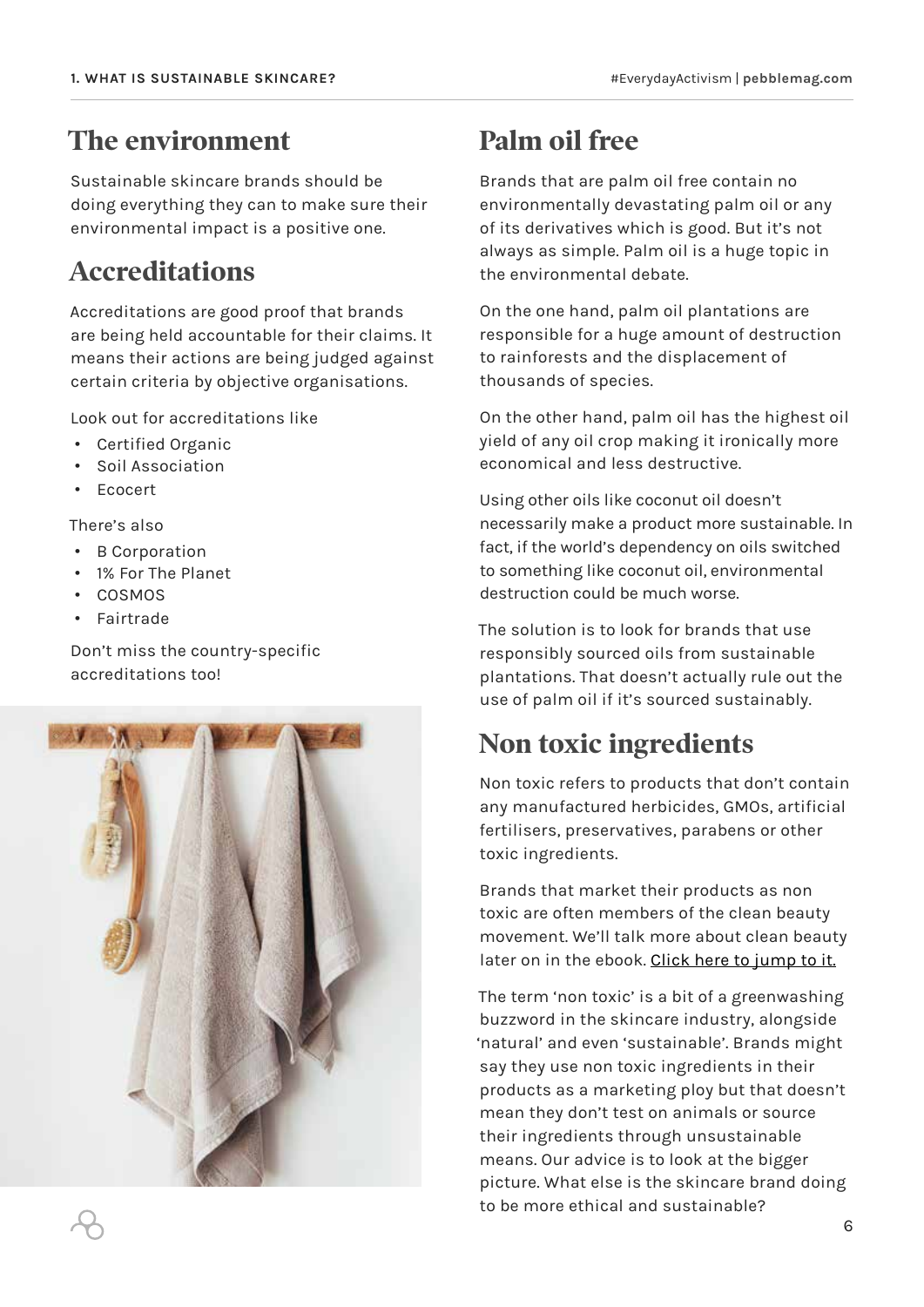<span id="page-6-0"></span>

#### **Packaging**

More and more skincare brands are considering the environmental impact of their packaging which is great news. The brands that do well on packaging are those that allow you to reuse existing packaging or use compostable packaging.

Look for skincare brands that use postconsumer recycled materials or packaging that can be easily recycled like aluminium or glass.

Other brands have developed recycling schemes for difficult recyclables like plastics which saves them from ending up in landfill or polluting the ocean. We'll dive more into this later.

#### **Waste management**

Brands that truly care about the environment consider all areas of their impact, including waste management. Their policies should be but aren't limited to:

- Water and energy management
- Being as zero waste as possible
- Using sustainable energy sources like renewables
- Office recycling programmes

#### **Animal welfare**

Animal welfare is a huge problem in the skincare industry. Many brands test on animals or use animal derivatives. Sustainable and ethical skincare brands should not.

#### **Cruelty free**

Brands that say their products are cruelty free means that they were not tested on animals in any part of their development.

Surprisingly, there's still some vagueness around this term. Brands that say they're cruelty free might still put animal derivatives in their products. They might not directly test on animals themselves but they could still use third-party organisations that do or even fund animal testing. Other brands won't even say either way - which is worse!

The best way around this is to look for accreditations like Leaping Bunny or PETA approved. Uses sources like Cruelty Free Kitty or check out our brand directory for brands that don't test on animals.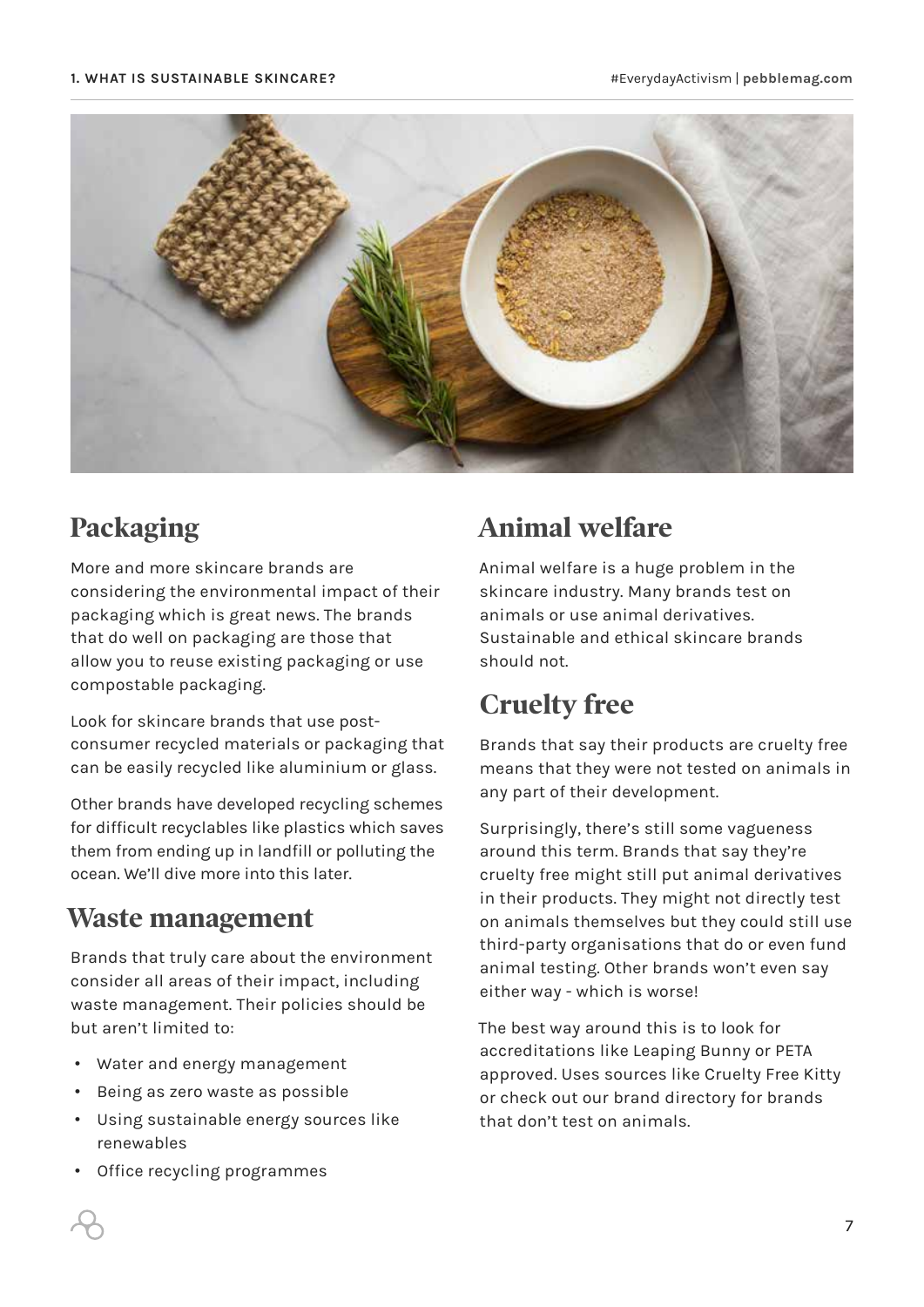#### **Vegan**

Vegan products contain no animal derived ingredients such as collagen or beeswax. We'll go into a bit more detail about vegan skincare later on, but sustainable skincare shouldn't contain any animal derivatives. Some of them may contain sustainably sourced beeswax but again that's down to personal preference.

Shockingly, many products that are labelled vegan are still tested on animals. You would think vegan products are automatically cruelty free given the ethos behind veganism, but sadly not!

When finding vegan skincare products, look at the bigger picture again. Does the brand in question have a cruelty free certification? Is it taking other steps to be ethical and sustainable?

#### **Ethics**

Another important category that defines sustainable skincare is ethics. How their ingredients are sourced to ensuring all workers throughout the supply chain are treated fairly.

#### **Fair trade**

Fair working rights or fair trade essentially means that all workers are treated fairly throughout the supply chain no matter where they are in the world. Selling and buying products support and improve the quality of life of the workers and prioritises people and planet over profit. People are paid and treated fairly for their work, child labour is not involved and communities aren't suffering as a result of diminishing resources.

The best way to make sure that skincare brands support workers' rights, look for brands that have been audited by a third party like the Fairtrade Foundation. Another option is to see how they talk about their workers on their website and where they get their ingredients from. Can they back up their claims?

#### **Transparency**

Ethical ingredient sourcing and transparency are two of the most important signs of a sustainable skincare brand.

Brands that are transparent about where their ingredients come from consider all ethical and sustainable implications of sourcing them. This means thinking beyond the ingredient to the people involved in obtaining them and whether or not they were treated fairly.

It's also about considering the social implications linked to the supply chain. Whether or not the resources are disempowering communities and paying a fair price for raw materials so that suppliers are committed to ensuring safe and ethical working conditions for their workers.

Ethical ingredient sourcing also focuses on environmental impact. This might be choosing easily grown ingredients instead of ingredients that take a long time, water and energy before they're ready to harvest. Or choosing ingredients that aren't rare or exploited.

Sustainable brands work with suppliers who implement sustainable and conservation practices so as not to reduce natural resources. They might also grow their own or recreate synthetic versions in the lab.

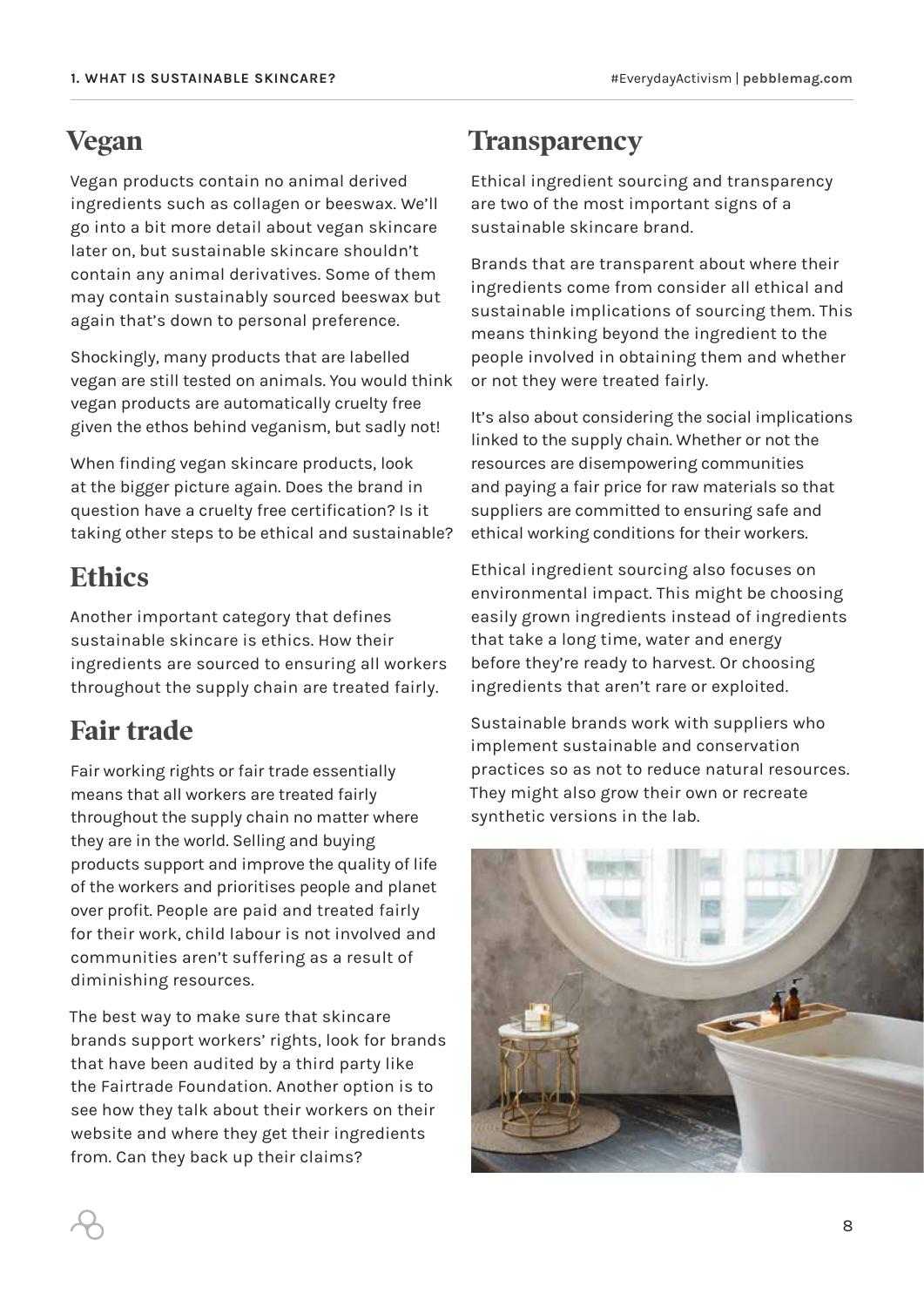#### **Giving to charity**

It's increasingly common to see sustainable skincare brands with a dedicated giving policy. Typical ways of giving to look out for include B Corporations and 1% For The Planet members who give 1% of their earnings to charity.

Others work with partner charities or set up their own for causes they're passionate about to drive social change and impactful environmental work.

#### **Health & safety**

Of course, a skincare brand can tick all the sustainability boxes but it still needs to adhere to health and safety regulations to make sure the products are safe to put on our skin.

The skincare industry for the large part is unregulated. What ingredients are deemed safe is up for debate and depends on where you are in the world. For example, the EU has banned 1300 ingredients whereas the FDA in the US has only banned 11.

Just because ingredients are natural or botanical doesn't mean they're safe. Plenty of botanical ingredients have been known to cause skin irritation and allergies. Some of the biggest offenders are cucumber, ginkgo, lavender oil, peppermint, rosemary, chamomile and tea tree oil.

To make sure your skincare isn't doing you any harm, it's always a good idea to read the ingredients list and patch test new products. If you're unsure, apps like Skin Deep by the Environmental Working Group and Think Dirty can help.

#### **Dermatologically tested**

Another way to make sure that your sustainable skincare is safe is to check if the product has been dermatologically tested. This means that the product was by or in consultation with a dermatologist for signs of severe skin irritation, reactions and allergies.

You're not completely safe from skin irritations and reactions so you may also need to do your own testing, particularly if you have sensitive skin. If you're particularly worried, go for products that say they're hypoallergenic or fragrance free.

It's also about considering the social implications linked to the supply chain. Whether or not the resources are disempowering communities and paying a fair price for raw materials so that suppliers are committed to ensuring safe and ethical working conditions for their workers.

Ethical ingredient sourcing also focuses on environmental impact. This might be choosing easily grown ingredients instead of ingredients that take a long time, water and energy before they're ready to harvest. Or choosing ingredients that aren't rare or exploited.

Sustainable brands work with suppliers who implement sustainable and conservation practices so as not to reduce natural resources. They might also grow their own or recreate synthetic versions in the lab.

**pebble's Verdict**

As you can see, there's a lot that goes into a brand's sustainability claim and not everything is straightforward or clear cut. You also have to consider your own preferences. Whether you are you happy to have beeswax or sustainably sourced palm oil in your skincare if it comes in glass for instance, rather than plastic?

We've summarised everything you need to know in a quick list to help you navigate finding a sustainable skincare brand.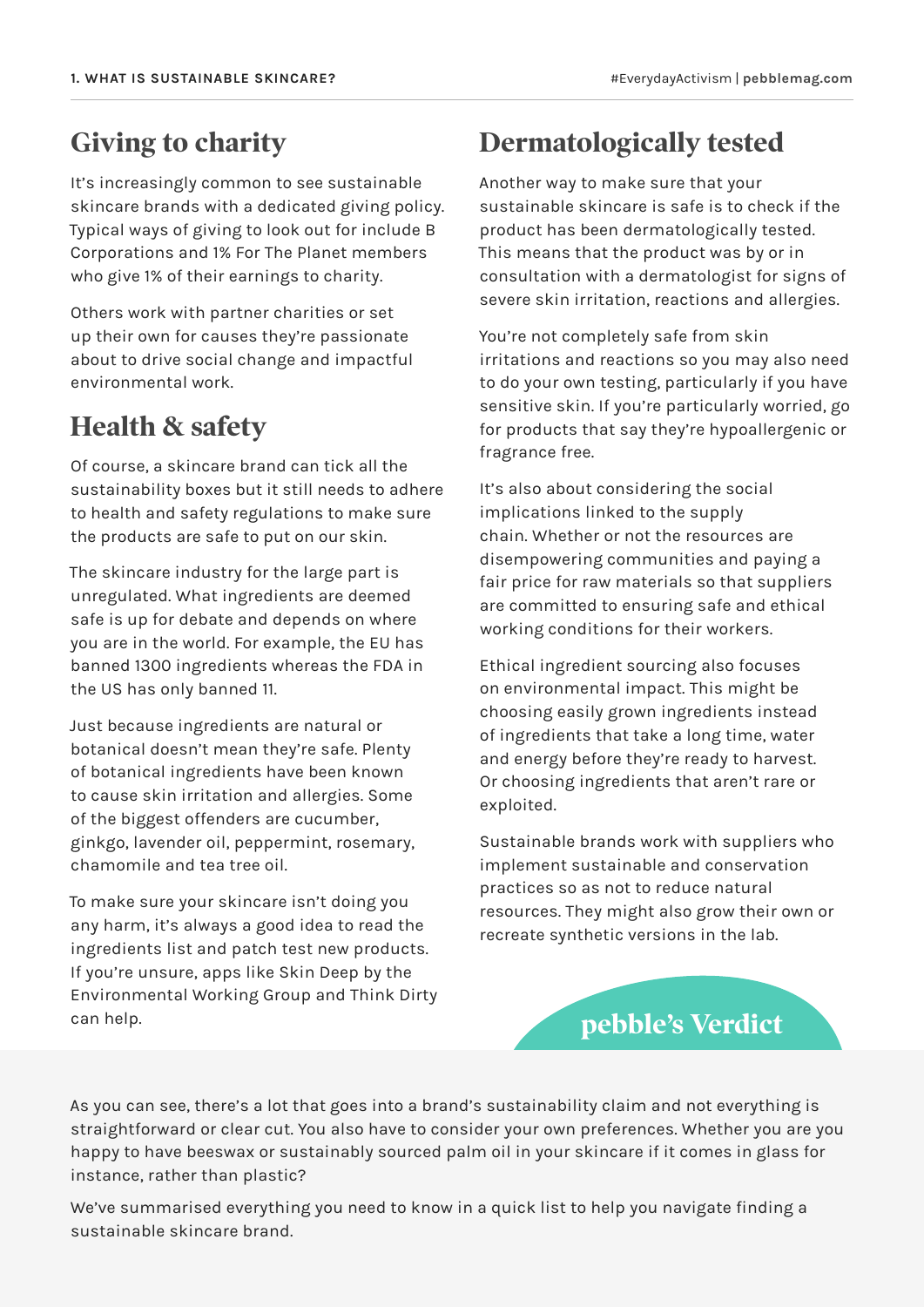| <b>Sustainable Skincare</b><br><b>Checklist</b>                                                                                   |                          |  |
|-----------------------------------------------------------------------------------------------------------------------------------|--------------------------|--|
| Here's a handy checklist of all of these issues that you can check off against<br>your next purchase or favourite skincare brand! |                          |  |
| Environment                                                                                                                       | Vegan                    |  |
| Accreditations                                                                                                                    | Ethics                   |  |
| Palm oil free                                                                                                                     | Fair trade               |  |
| Non toxic ingredients                                                                                                             | Transparency             |  |
| Packaging                                                                                                                         | Giving to charity        |  |
| Waste management                                                                                                                  | Health & safety          |  |
| Animal welfare                                                                                                                    | Dermalogically<br>tested |  |
| <b>Cruelty free</b>                                                                                                               |                          |  |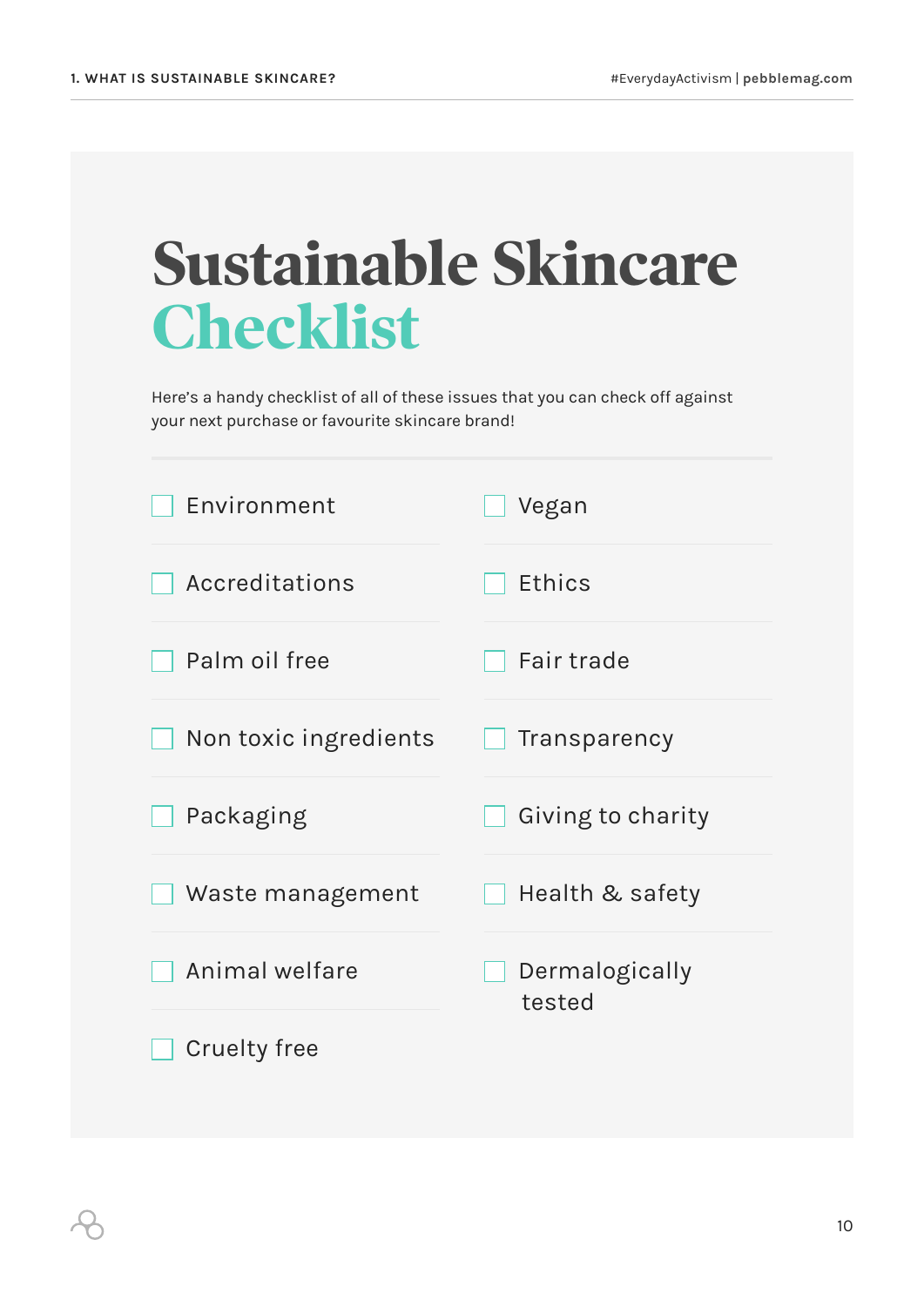<span id="page-10-0"></span>**2**

# **What To Look For In Sustainable Skincare Brands**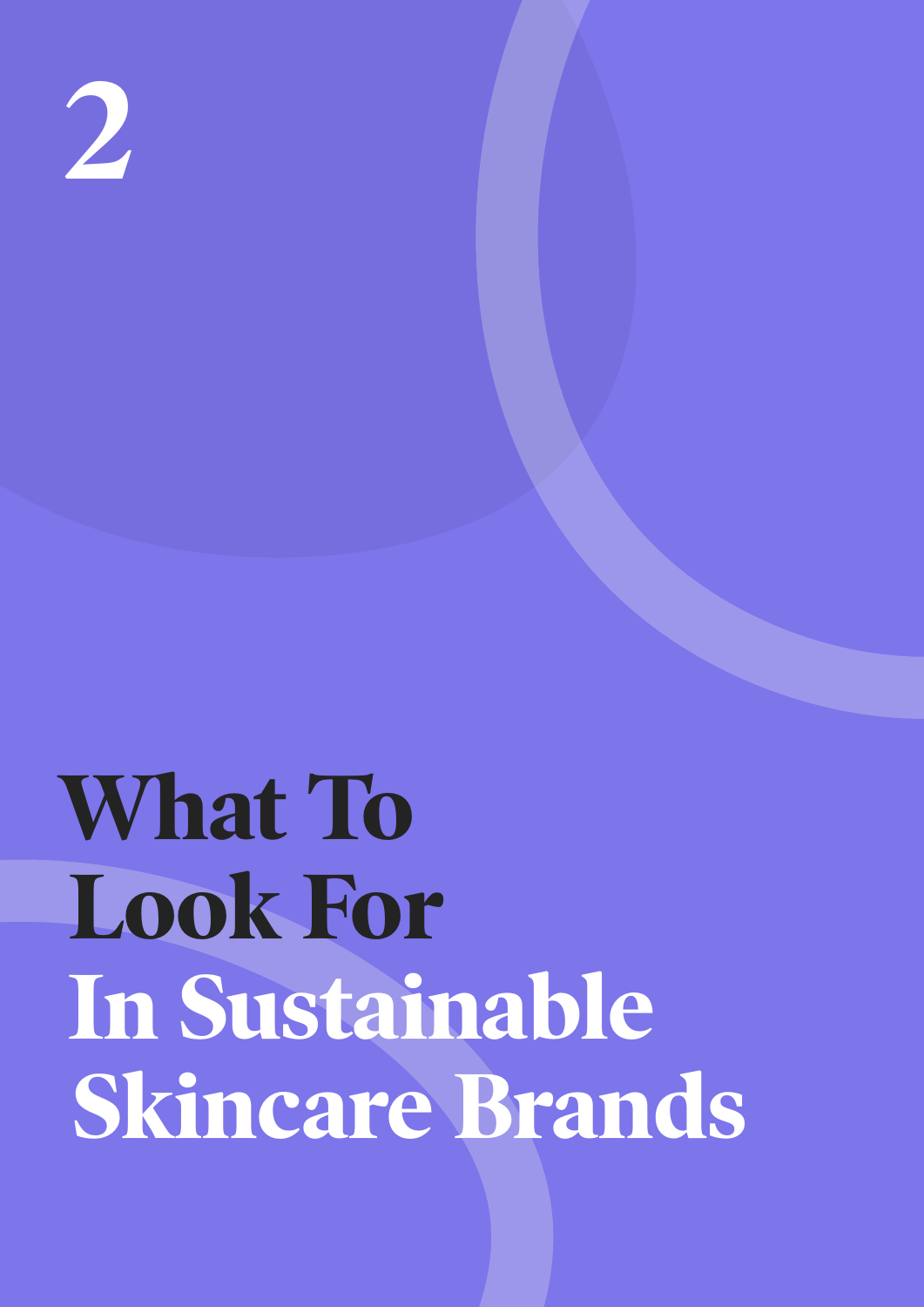$\subset$ 

| <b>Considers their</b><br>environmental<br><b>impact through</b> | Third party accreditations like Soil<br>□<br>Association, Ecocert and Certified Organic. |                                                                                                    |
|------------------------------------------------------------------|------------------------------------------------------------------------------------------|----------------------------------------------------------------------------------------------------|
|                                                                  | Using sustainably sourced oils.<br>□                                                     |                                                                                                    |
|                                                                  | Using reusable, compostable or recyclable<br>□<br>materials in their packaging.          |                                                                                                    |
|                                                                  |                                                                                          | Adhering to waste management and energy<br>□<br>conservation policies.                             |
| <b>Supports animal</b><br>welfare by                             |                                                                                          | Not testing on animals in any part of the<br>□<br>product production process.                      |
|                                                                  | Using vegan ingredients that come from<br>□<br>sustainable sources.                      |                                                                                                    |
|                                                                  | Implement                                                                                | Paying a fair wage and making sure all<br>ப                                                        |
| in their supply<br>chain by                                      | sustainable and                                                                          | workers throughout the supply chain are<br>treated fairly and work in safe conditions.             |
|                                                                  | ethical practices                                                                        | Being transparent about ingredient<br>□<br>sourcing.                                               |
|                                                                  |                                                                                          | Choosing easily grown ingredients that<br>$\Box$<br>don't require a lot of energy, water and time. |
|                                                                  |                                                                                          | Taking steps to not exploit natural<br>resources.                                                  |
|                                                                  |                                                                                          | Support conservation and biodiversity.<br>$\Box$                                                   |
|                                                                  |                                                                                          | Donating what they can to social and<br>□<br>conservation efforts that align with their<br>values. |
|                                                                  | <b>Protect your</b>                                                                      | Adhering to safety regulations and avoiding                                                        |
| health by                                                        |                                                                                          | dangerous ingredients.                                                                             |
|                                                                  |                                                                                          | Being dermatologist approved.<br>□                                                                 |
|                                                                  |                                                                                          |                                                                                                    |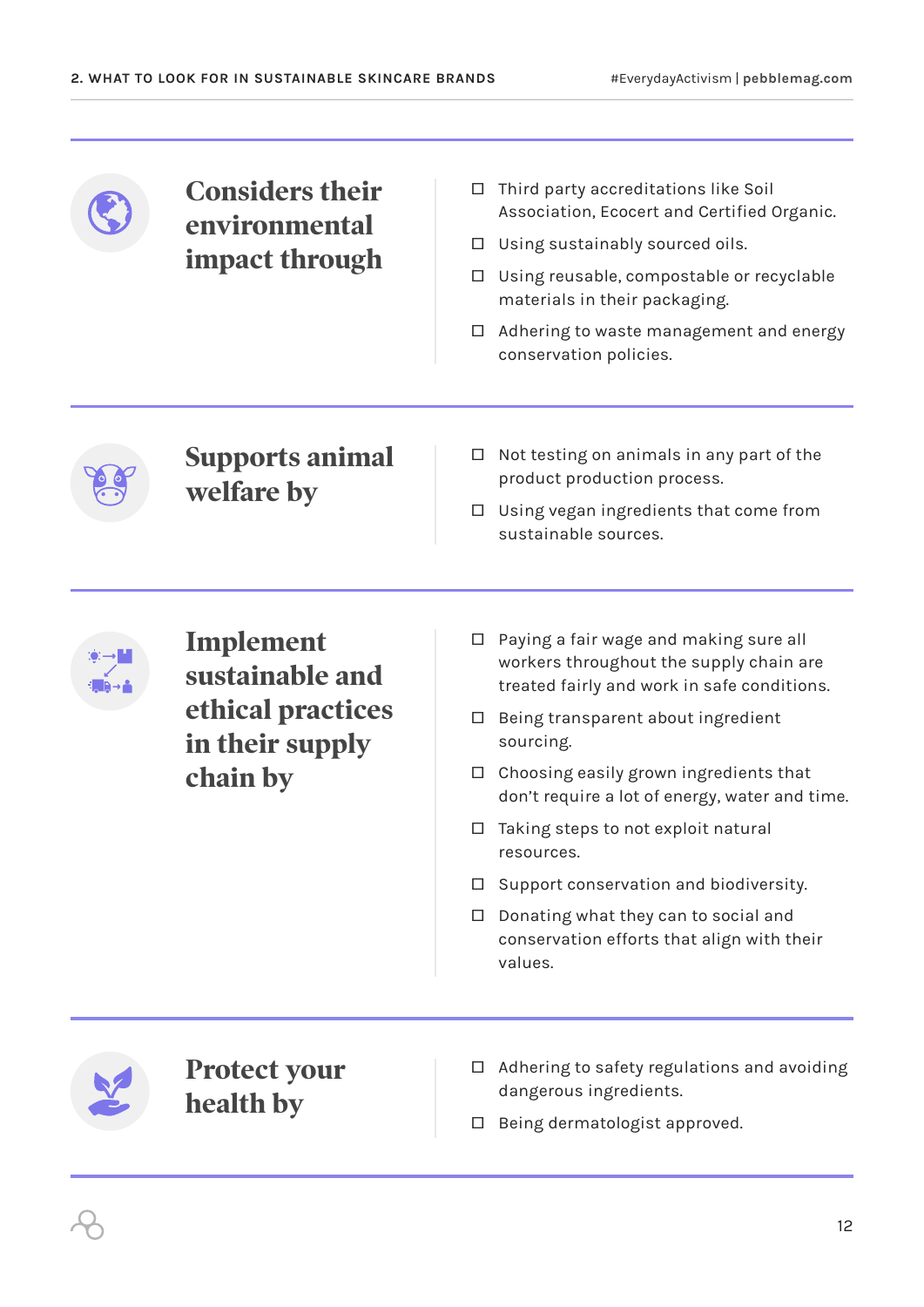<span id="page-12-0"></span>#EverydayActivism | **[pebblemag.com](http://www.pebblemag.com) 3**

## **Why We Need Sustainable Skincare**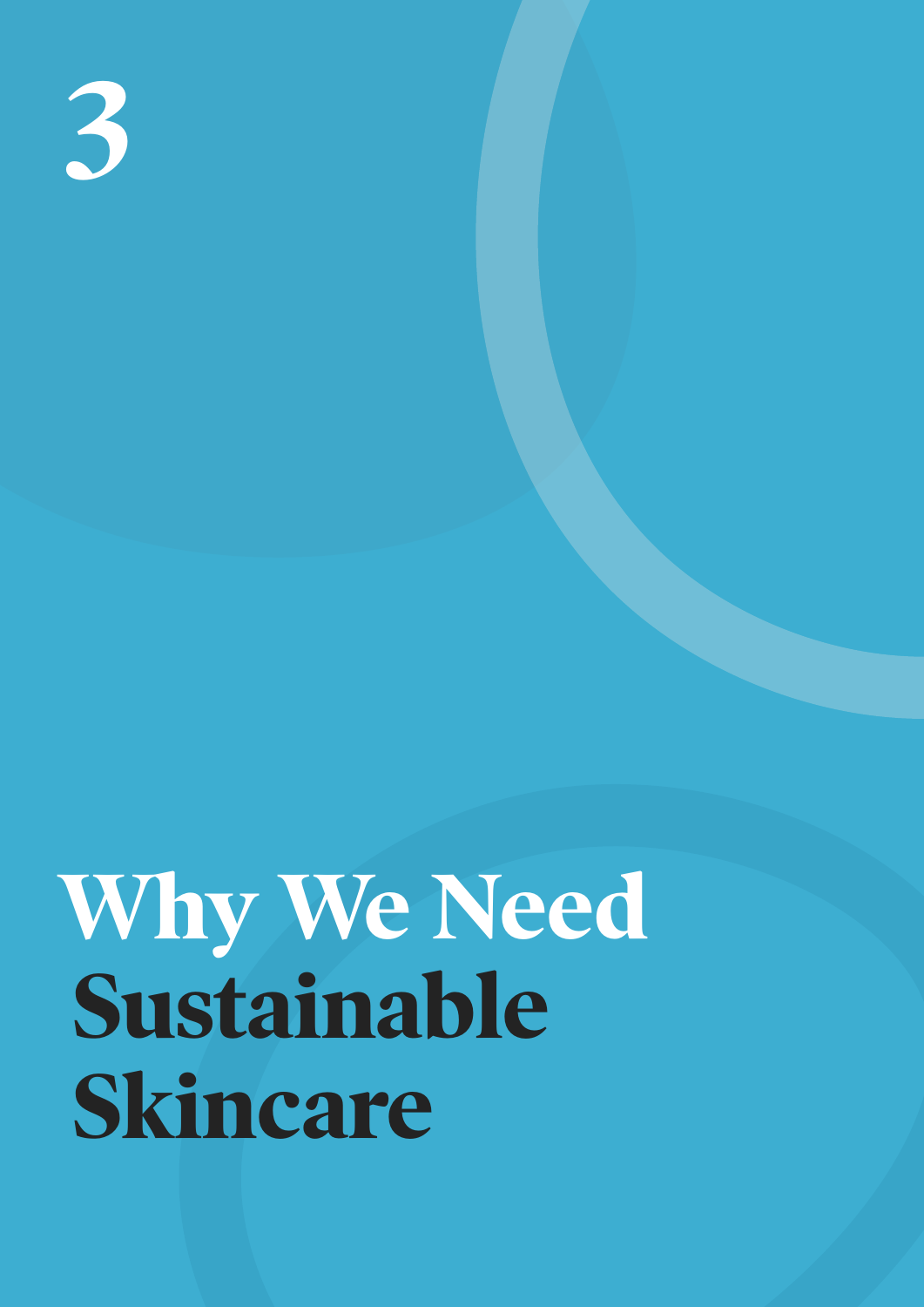Skincare is a booming industry. The global skincare market is expected to hit skyhigh figures in 2026. This success is mainly down to the rapid development of new products and skincare regimens, but the real cost isn't just a monetary price tag.

The skincare industry has a notoriously negative impact on the environment. It contributes to pollution and drains the planet of natural resources.

Here are the reasons why we need sustainable skincare.

## **Skincare is the new fast fashion industry**

We're no strangers to the concept of fast [fashion](https://pebblemag.com/magazine/living/whats-wrong-with-fast-fashion). That feverish encouragement from brands to buy for every season, the neverending sales and the constant stream of new clothes flowing through the shops.

The skincare industry has ended up on the same path. Many skincare brands launch a new product line several times a year. That's not including product upgrades and new colours. They're then marketed to consumers as the whole new holy grail of skincare,

encouraging them to get their hands on them before they've finished the products they're already using.

They also use 12-16 skincare products a day.

This results in discarded half empty bottles of cosmetics and skincare that eventually get thrown out. It's a wasteful trend, not just because of the accumulation of usually nonrecyclable packaging, but also the ingredients used in the formulas and the amount of money spent buying new products.

## K.

The average person spends £400 a year on beauty products in the UK.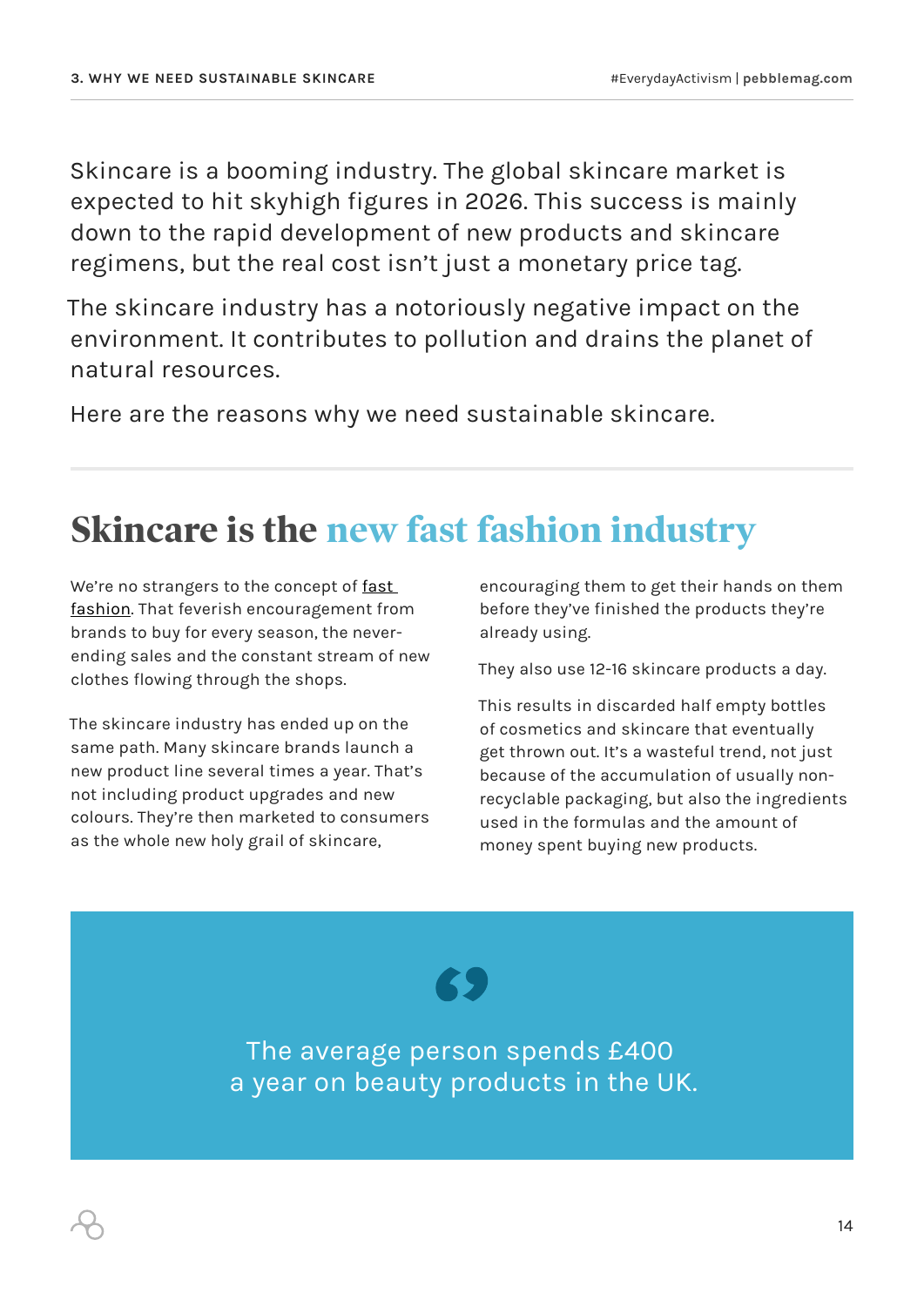## **Environmental issues in the skincare industry**

The fast fashion mentality in the skincare industry is a huge problem, not only because it encourages overspending and waste, but it's also responsible for a huge amount of environmental damage. Below are some of the top eco issues:

#### **Packaging**

Packaging is a big problem in the skincare industry. A lot of it is single-use plastic and mixed materials aren't easily recycled and they take nearly 1,000 years to break down. It's also worth noting that eight million tonnes of plastic (not all from skincare) get dumped in the ocean every year. This results in pollution, sea life devastation and contamination in the food chains.

#### **Toxic chemicals**

It's not just the packaging that's bad for the planet. Toxic chemicals in your skincare get washed down the drain and end up in the ocean, damaging fragile ecosystems and killing aquatic life. For example, oxybenzone and octinoxate in chemical based sunscreen contribute to coral bleaching.

#### **Water usage**

There is a huge amount of water waste in skincare. In fact, it's the industry's most used ingredient. There are some concerns that usage could overtake supply. Another issue is the amount of water we use with these skincare products. One solution is to have shorter showers and turn off taps when we're not using them!

#### **Air pollution**

Perfumes, hairsprays and deodorants are all guilty of polluting the environment as much as car emissions. An American study published in Science found that scented products emit the same amount of chemical vapours as petroleum emissions from cars. These are called VOCs - volatile organic compounds. VOCs interact with other chemicals in the atmosphere to form ozone pollution which is bad for our health and the planet.

#### **Ingredient sourcing**

Natural ingredients are not always good news if they're unethically sourced. For example, unsustainable palm oil is contributing to widespread deforestation and climate change. The ingredient is in approximately half of all consumer goods, not just skincare!

#### **Fair trade**

Like any commodity, fair trade applies to the skincare industry and sadly, it's had its fair share of abuses. One example is mica, an ingredient widely used in cosmetics as well as car paint. Investigations have found the use of child labour to source mica from mines in India.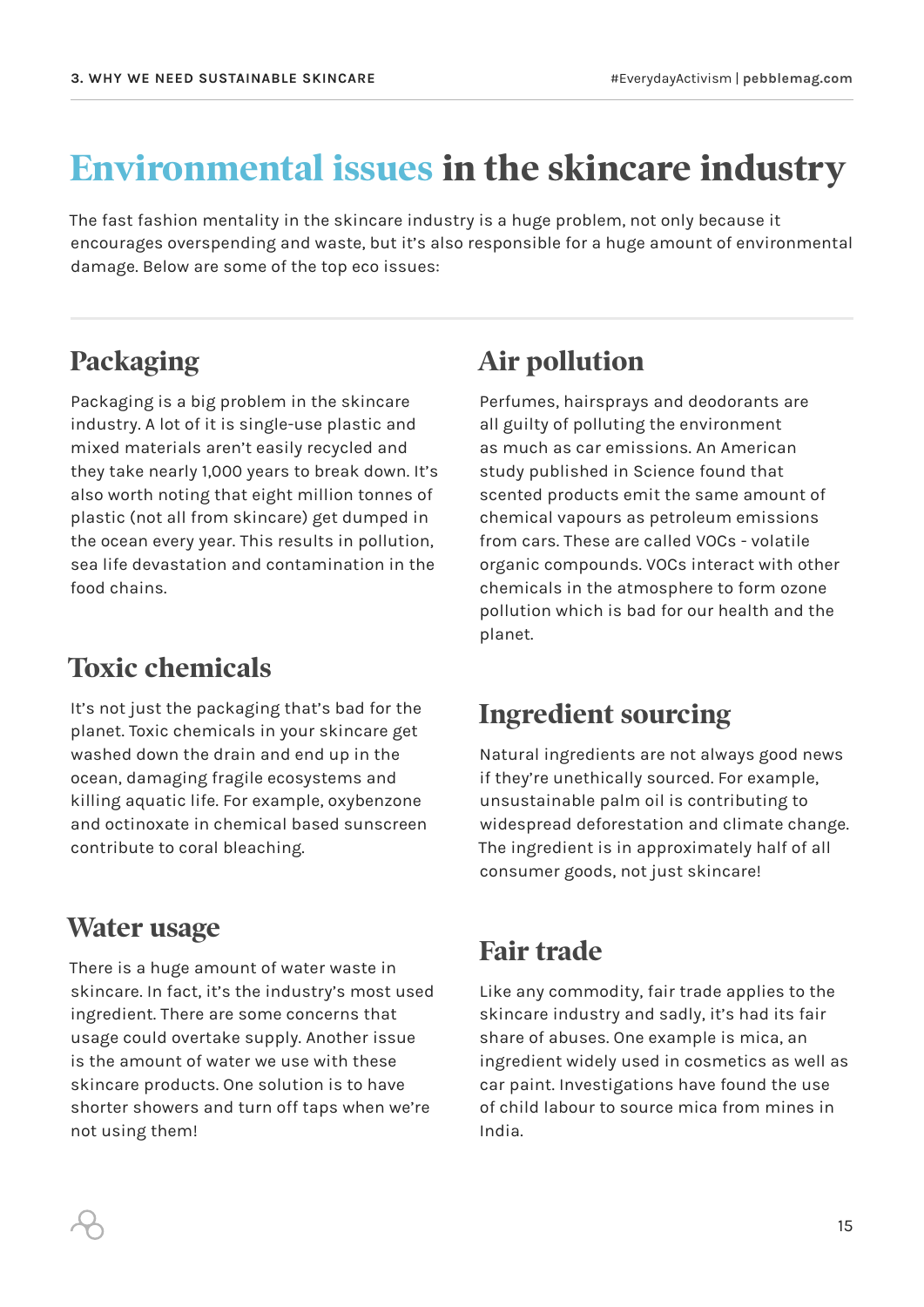#### **How does sustainable skincare solve these problems?**

Sustainable skincare is the antidote to the fast fashion mentality. Sustainable and ethical skincare brands work to limit or mitigate their environmental impact throughout product development. They pay fairly for their ingredients and regularly audit their supply chains.

These brands consider their product's end of life by developing packaging that can be reused or recycled. They encourage consumers to use up their products before buying new ones and limit the amount of products they release a year.

Equally, it's all about making smart buying decisions when it comes to your skincare routine.

Notice when marketing campaigns are encouraging you to spend and weigh up your needs versus wants to help you be more selective about what you put on your skin. Ultimately, smart purchasing habits are better for the planet, your skin and your wallet.

#### [Find our favourite sustainable skincare brands](#page-44-0)  in our **[brand directory](#page-44-0)**!

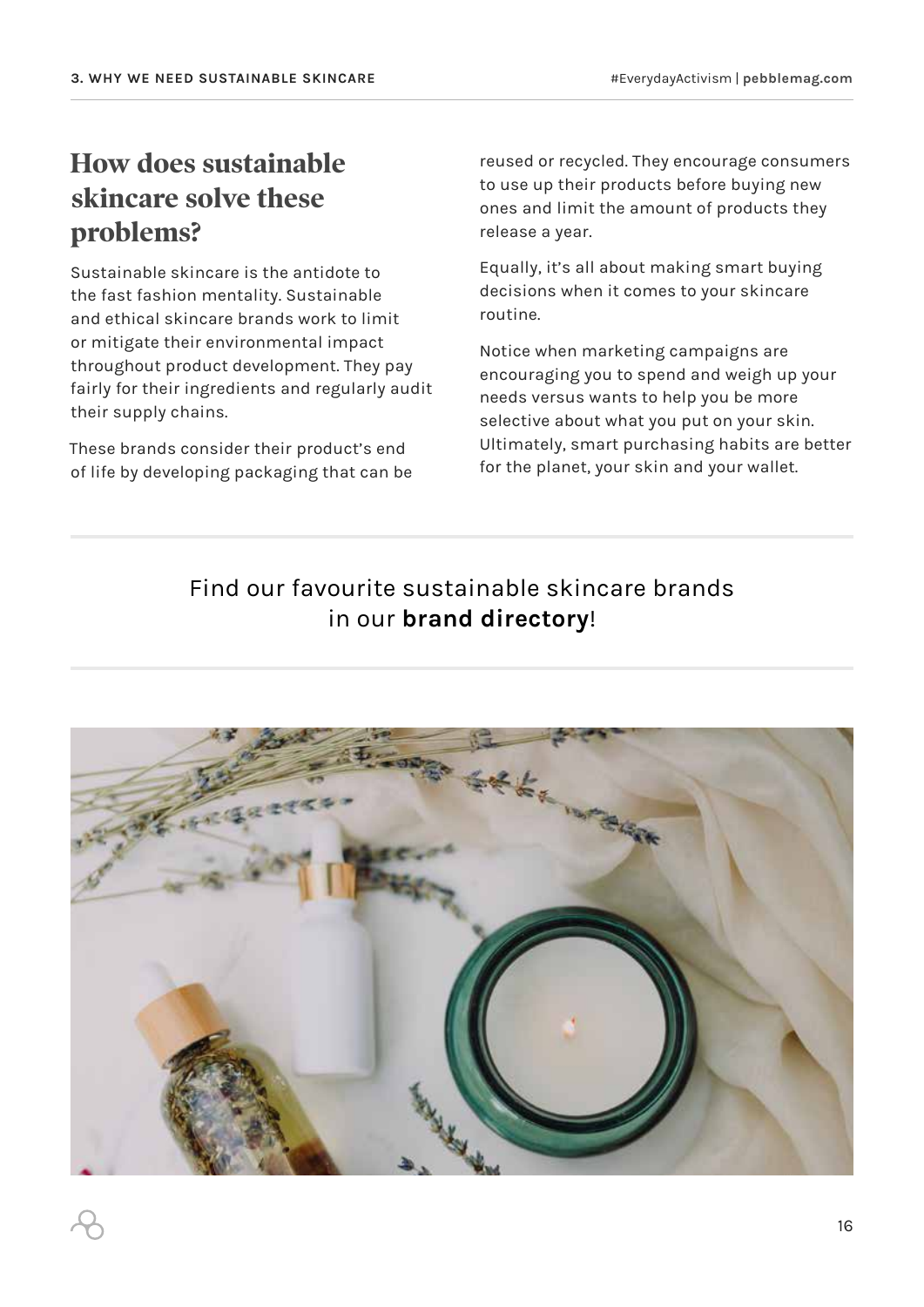<span id="page-16-0"></span>**4**

# **What Is Vegan Beauty?**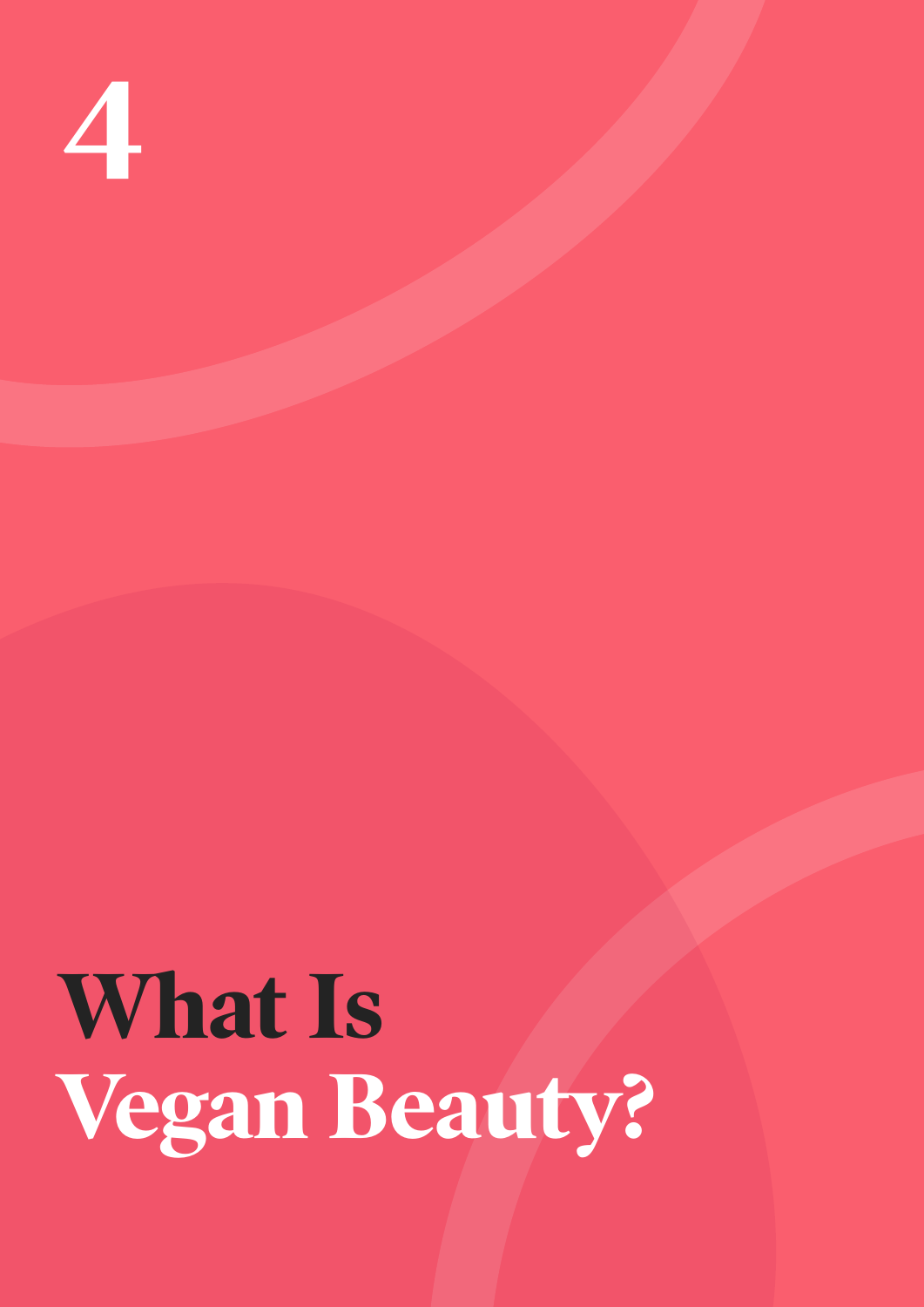Plant-based expert Jennifer Hirsch, AKA, [The Beauty Botanist,](http://www.beautybotanist.com/) gives us the low down on vegan skincare and what to look out for. It's not always as easy as you think.

#### **What does vegan skincare mean?**

Vegan skincare is skincare made without any animal or animal-derived ingredients including, but not limited to, lanolin, beeswax, honey, collagen, keratin, milk and silk.

#### **How do you know if a skincare product is really vegan?**

Brands are doing their best to help you identify skincare that's suitable for vegans by labelling it as vegan, vegan-friendly or similar. Retailers like Holland & Barrett are curating the best of vegan products to make it easy to shop and have plenty of choice in product.

However, the only way to know for certain that a product is vegan is to look for products that are certified by The Vegan Society. The recognisable sunflower logo guarantees that the products do not contain any animalderived ingredients or byproducts.

Furthermore, the logo certifies that the products and their ingredients must not involve, or have involved, testing of any kind on animals, conducted by the company on its behalf. The trademark, which is registered in the UK, Europe, the USA, Canada, Australia and India, represents the international standard for authentic vegan products.



#### **What are the key animal-derived ingredients to look out for?**

The most easily identifiable animal-derived ingredients in an ingredient listing on pack are things like:

- honey (Mel)
- beeswax (Cera Alba)
- retinol
- collagen
- lanolin

They're surefire signs the product is not vegan.

Things like squalane and hyaluronic acid and even keratin are harder to interpret from an ingredient list because the listing name is identical whether the ingredient is vegan or animal-derived.

A way to be absolutely certain is to buy a product that says it's vegan, suitable for vegans or vegan friendly. Or to pick a product that sports The Vegan Society logo..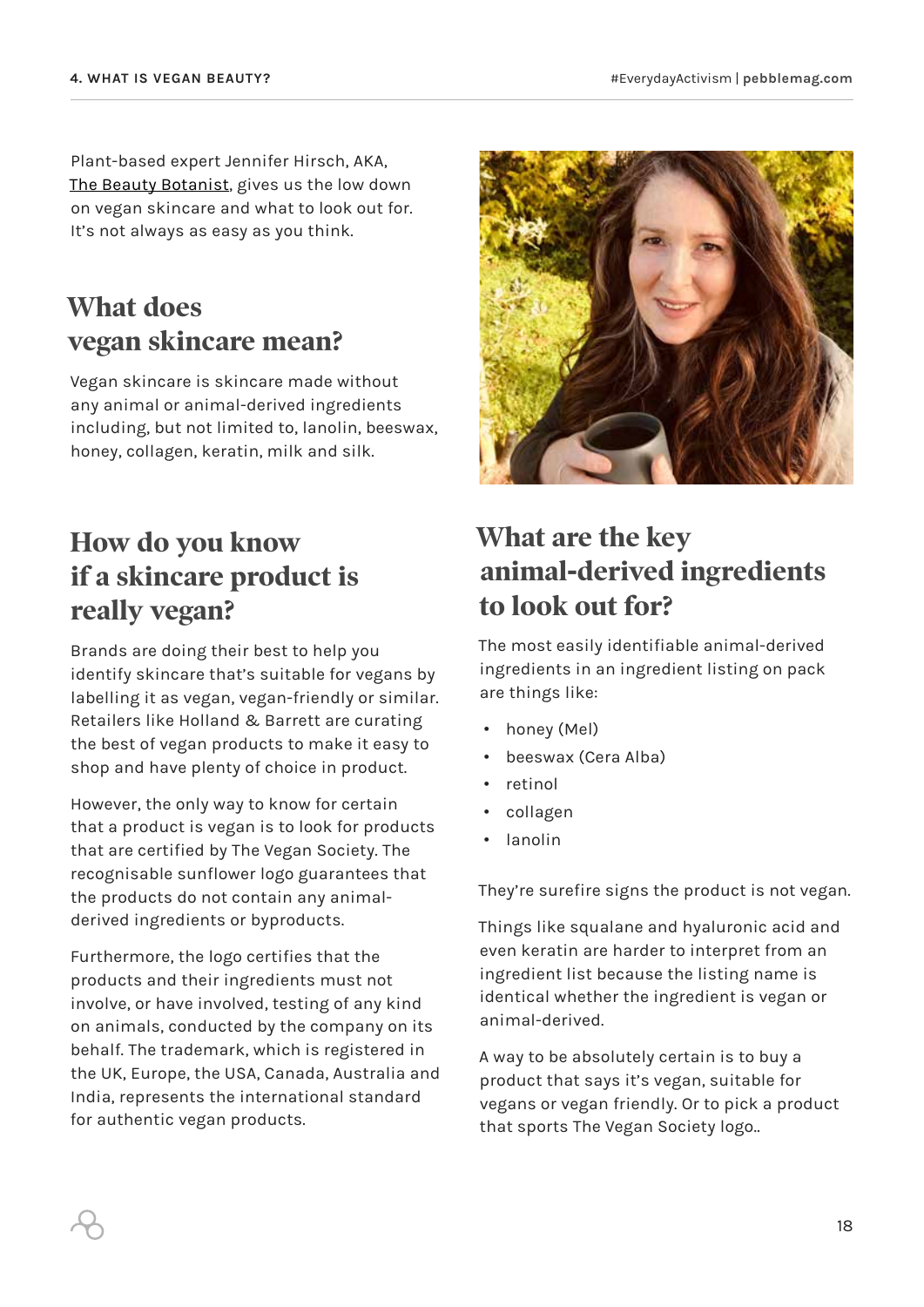

#### **Why is it important to check skincare ingredient lists?**

If you have sensitivities or allergies, being able to identify whether they are in a product or not is important. It's also important that brands are transparent about what is (or isn't) in their products. It facilitates your choice as a consumer and for me that's paramount.

#### **What's the difference between cruelty-free and vegan skincare?**

This is not entirely straightforward. Crueltyfree means that neither the product nor the ingredients nor their component parts have been tested on animals (look for Cruelty Free International's Leaping Bunny logo or PETA's bunny ear logo). Some animal-derived ingredients like bee ingredients and lanolin are considered harmfree, so can be found in cruelty-free products. Those ingredients won't be found in vegan products, however vegan products can contain ingredients that have been tested on animals.

#### **Are cruelty-free and vegan skincare products safe?**

Yes. The movement against animal testing has driven the development of sophisticated alternatives for ensuring the safety of beauty products. It's something we as consumers should be proud of because we drove this evolution. The UK and EU have some of the most rigorous legislation around personal care products in the world.

**Jennifer recently worked with Holland & Barrett to select her best plant-based beauty swaps.** 

19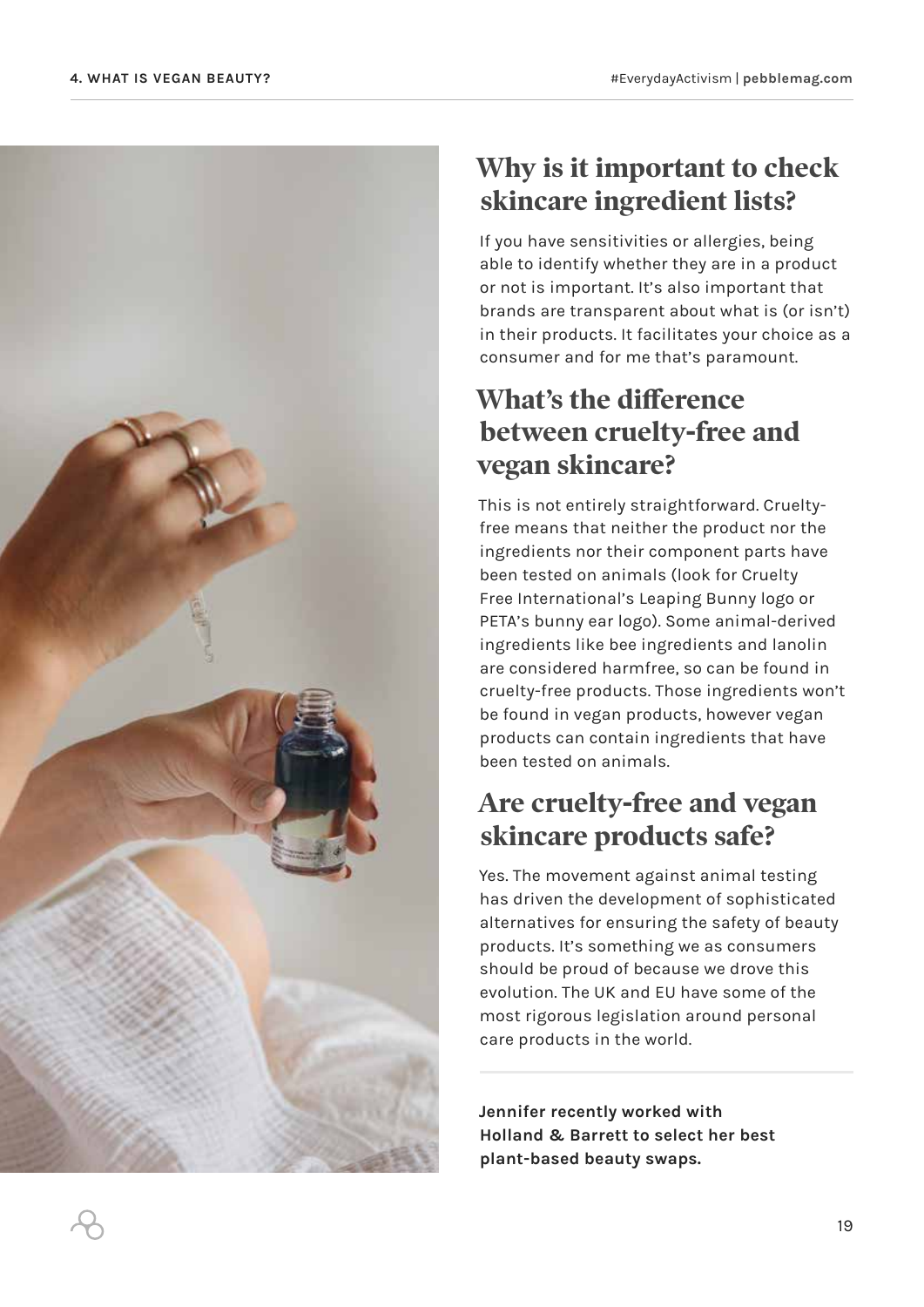<span id="page-19-0"></span>#EverydayActivism | **[pebblemag.com](http://www.pebblemag.com) 5**

## **Clean Beauty: Let's Look At The Pros & Cons**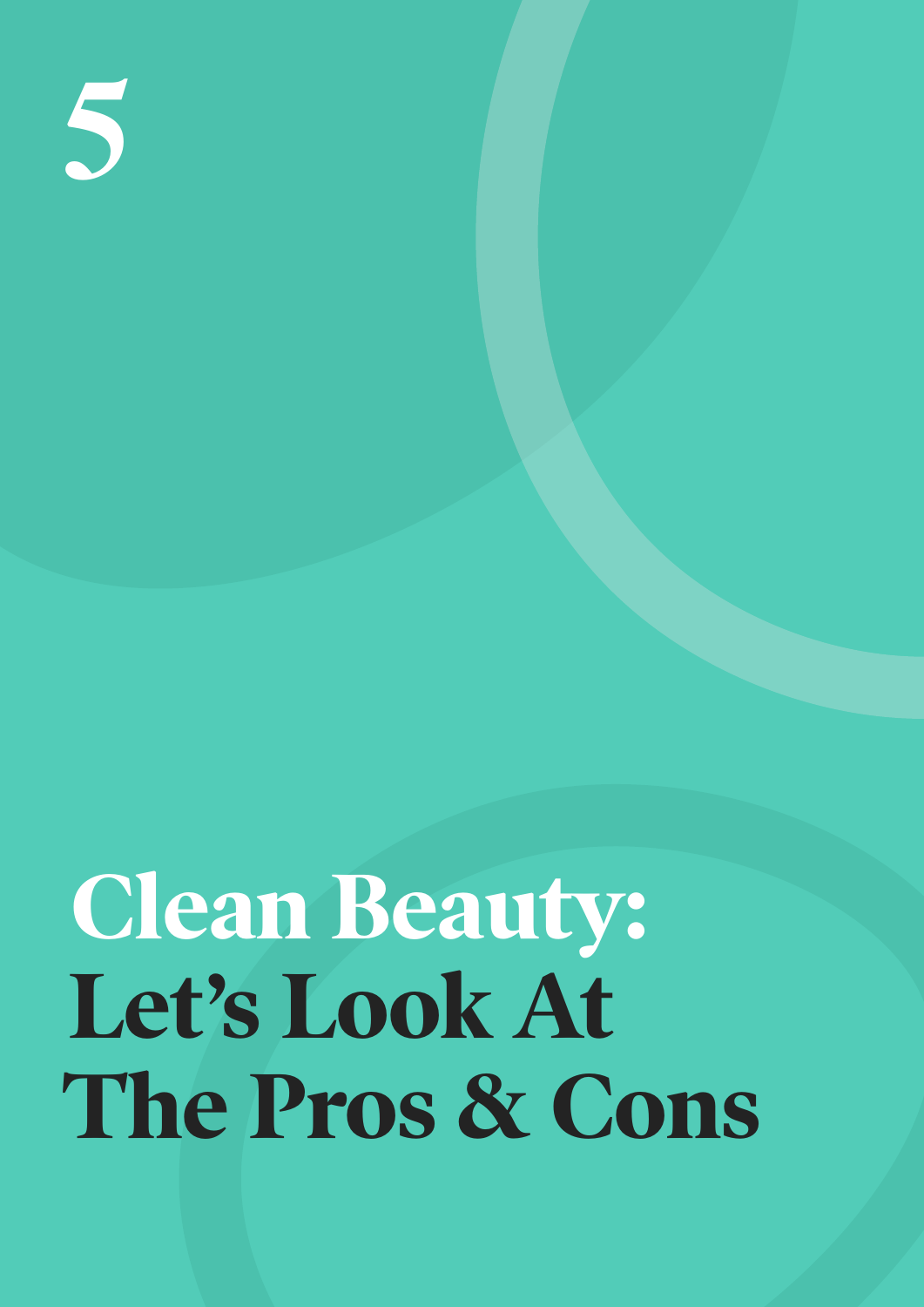These days it's not uncommon to see beauty brands marketing themselves as 'clean'. Led by a rise in conscious consumerism, the once niche clean beauty movement has been propelled into the mainstream with major brands now starting to jump on the trend.

#### **But what is clean beauty and why is it so controversial?**

**We weigh in on the clean beauty debate to try and get to the bottom of this complicated trend.**

#### **What is clean beauty?**

In a nutshell, clean beauty refers to skincare products that are 'clean of harmful ingredients'.

This usually means that clean beauty brands favour natural ingredients on the whole but still use synthetic ingredients that have been deemed safe for consumers' health and the environment.

It's a rejection of conventional beauty brands and their use of possibly dangerous ingredients such as:

- Parabens
- Synthetic fragrances
- Sodium lauryl sulphate (SLS)
- Phthalates
- Artificial colours
- Formaldehyde

From the outside, clean beauty can easily be seen as something positive as it shows a concern for our health and the planet.

However, the term 'clean beauty' has no official definition.

What's considered 'clean' or 'dirty' when it comes to skincare ingredients varies depending on the brand. That's where it starts to get murky and prone to misuse.

#### **The growing trend in clean beauty**

The clean beauty movement has risen in tandem with the wellness industry, specifically 'clean-eating' and detoxification which saw an increased demand in stripped back, minimalist and 'clean' ingredients.

It also stems from the consumers' growing awareness of tougher regulations on cosmetic ingredients and more knowledge about irritant causing ingredients.

Now more than ever, consumers want to know what's actually in their skincare and why. As a result, the clean beauty movement boomed.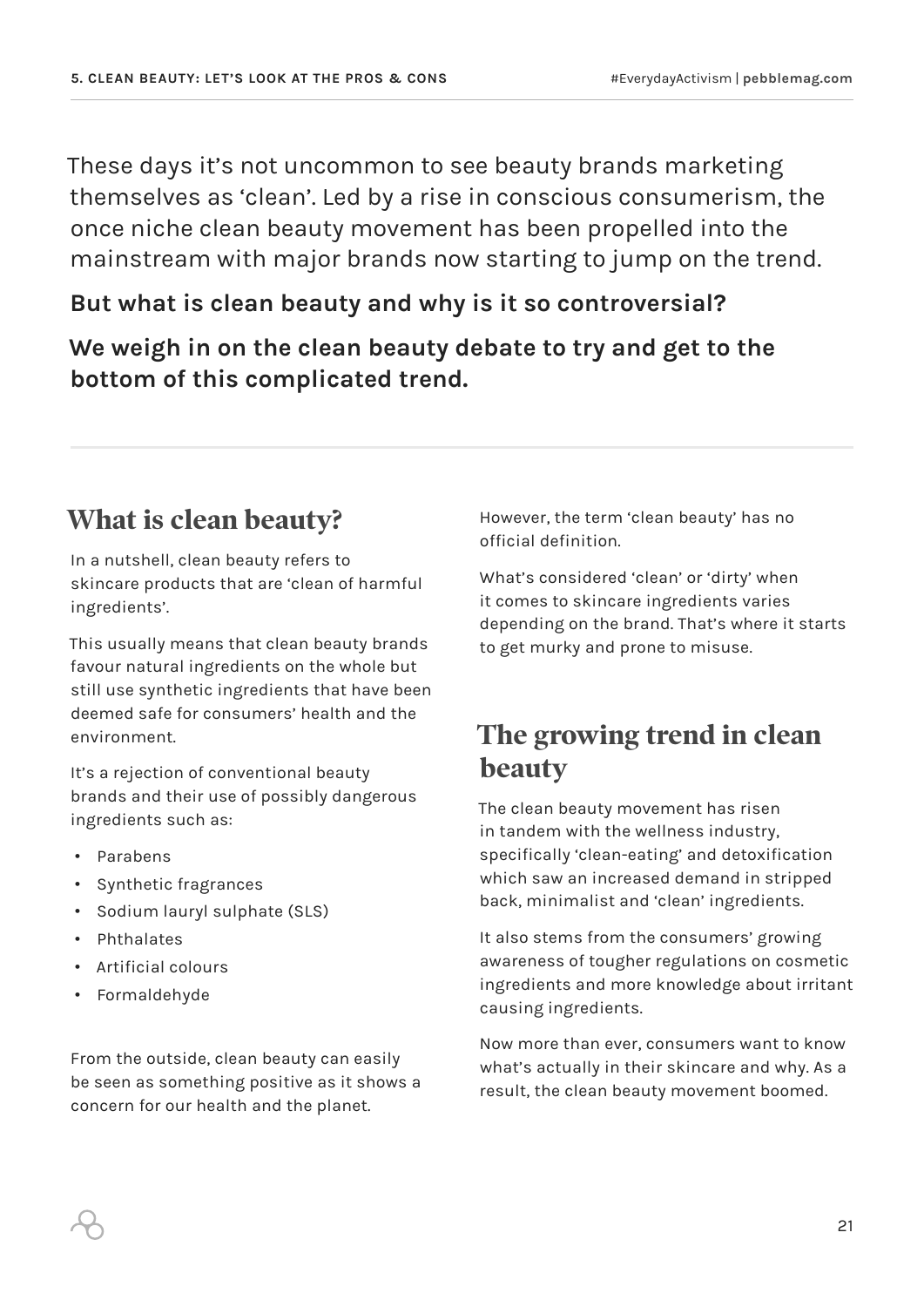#### **The pros and cons of the clean beauty movement**

#### **Clean beauty started mindfulness around ingredient list research**

The clean beauty movement was first to shine a spotlight on just what exactly we were putting on our skin and hair everyday.

It encourages consumers to question ingredients, particularly those that are toxic, cause irritation and in worse cases are carcinogenic and disrupt hormones.

Before clean beauty, most consumers didn't pay much attention to what was in their skincare and whether they could potentially be harmful. It's thought that the rise in skin sensitivities and knowledge of possible irritations caused by synthetic ingredients have been large factors in this change of behaviour.

Now, consumers want skincare products with honest and minimalist ingredient lists. As a result, labels are being read more carefully and a more mindful approach to understanding skincare ingredients has been adopted.

#### **Clean beauty is an ambiguous term which is prone to greenwashing**

In the general sense, clean beauty refers to skincare that uses mostly natural or naturally derived ingredients with some safe synthetics.

Seems pretty good, right?

The problem with this is that the term has no real regulatory definition.

It's ambiguous and varies depending on the brand.

There are no legal definitions for terms like 'naturally derived,' 'natural,' 'renewable' or even 'sustainable' so brands can make these claims without needing to back them up, resulting in greenwashing.

They can simply put the words 'clean ingredients' or 'natural' on the box and call it a day.

#### **Clean beauty holds brands accountable**

By reframing the focus on the ingredients in our skincare and pushing for more natural, sustainable, and better quality ingredients, clean beauty holds conventional brands accountable for their use of potentially

dangerous and toxic ingredients.

Consumers are no longer satisfied with taking skincare ingredient lists at face value now that they have insight into what to look for. Conventional brands are feeling the pressure to step up if they want to still appeal to their customers.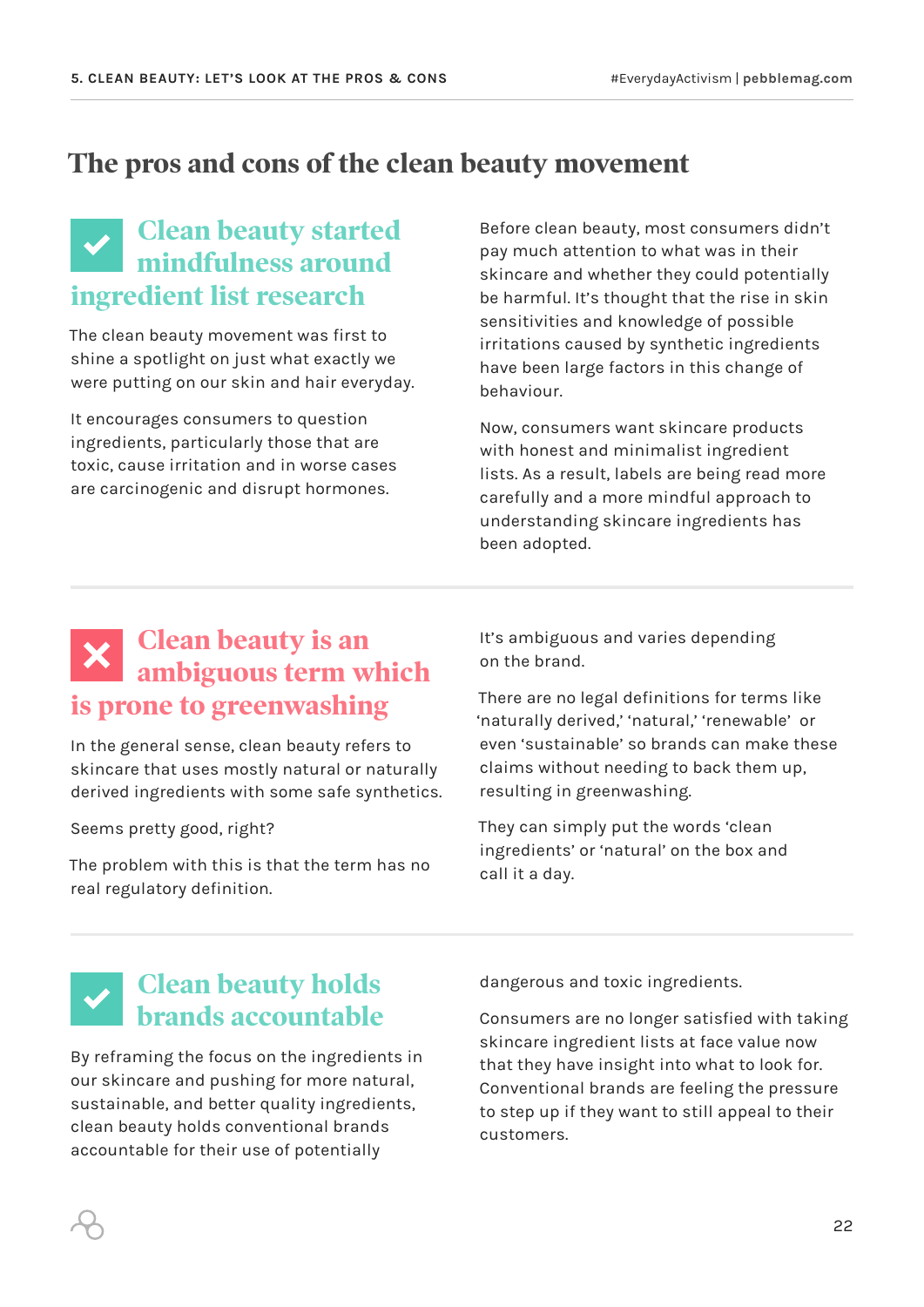#### **Clean beauty vilifies safe ingredients**

The clean beauty movement vilifies safe ingredients in skincare on the basis that they are chemicals.

Everything is a chemical.

To top it off, whether an ingredient is safe or not isn't so straightforward. Defining toxic ingredients depends on where in the world you are. For example, the EU has banned over 1300 ingredients from cosmetics whereas the US

has only banned around 30.

Clean beauty advocates tend to be concerned with synthetic chemicals and preservatives.

However, the alternatives are not always better. Some brands use high concentrations of essential oils and denatured alcohol as well as highly irritating ingredients that increase skin sensitivity and even skin damage.

The bottom line is that naturally derived ingredients aren't always best for your skin. Conventional skincare brands tend to play it safer with their ingredients.

#### **Clean beauty raised awareness of the industry's environmental impact**

The clean beauty movement has been attributed to starting the conversation about environmental sustainability in the industry.

Before it took off, not many conventional brands were talking about the impact of packaging on the environment or the importance of ethical ingredient sourcing, partnering with non-profit organisations or tackling environmental problems.

Once clean beauty emerged, we started to see more options on the market for recyclable

and reusable packaging, alternative plastic, eco-friendly inks and certified sustainable cardboard.

In fact, clean beauty raises awareness of the environmental impact of some of the industry's top ingredients. Some offenders include:

- Oxybenzone and octinoxate chemicals that contribute to coral bleaching
- Triclosan antibacterial agent that's toxic to aquatic bacteria, algae and dolphins
- Parabens a family of preservatives that have been known to disrupt hormones
- Siloxanes known to bioaccumulate in aquatic food chains
- Plastic microbeads microplastics that get consumed by marine life

23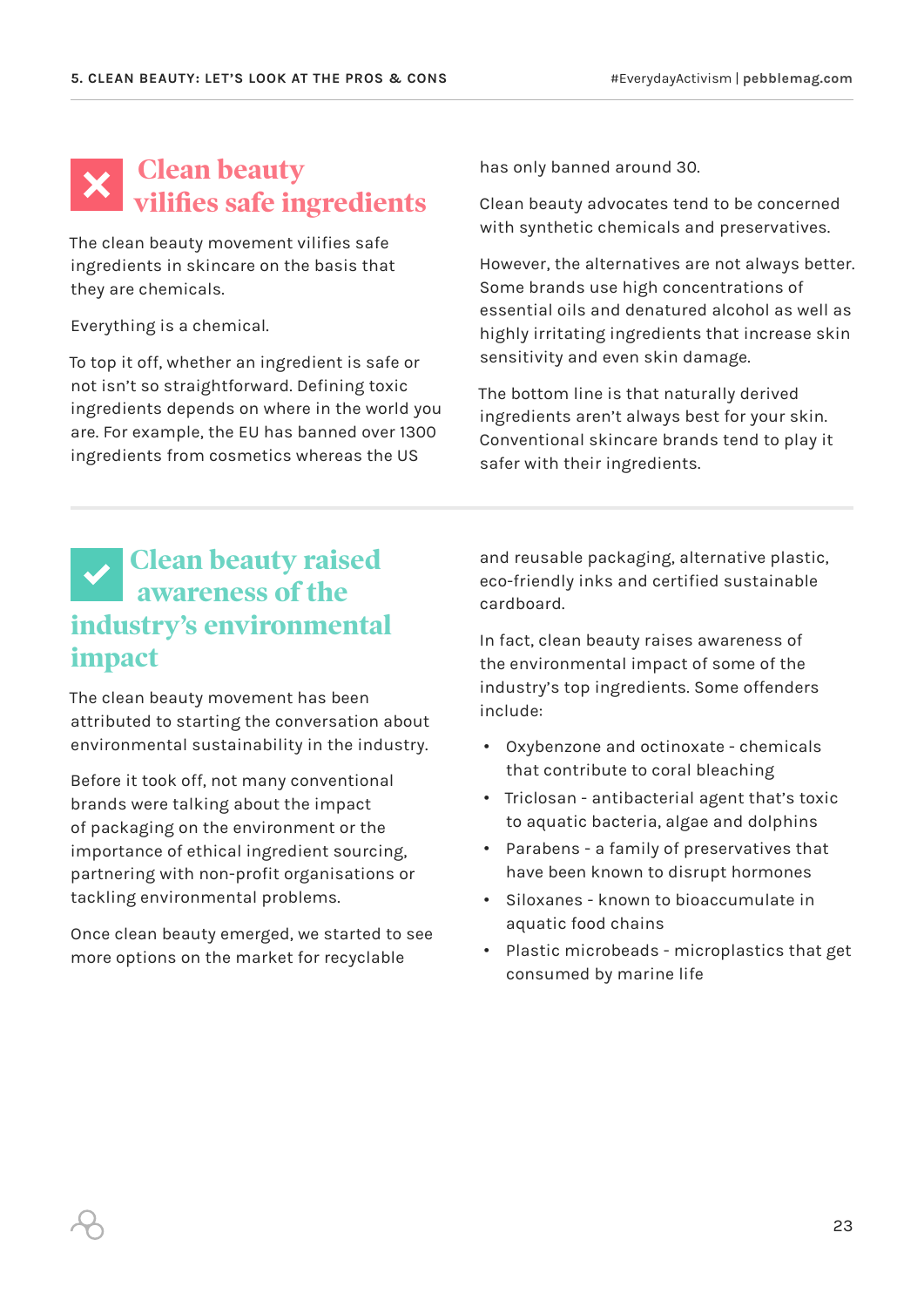#### **Clean beauty contributes to the unethical extraction of natural resources**

Clean beauty runs the risk of driving unsustainable sourcing in their extraction of natural resources. By increasing demand for natural ingredients, brands increase the risk of forced slave labour and unethical work conditions.

They can also contribute to the depletion of natural resources in those areas, leading to the destruction of the environment and disempowerment of local communities that rely on these resources.

Synthetically made ingredients that often get villied by the clean beauty movement don't run the same risks in terms of slave labour and depletion of natural resources. Although, some of them are still responsible for their environmental pollution.

#### **Clean beauty has paved the way for ingredient sourcing transparency**

Although clean beauty methods aren't always clear cut, it has started to pave the way for more ingredient sourcing transparency in the industry.

Clean beauty brands like The Body Shop or Neal's Yard Remedies have dedicated pages on every ingredient they use. They go into

detail about how it's used, where it comes from, the labour involved in extracting it and what's being done to ensure that it's not unsustainably depleting natural resources.

Other brands have tackled the problem of unethical ingredients in skincare by replacing them with ethical alternatives. One big example of this is squalane, an ingredient used to balance oil production in skin.

The problem is, it's sourced from shark liver. That is until greater demand for transparency shifted the market towards plant based alternatives.

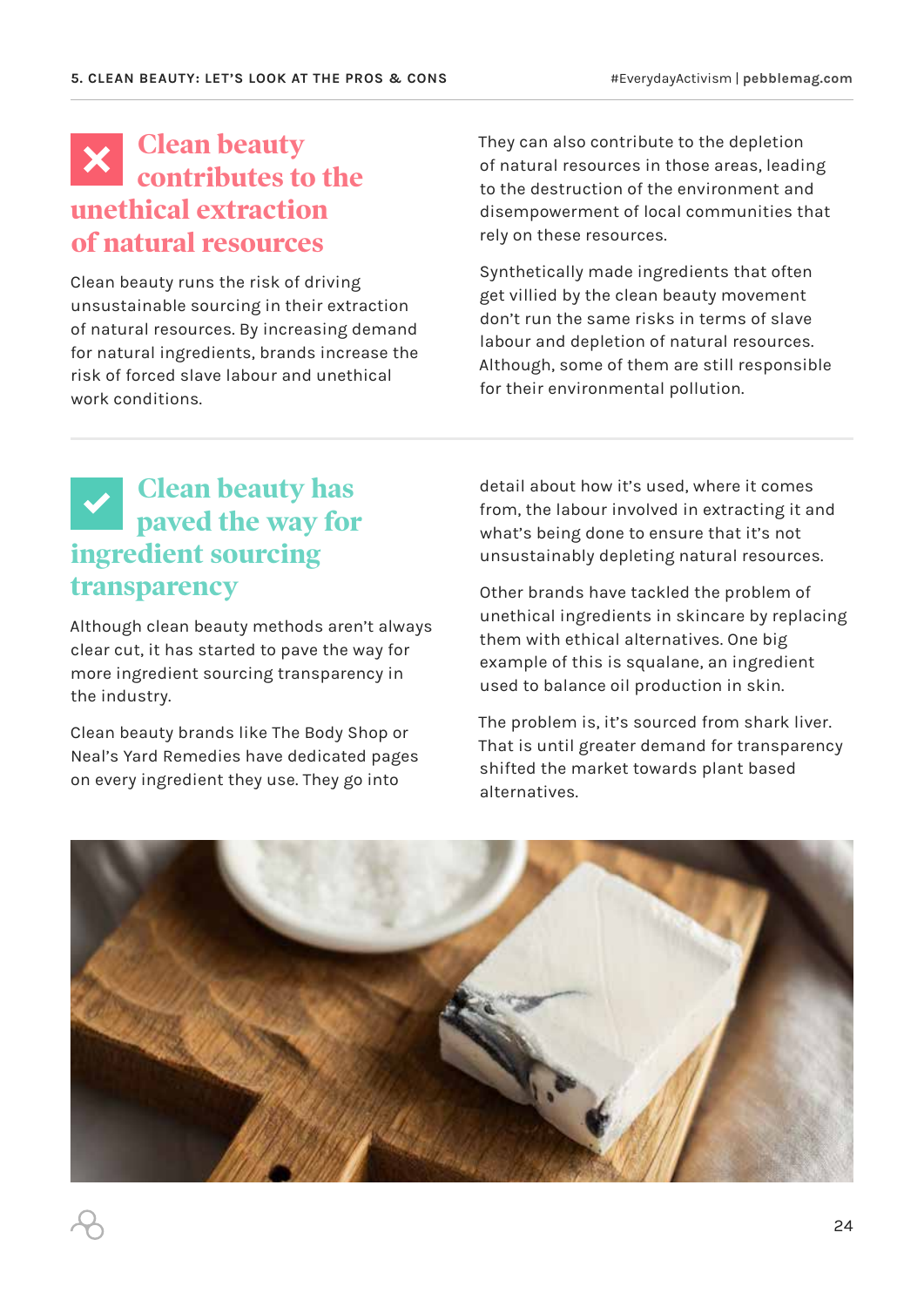#### **Clean beauty has trigger words, not regulations**

As we've already mentioned, clean beauty brands are prone to greenwashing as there are little to no regulations holding them accountable. This is taken a step further with the use of trigger words to hook consumers into the movement.

These trigger words are:

- Clean
- All-natural
- Chemical free
- Synthetic fragrance free
- Non toxic

These terms reveal nothing about the actual formula. Brands could still be using high concentrations of skin irritants that actually do a lot more harm than good.

#### **pebble's Verdict**

In many ways, clean beauty is a controversial topic due to its ambiguity and lack of real definition. However, it's worth remembering that the movement started out of a genuine need for more transparency and better quality ingredients in skincare.

This movement encourages us to challenge what we're putting on our skin and whether it's truly necessary. Clean beauty goes beyond the skincare products themselves to consider the greater impact on health, the environment, and ethics. It's a step in the right direction for the industry and for that, it needs to be applauded.

#### **How to tell if clean beauty skincare is genuine**

The best way to work out if a skincare product does really do what it says on the packaging is to look for external certifications that proves they're holding their claims to account. The main certifications to look out for include:

- Ecocert
- COSMOS
- Soil Association
- USDA
- EWG
- Demeter
- NaTrue

Another useful tactic is to pay attention to brands that actively encourage you to look at their ingredient lists so that you can make your own informed decisions about what you want to avoid.

If you're feeling a little overwhelmed or just want some quick answers about what's in your skincare products, apps like Skin Deep by the Environmental Working Group and Think Dirty can help.

Cutting through the clean beauty hype can take time and involve more research but finding brands that do take health and the environment seriously makes it 100% worth it.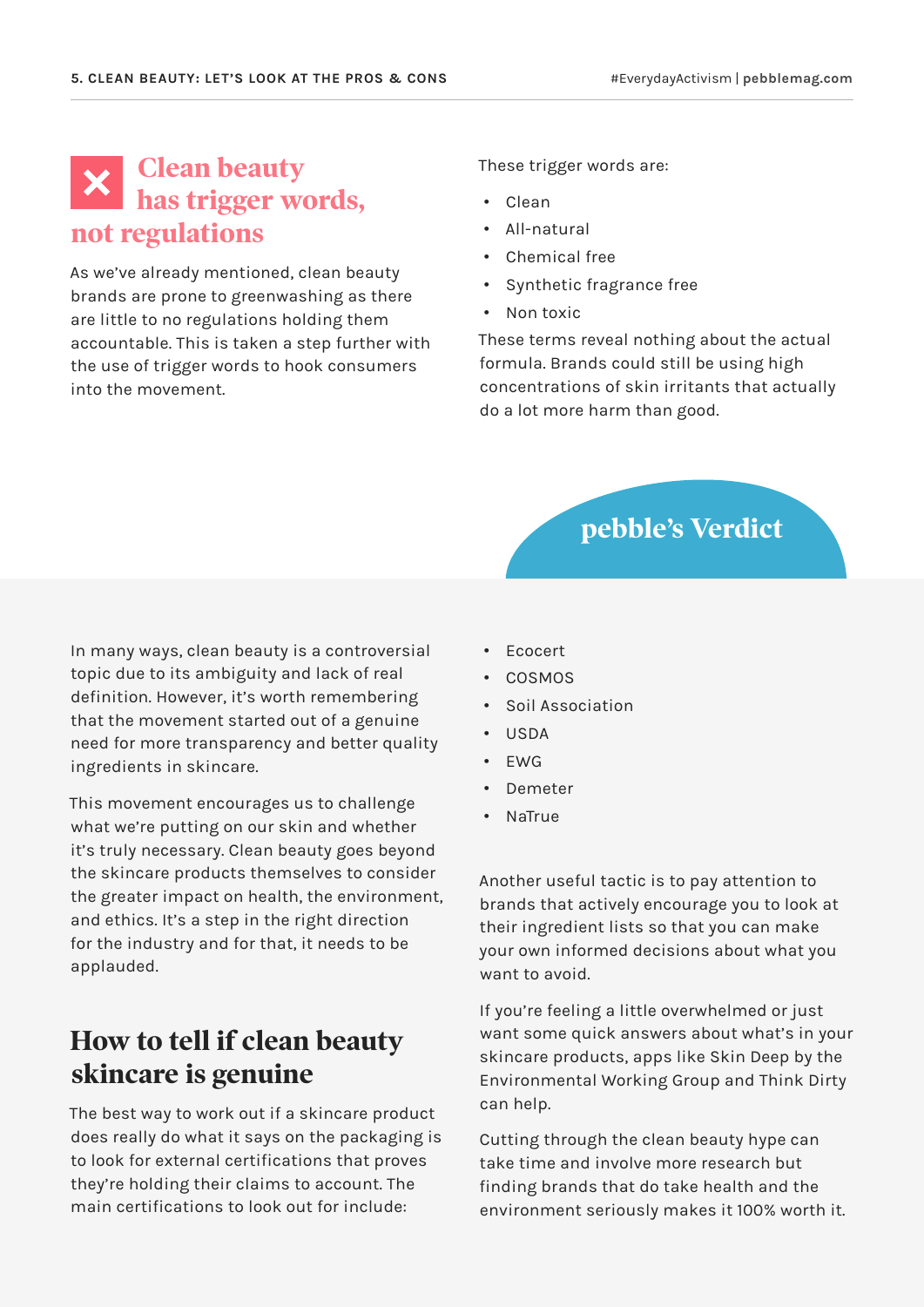<span id="page-25-0"></span>#EverydayActivism | **[pebblemag.com](http://www.pebblemag.com) 6**

## **Expert Answers To Everything You Want To Know**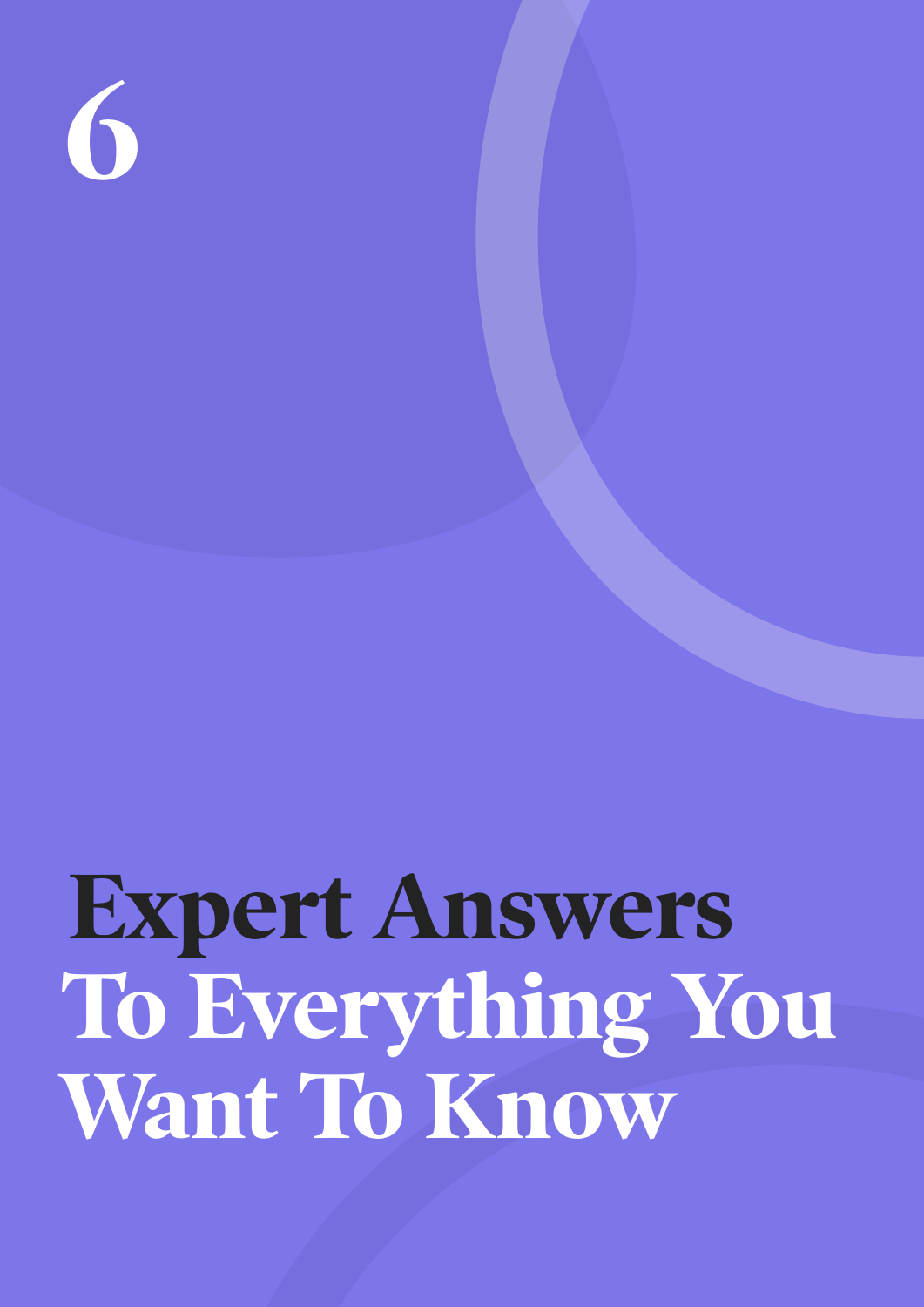#### Got a query about sustainable skincare? We can hopefully answer it here

Jo Chidley is a chemist and the founder of [Beauty Kitchen](https://beautykitchen.co.uk/), a company on a mission to create the most sustainable beauty products in the world. Widely regarded as one of the pioneers of sustainable beauty, Jo is driving the beauty industry forward with better practise approaches, always.

She is Beauty Kitchen's toughest critic, inspecting everything from the efficacy of the products to the way the ingredients are sourced, right down to the packaging sustainability for each product.

Sustainability in packaging is a subject that is close to her heart and inspired Beauty Kitchen's Return•Refill•[Repeat](https://returnrefillrepeat.com/) programme. Jo's sustainability passions allow her to be able to share her ideas and knowledge on how all of us can develop new ways to build a more sustainable future.





#### **Are there any skin adjustments to consider when adjusting to more natural skincare? (like hair adjusting to natural shampoo)**

Of course, there will always be some sort of adjustment period, like when you make changes to your diet, your wellbeing, your skincare, even your wardrobe, as you are making changes to your daily habits. With natural haircare specifically, there isn't a presence of silicone-based ingredients which creates that immediate super silky feeling. However, this 'feeling' is all an illusion, that masks concerns whereas natural haircare is all about the overall quality of your hair.

With skincare, any adjustment is generally positive as again synthetic ingredients create an illusion that masks skin concerns as opposed to natural ingredients that focus on true efficacy. Take synthetic fragrance and natural essential oils for example. One creates an illusion of scent, whereas essential oils provide real benefits and a sense of instant wellbeing.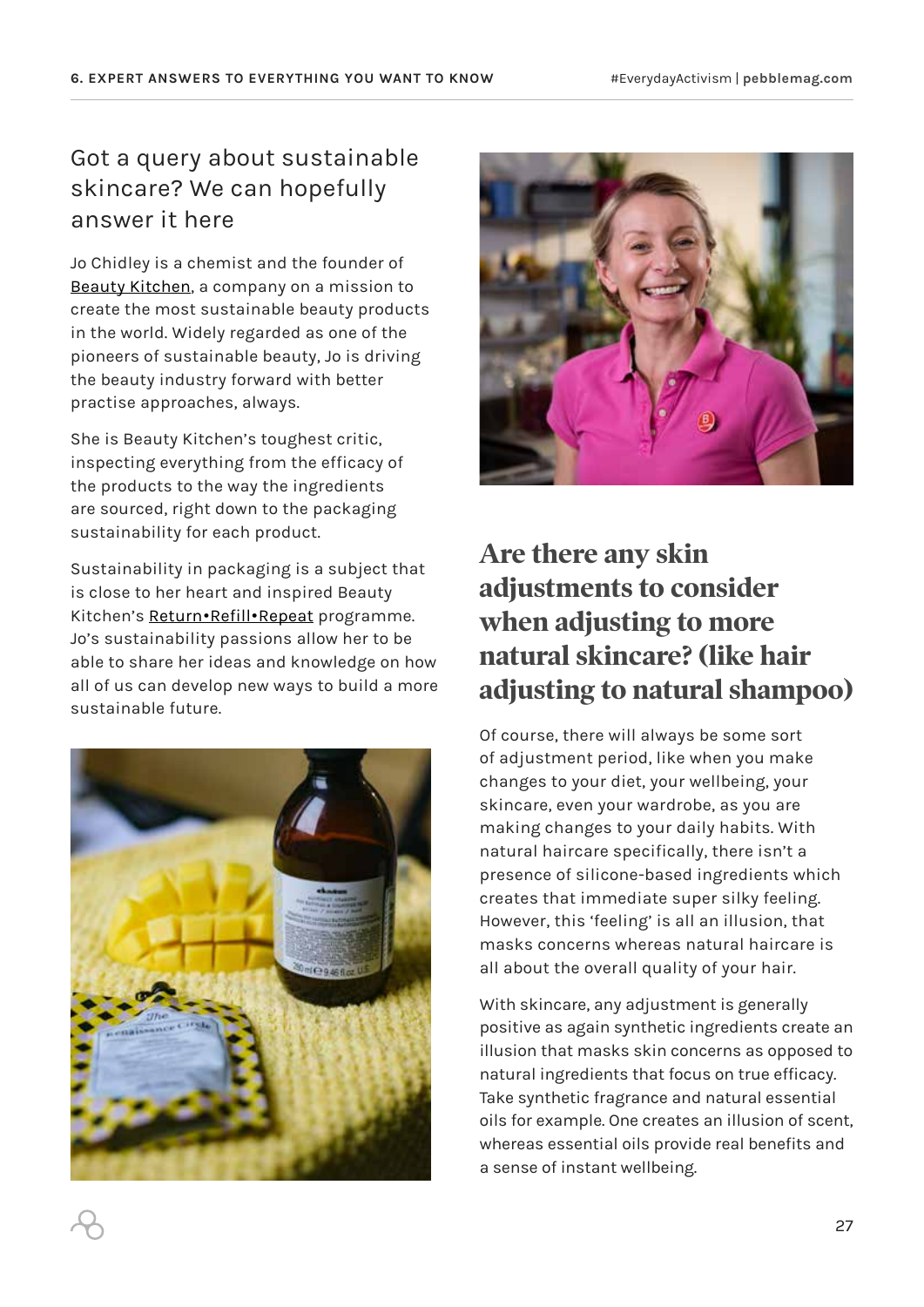#### **The average person uses between 12 - 16 products on their face. Is that too many?**

Skincare routines should work in harmony with your skin type so the number of products that a person genuinely needs to use will vary. Your microbiome is there to protect you and look after your skin, which is completely unique to you and your skincare routine should compliment this. For example, over cleansing will do more harm than good and will result in a negative impact.

I try to incorporate products that can offer various benefits at once into my routine to minimise the number of products I need to purchase. A natural facial oil is a great product to include into your skincare routine for multiple purposes. Of course, as a hydrating facial oil to round up a routine, but also as an oil cleanser, cuticle oil, for boosting facial and body moisturisers, adding to natural foundation for a dewy finish, to provide intense hydration to dry patches and skin like elbows, to sooth sunburned skin to prevent peeling the list goes on. My facial oil has become so much more than that one product now!

#### **Is a minimalist approach to skincare better for skin health?**

**A minimalist approach to me is about keeping it simple and reducing your routine down to three steps: cleanse, moisturise and protect.** 

It's also again, about incorporating multitasking products into my routine, which not only creates less waste but is also positive from a financial point of view.

My one product recommendation for any skincare approach, let alone a minimalist one, is to always protect skin with an SPF product.

#### [Natural SPF products do exist, look to ones](#page-34-0)  [that have biodegradable formulations which](#page-34-0)  [are safe for coral reefs and other ecosystems.](#page-34-0)

Going back to the point of whether there's an adjustment period to natural skincare, I think there definitely is with SPF. Synthetic SPF products are what we are used to from a mass market point of view, with fast absorbing qualities and thin clear formulations. However, generally with SPF the formulations are thicker. Sunscreen is exactly that, a product that is a screen against the sun, a barrier that shouldn't be absorbed. We aren't used to this look and feel with an SPF product so mentally there is an adjustment period around products acting in a way we aren't used to like SPF.

## 69

A minimalist approach to me is about keeping it simple and reducing your routine down to three steps: cleanse, moisturise and protect.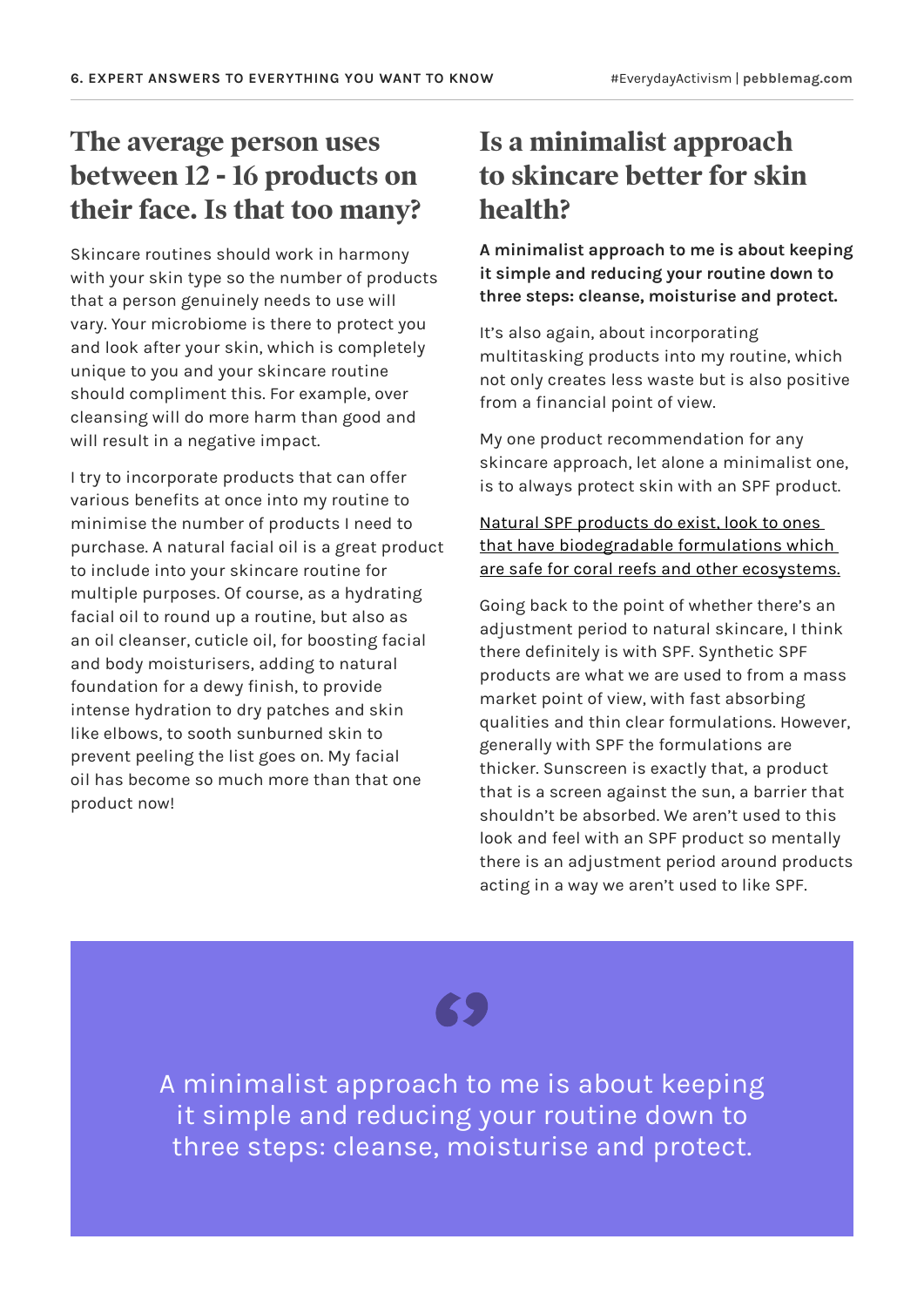#### **How do you know if a skincare product is truly sustainable?**

It's about looking beyond the label and the marketing and delving into the product in its entirety and the positive or negative impacts a product can create.

The sustainability of a product should be considered from the inside out, which I believe should be the approach industry wide.

Look to the formulation of a product but also consider what impact and waste a product's packaging could create too. Reuse is the future of sustainable skincare which is why our skincare is in packaging that customers can return for us to use again and again.

**A truly sustainable skincare product should consider all the touch points it could impact from the beginning to the end, in a circular fashion.** 

This includes social fairness and how a business and product can have a positive impact on all people and natural systems that it influences.

Ask yourself:

- What is a business doing beyond selling a product to support charitable organisations?
- How do they treat employees and the supply chain?
- How is the business driving and campaigning for real change?

I believe business should be used as a force for good and much more than to create profit.

#### **What can we do to make sure our skincare routine is good for us and the planet?**

My simple piece of advice is to reuse more, investigate into the ingredients, and consider a product's packaging waste potential before making any more purchase decisions.

Ask yourself, 'do I really need this?' and what can I make use of that's already in my skincare routine.

## KS.

A truly sustainable skincare product should consider all the touch points it could impact from the beginning to the end, in a circular fashion.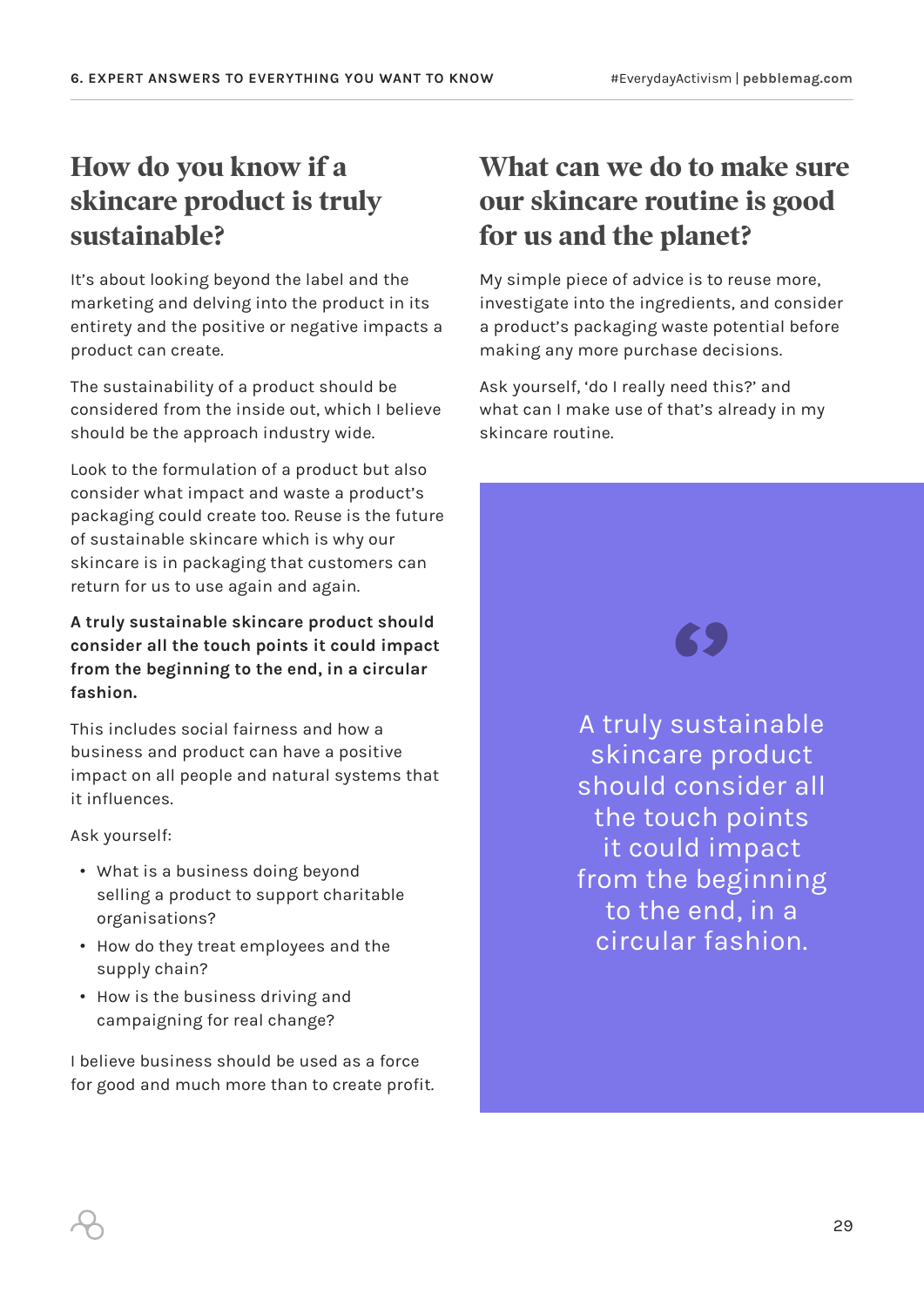

#### **What's the difference between natural and organic skincare?**

Natural and organic are words that are often used collectively however they have two very different definitions.

They are also terms that don't have a lot of regulations around them unfortunately. Put simply, the term organic refers to how an ingredient is farmed. Organic farming methods don't use the likes of synthetic fertilisers and herbicides and consider social fairness.

Natural products can be defined as something that is extracted from a plant, mineral or animal by-product but does not have to be farmed organically.

Looking to Beauty Kitchen products as an example, our Organic Vegan Body Wash contains ingredients such as coconut, olive and sunflower oil which have been organically grown.

Whereas our vegan and cruelty free Seahorse Plankton+ range contains a blend of marine extracts that are naturally derived however are not organically grown. This is because we grow the marine ingredients in giant algae baths rather than take anything organic direct from the ocean.

This process releases Co2 which we then sell back to the electric grid as part of the circular economy. This is not organic, but for me this is the most sustainable way to make these ingredients.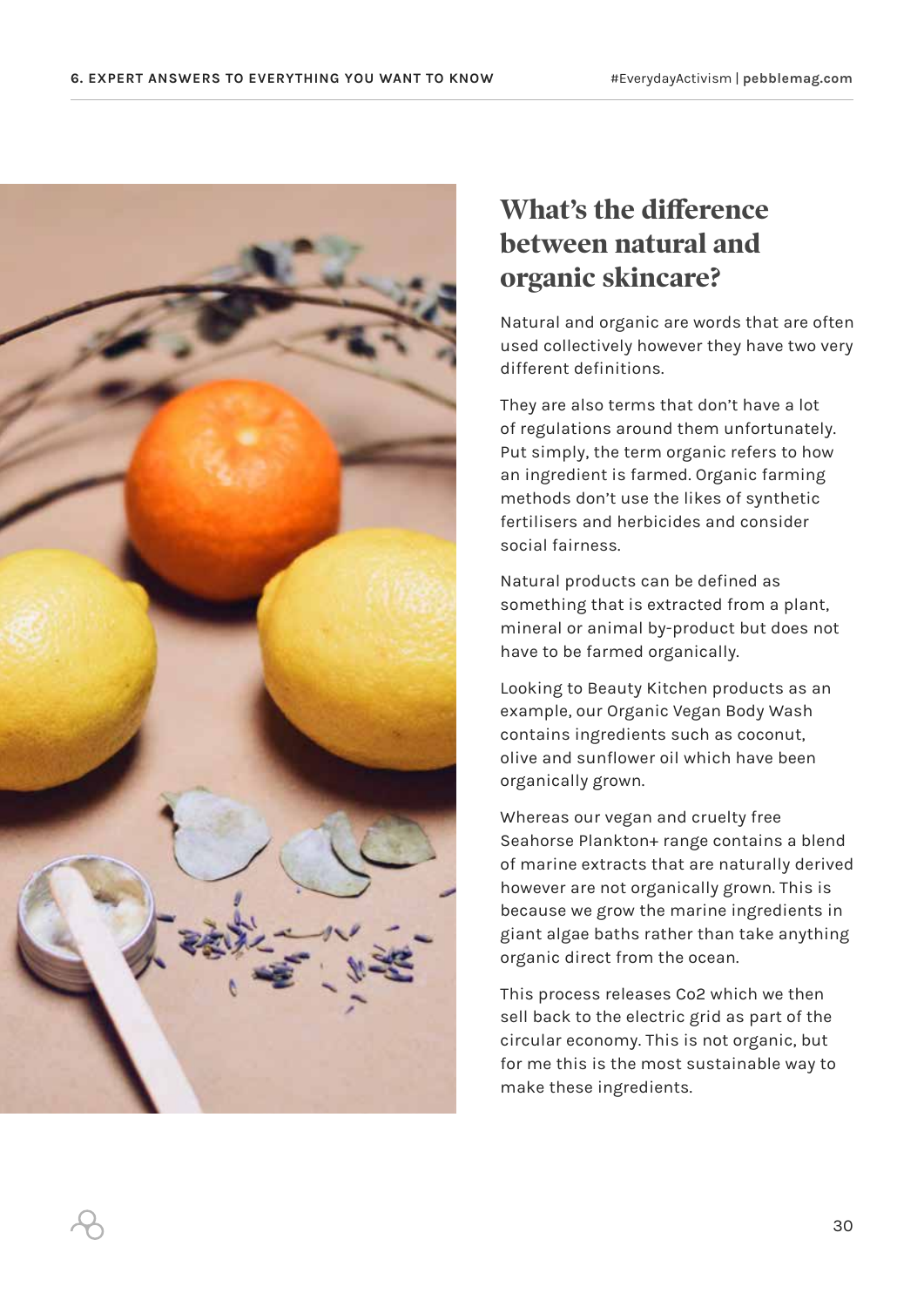<span id="page-30-0"></span>#EverydayActivism | **[pebblemag.com](http://www.pebblemag.com) 7**

# **Your Step By Step Beginner's Guide To Sustainable Skincare**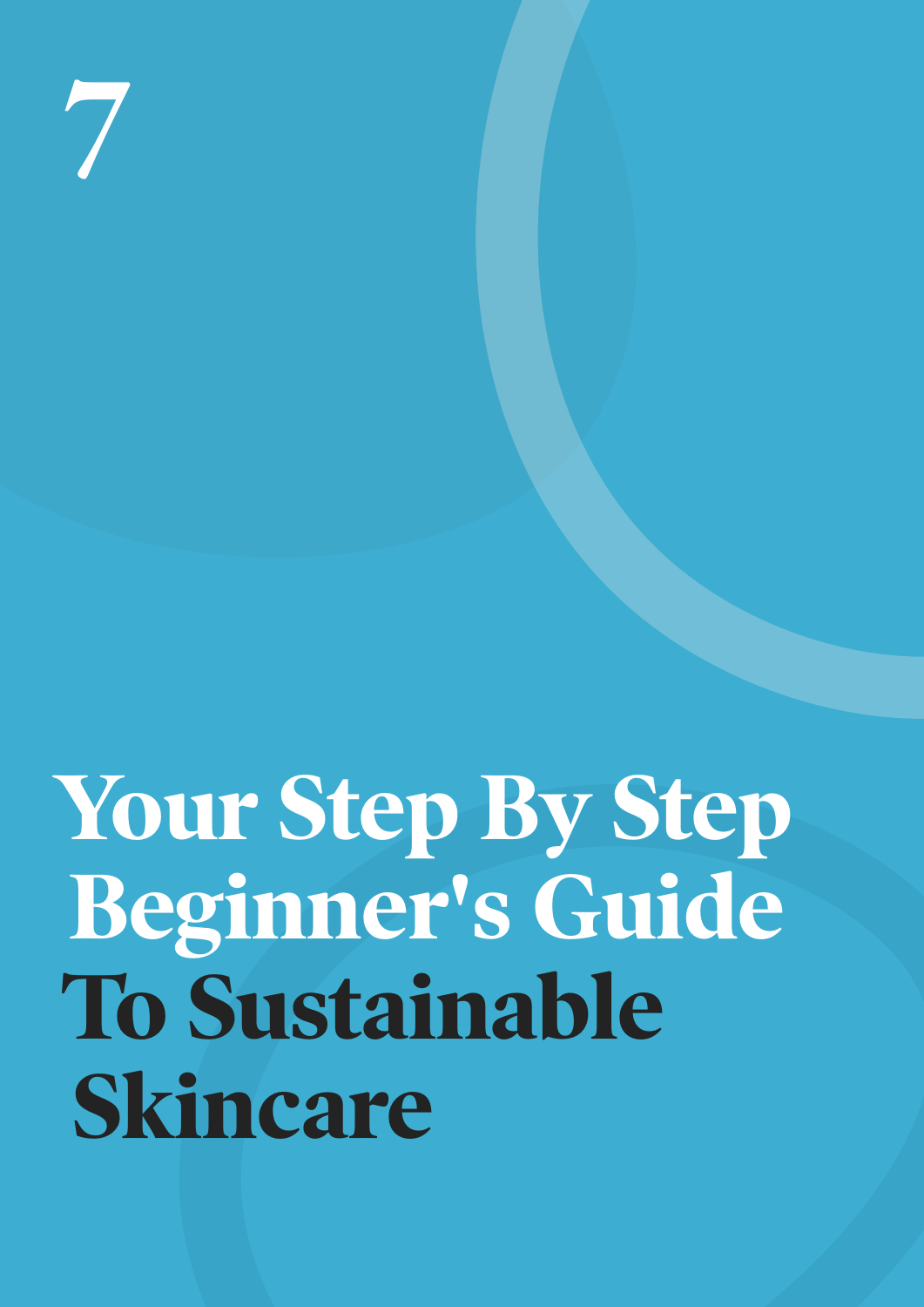**Want to make your skincare routine more sustainable but not sure where to start? We can help.**

Read on to find a beginner's guide to making your skincare routine more earth friendly with easy steps to get you started.

|             | Use it up                        | The first step towards switching to a more sustainable skincare<br>routine is to use what you have already. You don't need to go out<br>and buy a whole new skincare range straightaway, if at all!                                                            |
|-------------|----------------------------------|----------------------------------------------------------------------------------------------------------------------------------------------------------------------------------------------------------------------------------------------------------------|
| $\boxed{2}$ | <b>Dispose of</b><br>it properly | Once you've reached the end of your skincare products, recycle<br>or repurpose the packaging.<br>We've got a whole guide on what to do with empties and there<br>are some amazing beauty packaging recycling schemes to make<br>the most of. They're free too. |

#### **Do your research**

Look into skincare brands carefully so you can feel confident that they're truly sustainable.

Key areas of research to focus on include:

□ **Values**

What drives them to do what they do?

□ Are they concerned about **skin health**, the **environment** and **ethical ingredient sourcing**?

#### □ **Marketing campaigns**

What messaging do they use for their products? Is it convincing? Does it seem like greenwashing?

#### □ **Accreditations**

Are they accredited by any associations such as Soil Association, Leaping Bunny, NaTrue?

□ **Where do they spend their money**  Are there any charities or organisations they support to help make the world a better place?

#### □ **Transparency**

Are they transparent about their ingredient sourcing and how they treat their workers?

□ **Range** 

How many products do they release a year? Is it a lot and are they focused on wanting you to buy the latest products in the range?

A little overwhelmed?

Try apps like Skin Deep by the Environmental Working Group and Think Dirty.

You can also use pebble's skincare [recommendations](https://pebblemag.com/organic-skincare) and the [brand directory](#page-44-0) at the back of this ebook.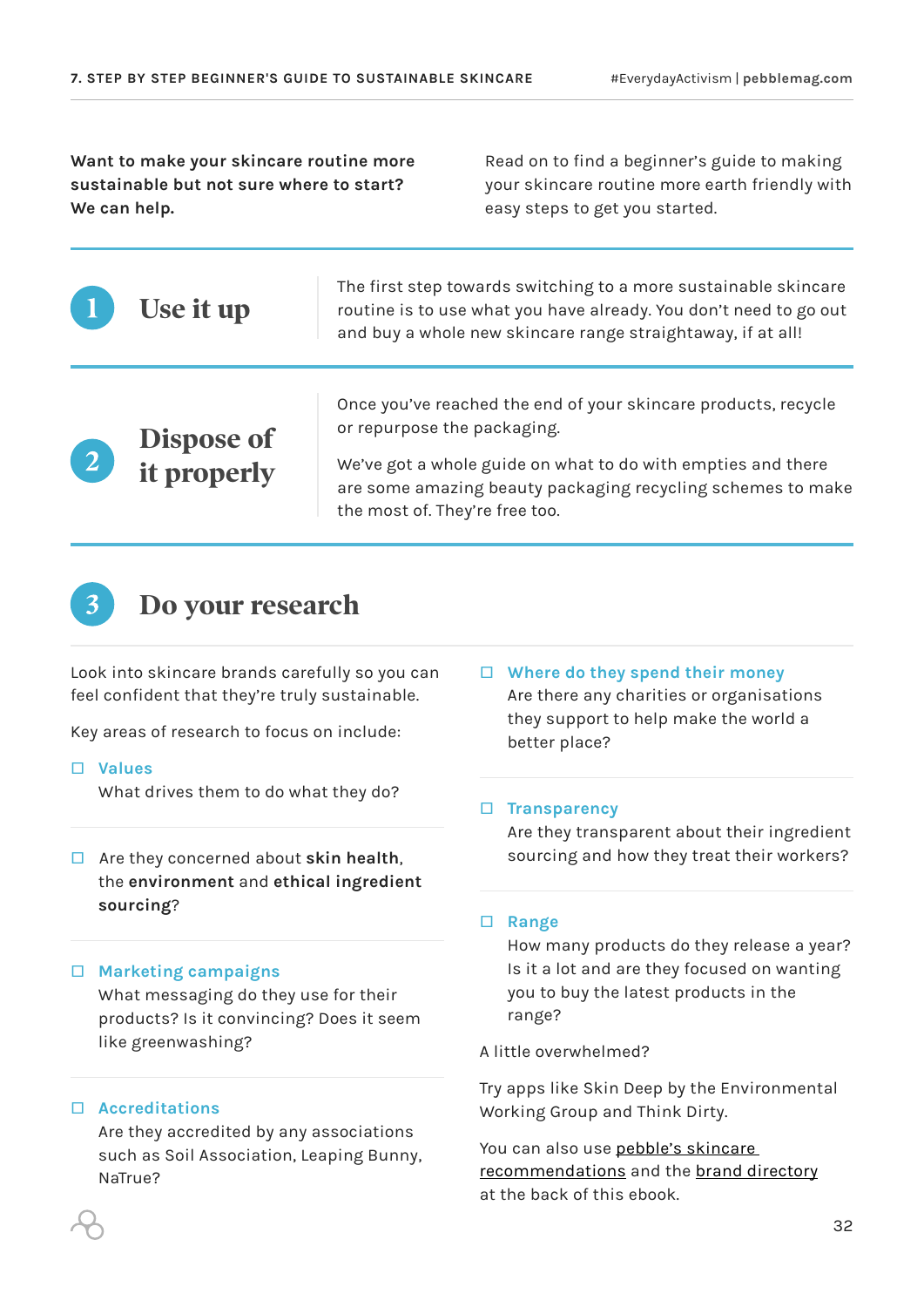| Buy with a          |
|---------------------|
| minimalist skincare |
| routine in mind     |

Sustainable skincare is all about using a few good quality products that go a long way, so you don't get overwhelmed or overbuy. This approach will do the planet, your skin and your wallet a favour.

**Repeat step 1**

Resist the temptation to discard half used skincare products in favour of shiny new products unless they don't work for you. Repeat the next steps in time and you're well on your way to perfecting your sustainable skincare routine!

#### **BONUS TIPS**



**Ban face wipes from your bathroom**

Instead, use reusable makeup remover pads, muslin cloths or organic cotton towels. All you need to do is put them in the wash and it saves you from throwing anything out!

**Use less water**

This may seem like an obvious one but you would be surprised at how many gallons of water go down the drain when you're brushing your teeth or washing your face. Simply turn off the tap when you don't need it. Easy.



**Finally, sustainable skincare is a process that takes time**

You don't need to hit the ground running straightaway. It's far more impactful to have a million people buy one less skincare product than it is for a thousand people to go zero waste.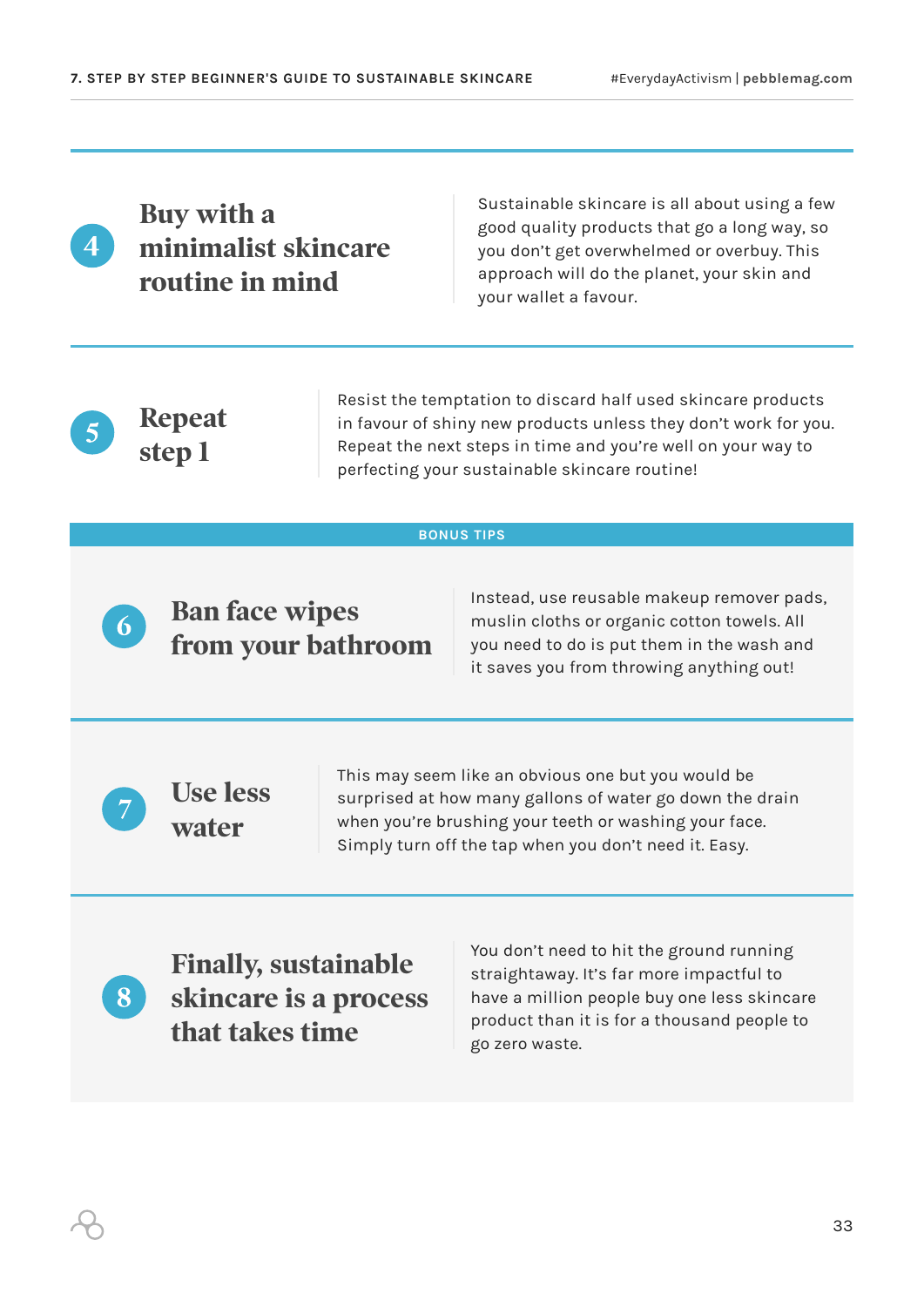## **Step by step Beginner's Guide To Sustainable Skincare**

| 1. Use it up                                            | 5. Repeat step 1                                                    |
|---------------------------------------------------------|---------------------------------------------------------------------|
| 2. Dispose<br>of it properly                            | 6. Ban face wipes<br>from your bathroom                             |
| 3. Do your research                                     | 7. Use less water                                                   |
| 4. Buy with a<br>minimalist skincare<br>routine in mind | 8. Finally, sustainable<br>skincare is a process<br>that takes time |
|                                                         |                                                                     |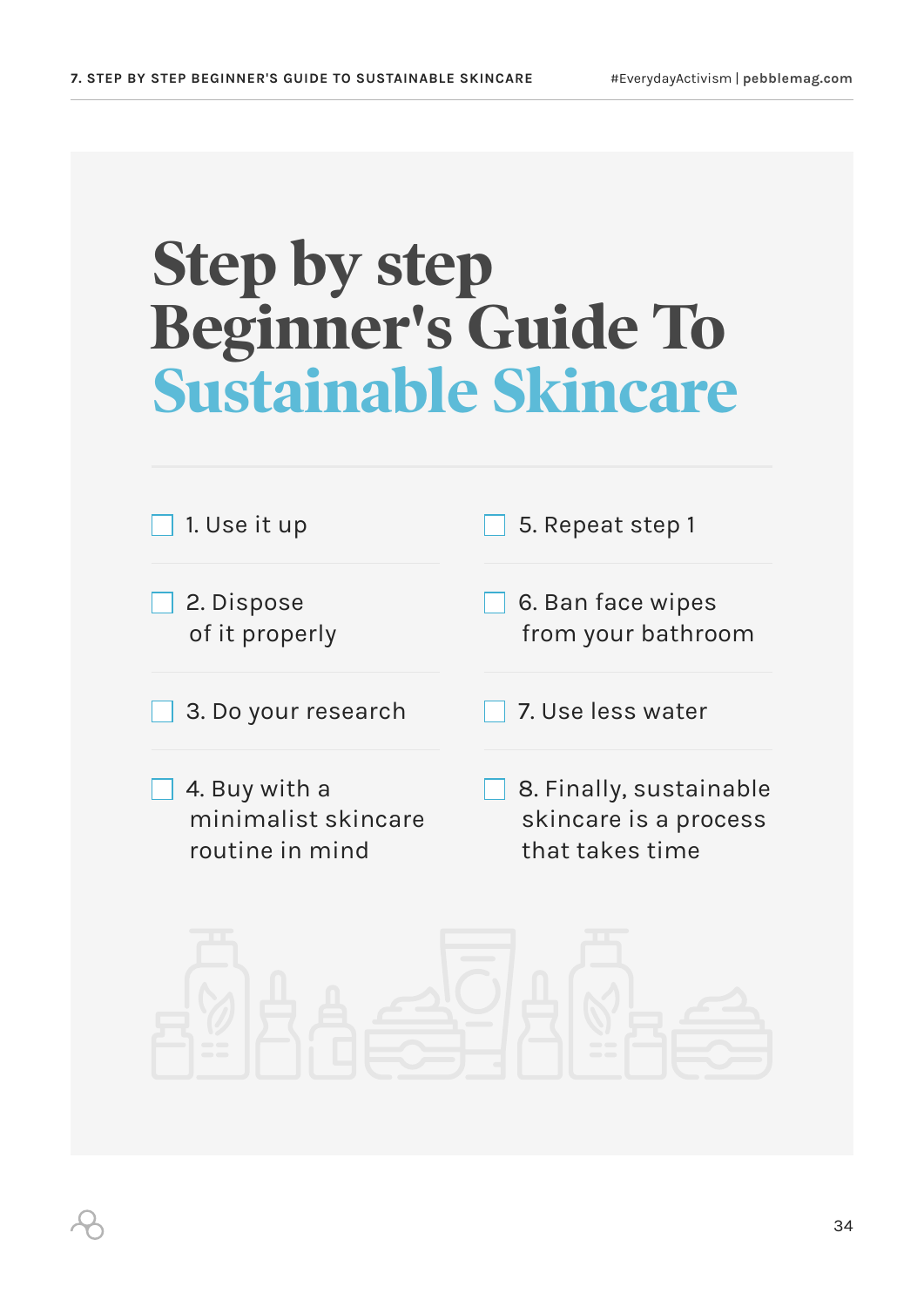<span id="page-34-0"></span>**8**

## **How To Avoid Mini Travel Toiletries**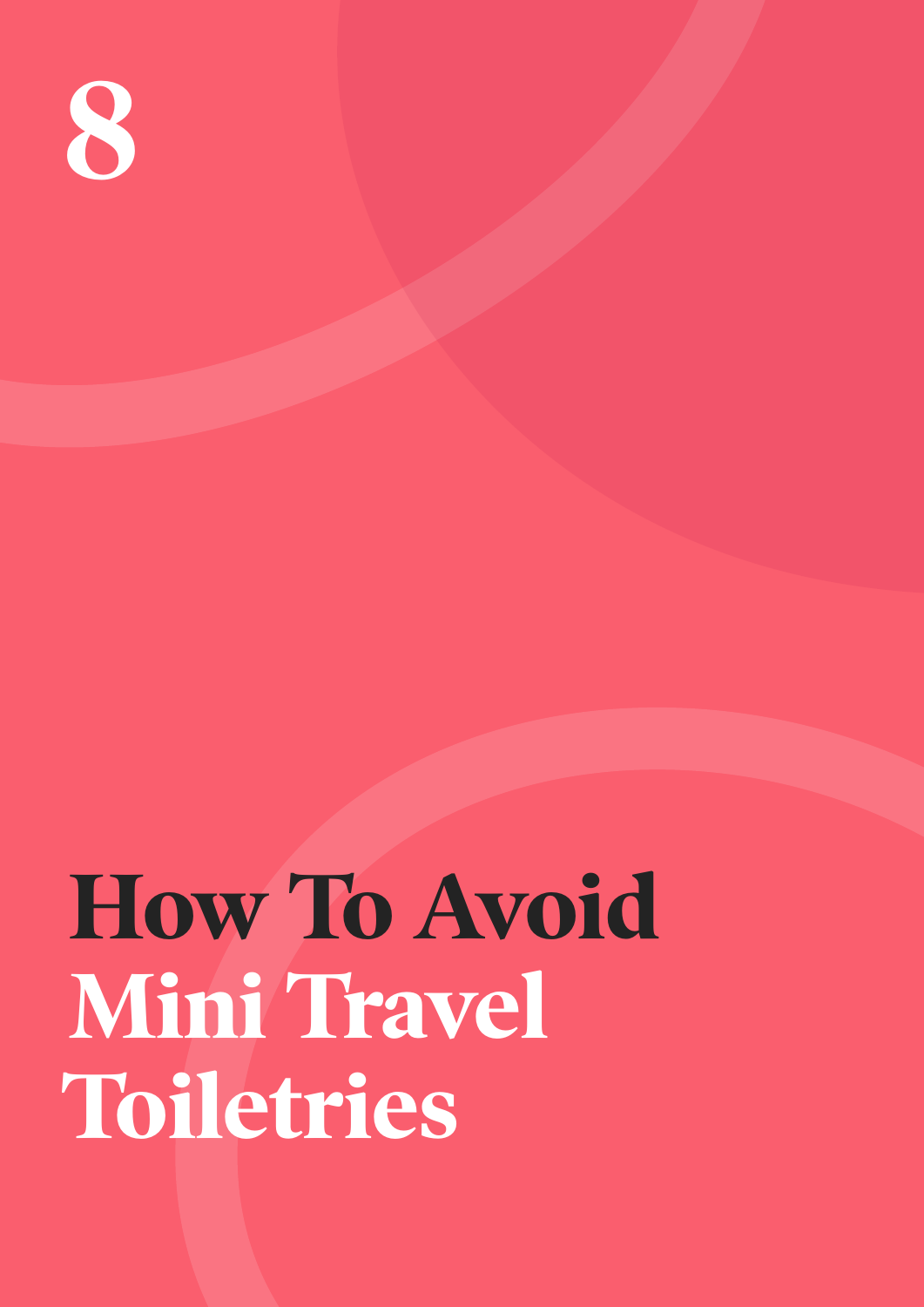Let's face it, transporting skincare products when you're travelling is a challenge at the best of times. If you're only going abroad for a few weeks and want to pack a carry-on, you have to contend with the liquid allowances too.

The simple solution is buying a whole stack of mini toiletries. The problem? They don't last long, you still have to squeeze everything into a ziplock bag and it's a lot of single use plastic that's polluting the planet.

## **What to use instead of mini travel tolietries**

You have two eco-friendly options for your toiletries.



The first is to invest in reusable 100ml tubes. All you need to do is fill them up with the full-sized versions of your favourite skincare essentials.



Another solution is to go solid. Investing in beauty bars means you can avoid the liquid hassle altogether. Solid bars are more concentrated so they last longer than even full sized liquid bottles. They're plastic free and zero waste which is a double win for the planet. We recommend [KinKind](#page-45-0) and [KIND2.](#page-47-0)

#### **Sunscreen**

We all know the importance of sunscreen for our skin health but most standard sunscreens have a dirty secret. They're damaging coral reefs with their ingredient lists - specifically, oxybenzone and octinoxate.

Every year between 6,000 and 14,000 tonnes of sunscreen is washed off swimmers, divers, beachgoers and snorkelers. That doesn't

include the amount that enters the waterways through wastewater systems.

So what's the big problem? These two chemicals have been found to bleach coral reefs at an extremely low concentration. This means corals have a reduced growth rate, decreased reproduction rates and a higher susceptibility to disease and death.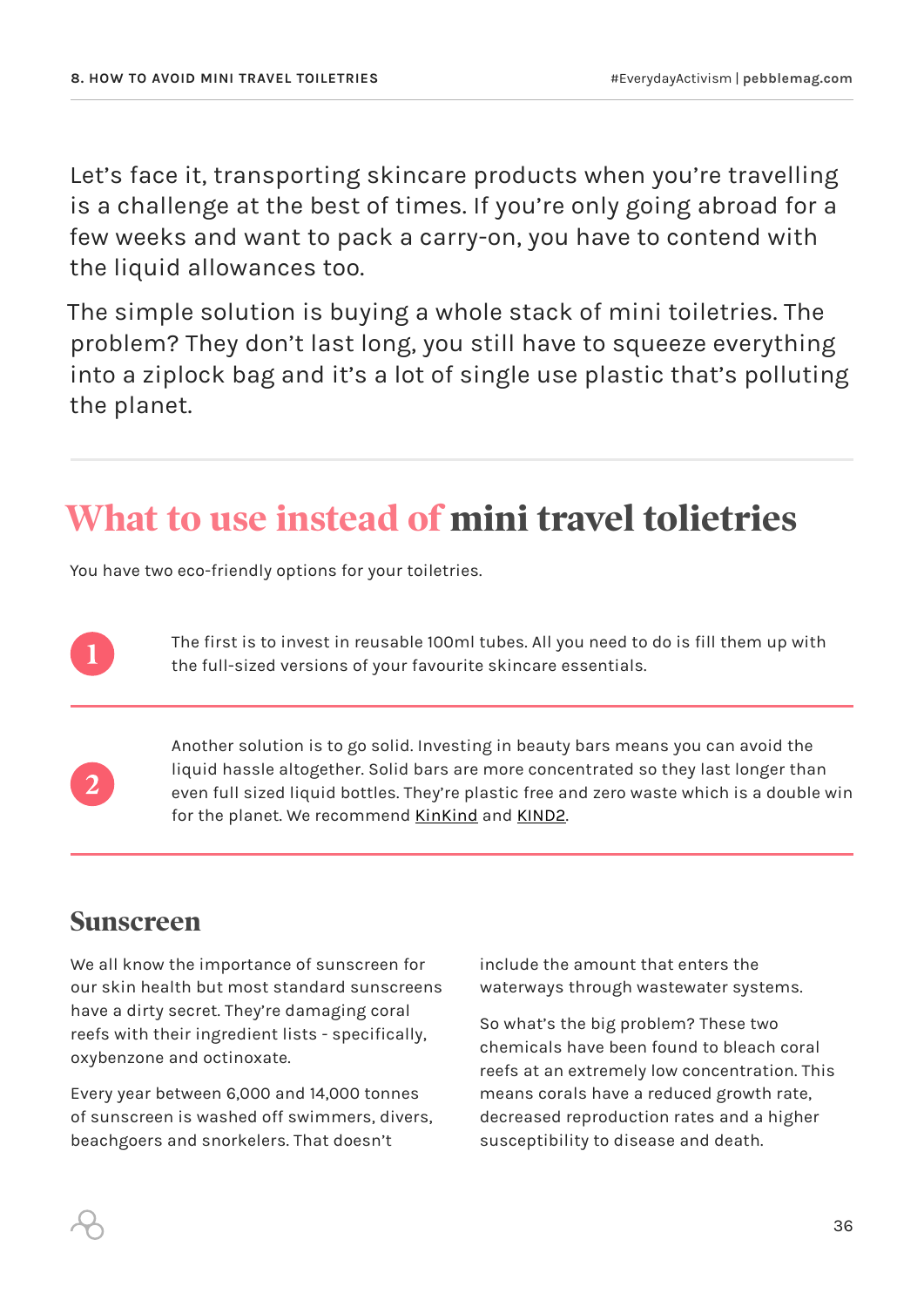## 69

To put it into perspective, just a single drop of this chemical concoction can affect 6.5 swimming pools worth of coral. Imagine how many tonnes can do.

This problem has become so huge that places like Hawaii and Palau have banned chemical sunscreens altogether in a bid to save their protected marine life.

#### **What to use instead**

Luckily, you don't have to forgo your sun protection for the sake of the coral.

Instead, you can use a mineral-based sunscreen with non-nano zinc oxide and titanium dioxide. The difference is the mineral version acts as a sun barrier whereas the chemical based one absorbs UV rays.

Look for broad-spectrum mineral-based sunscreens that say they're reef-friendly.

Like all sustainable skincare brands, they should also be transparent about their ingredients and workers, and their packaging should at the very least be recyclable.

We love SFTT for these reasons.

[SETT sunscreen](https://settsurf.com/) is 100% mineral, reef-safe and water-resistant. The product rubs in clear on the skin so there's no chance of awkward white streaks. SETT's range includes SP30, SPF50 sunscreens, an SPF20 lip balm and SPF30 face stick.

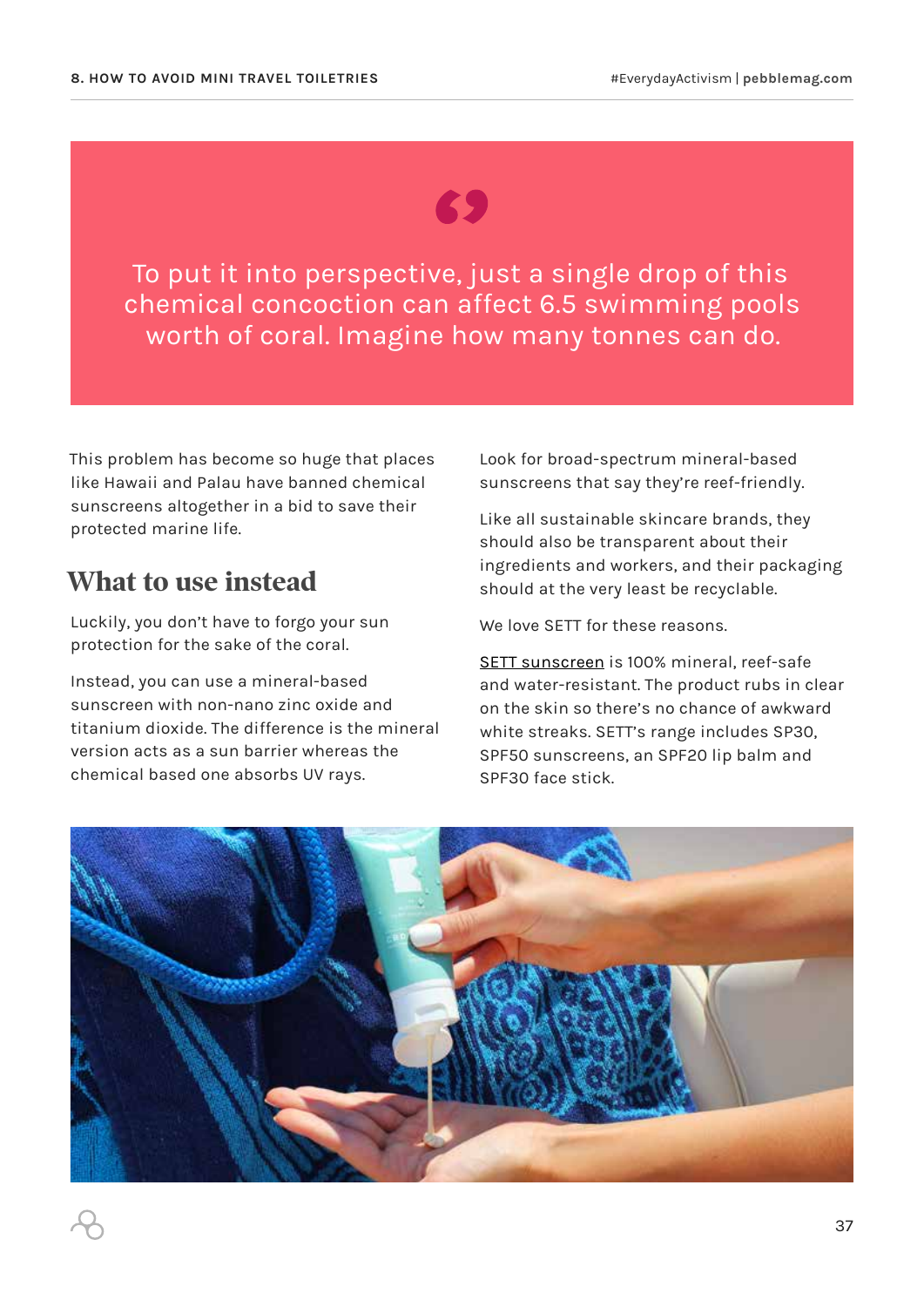<span id="page-37-0"></span>**9**

# **Sustainable Skincare Packaging: What To Do With Empties**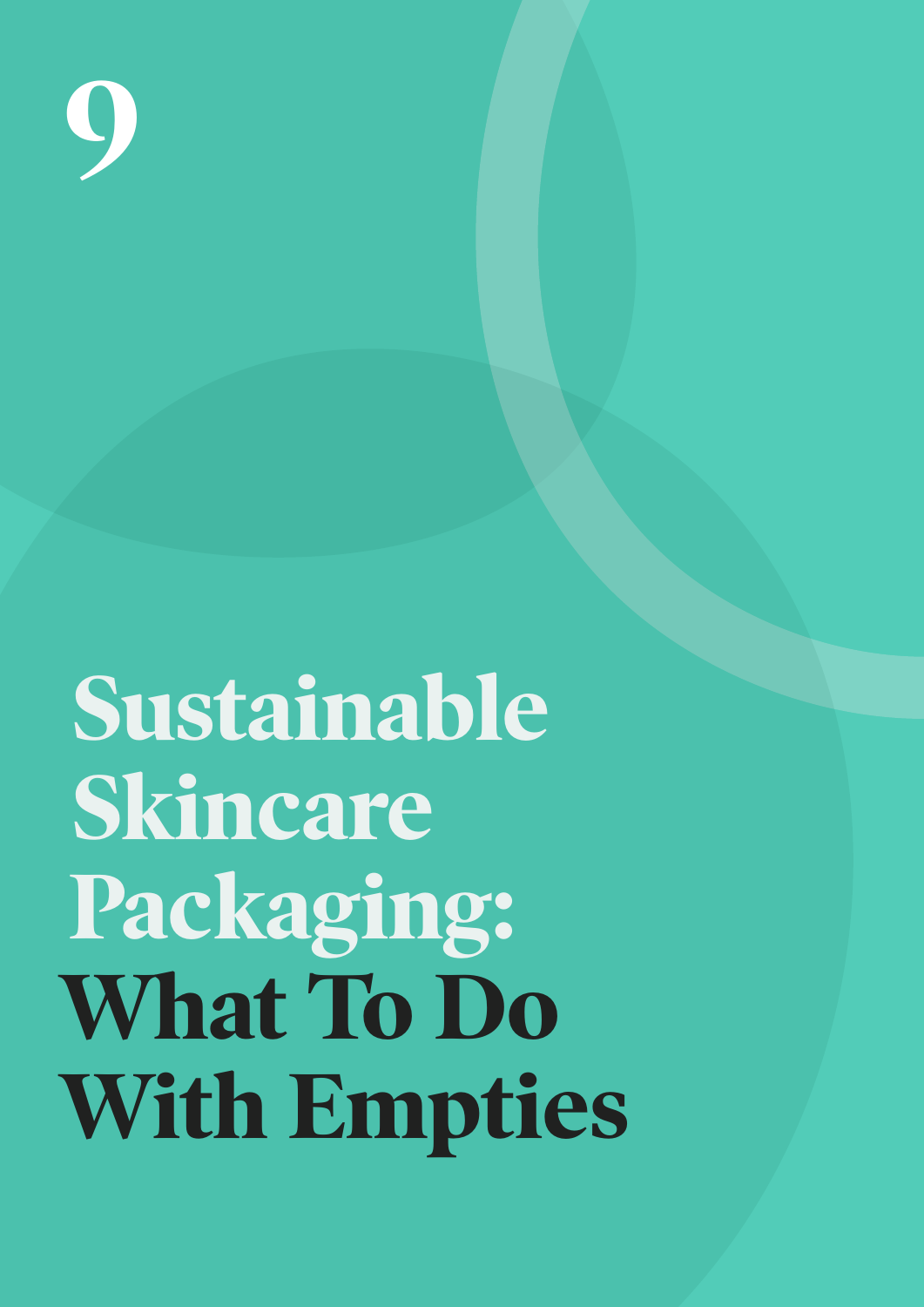The ingredient list of skincare products is just half the battle when it comes to sustainable skincare. The other half is the packaging.



A lot of that waste is bulked up by the use of plastic cellophane, complex lids and multi-layered boxes that can't be recycled.

However, it's not just plastic that's the problem.



**The cardboard boxes that envelope packaged perfumes to foundations and everything in between contributes to the loss of 18 million forests annually.** 

Most of this packaging is used once and thrown away too.

We've got a few ways for you to tackle this problem head on and give a new lease of life to your empties.

Empty cosmetics packaging can have plenty of uses, it just requires a bit of creative thinking.

Or you can keep it simple and recycle your packaging for free through handy schemes. Here's how.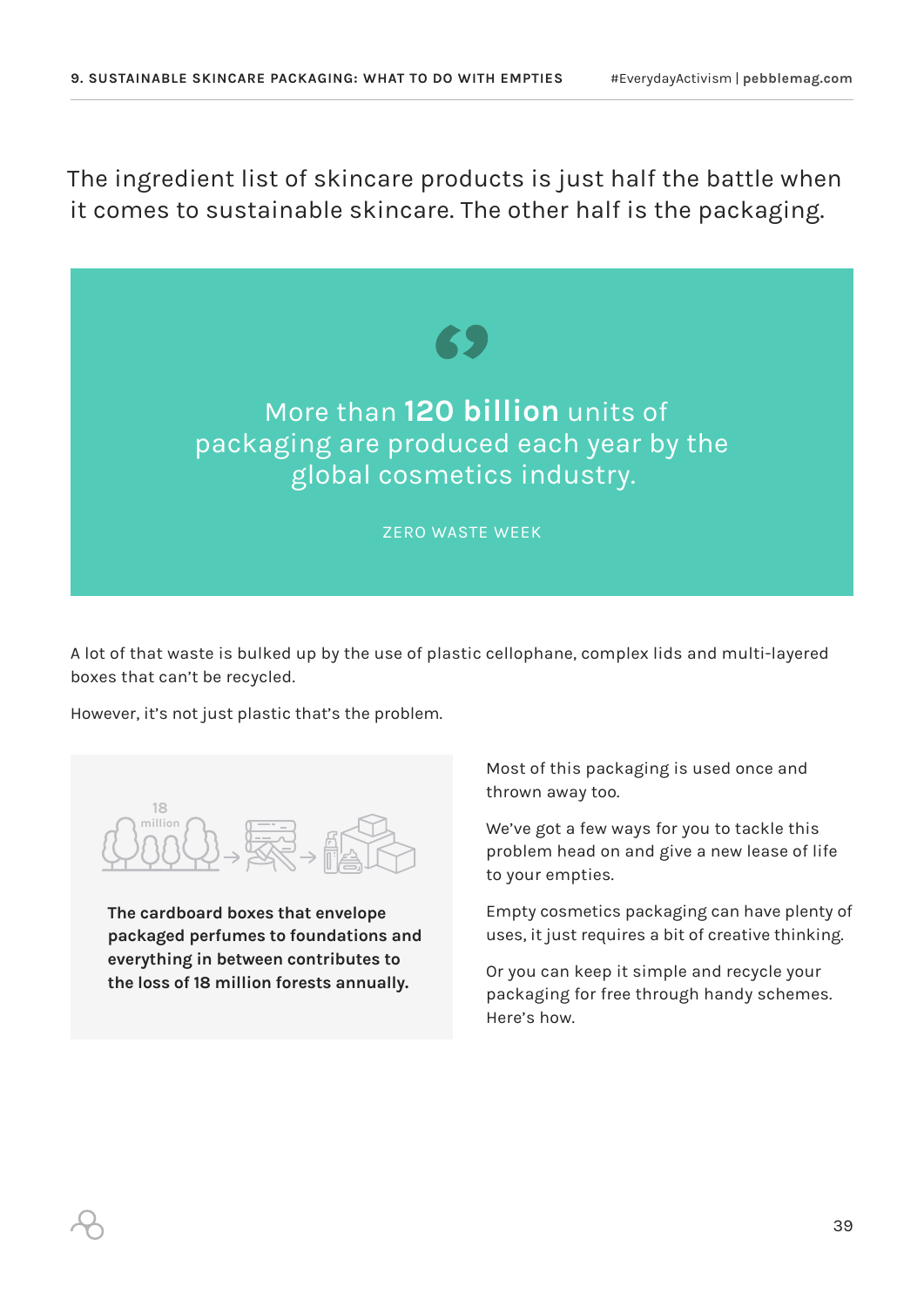## **How to recycle your skincare pots and packaging**

#### **1. Homemade candle holders**

Candles are the perfect companion to bath time, meditation or simply unwinding with a little 'me-time' after a day at work. You can also use them to set the scene on a romantic dinner date at home. You don't necessarily need to go out and buy fancy ones though.

Save any jars for DIY candle holders. Glass face cream tubs or moisturisers can be washed out and used as simple tealight holders.

If you want to take it a step further, you could make your own homemade vegan-friendly candle and pour the wax straight into the jar. Keep any lids to make the candle portable and easy to store.



#### **2. Mini plant pots**

Have any glass skincare or perfume bottles that are too pretty to throw away? Use them as tiny vases for single flowers. Make sure you wash out any remaining product with warm soapy water and peel off the labels if you wish. Then you can fill the jar with water and add your flower.

If you want to avoid using cut flowers, fill the pots with peat-free potting mix and plant flowers with tiny roots.

Wide-rimmed jars are particularly useful for growing succulents. Clean out the pot, add peat-free potting mix and make a small hole for the succulent.

Transfer the succulent from the nursery pot with as much of its own earth as possible. Then cover up the hole and add a little gravel on top. Keep your succulents in an area with lots of light but out of direct sunlight.

You only need to water succulents when the earth is dry. Every 14 to 21 days should do it. Easy!

#### **3. Seasoning pots**

Transfer your beauty routine to your kitchen by turning any old empty cosmetic pots and jars into containers filled with your favourite aromatised salt and seasoning combinations like salt and rosemary, garlic and thyme salt, and chilli salt.

You could even use them to store aromatised olive oils for salads and dressings such as oil and rosemary, garlic and thyme oil, chilli, and preserved lemon oil.

As always, make sure you clean them out thoroughly first with warm water and washing up liquid to make sure they're food safe before use.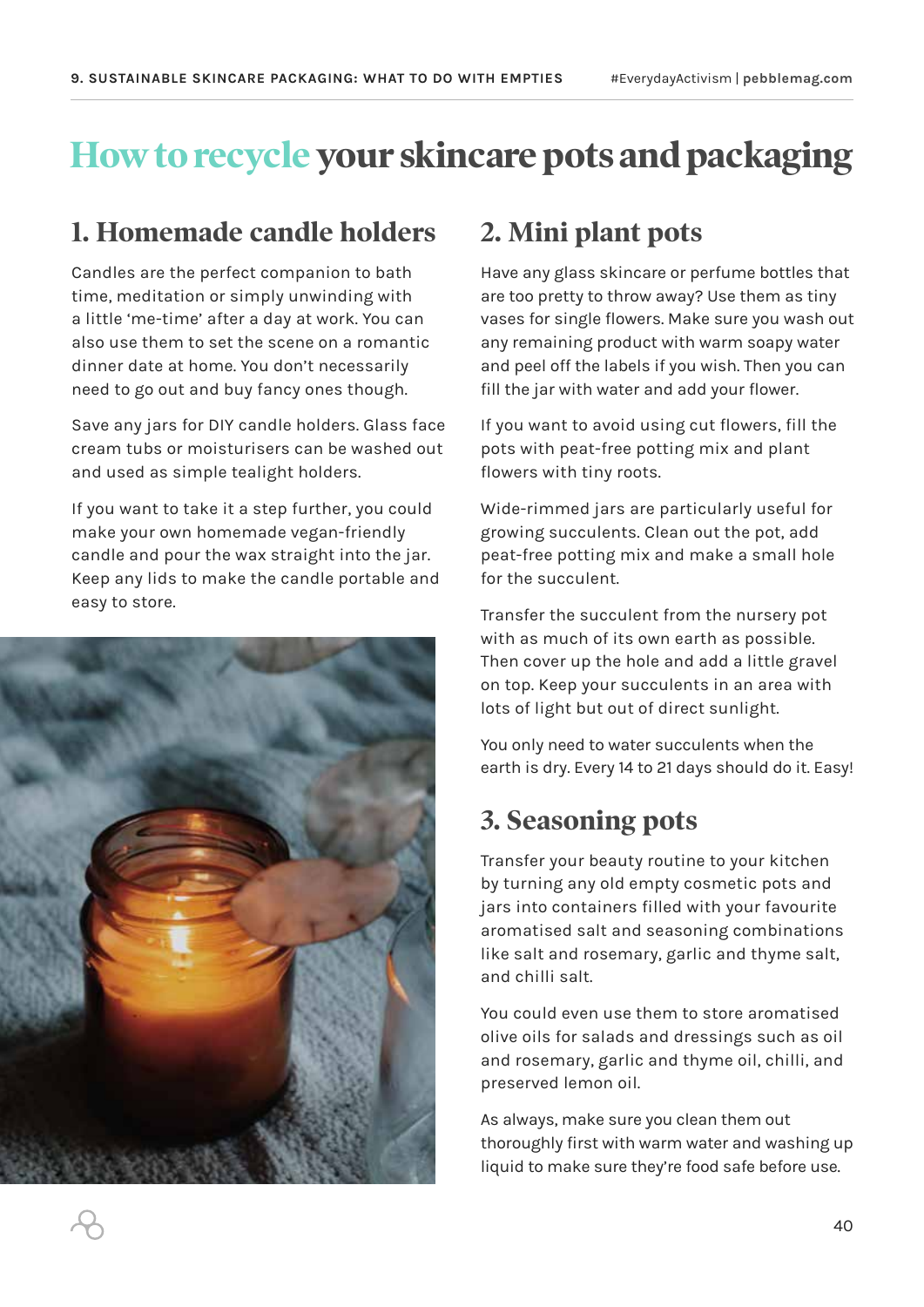#### **4. Homemade organisers**

Have any used up compact containers with a mirror? Give them the job of keeping your hair bands or jewellery safe, particularly if you're travelling.

Old lip balm containers are handy for storing bobby pins. Eyeshadow palettes can be turned into small DIY sewing kits for emergency repairs when you're out and about. Not only are you turning empties into zero waste storage but you're also prepared for any wear and tear that comes your way.

*Tips courtesy of [Fuaraìn](https://www.fuarainskincare.com/).* 

## **How to recycle your skincare pots and packaging**

Another simple way to take care of your empties sustainably is to recycle them. If they're non-recyclable, another option is to check if your favourite brand has a recycling scheme in place.

Brands like [Beauty Kitchen](https://beautykitchen.co.uk/) encourage you to send your old empties back to them in the post for free so they can fill them up and reuse them.

Both [ESPA](https://www.espaskincare.com/recycleme.list) and [LOOKFANTASTIC](https://www.lookfantastic.com/recycle-me.list) have partnered with Recycle.Me by THG to invite you to send them any plastic packaging from used beauty products from any beauty brand.

Waste plastic packaging is then turned into a weather proof and recyclable alternative to plywood which can be reused and recycled on repeat.

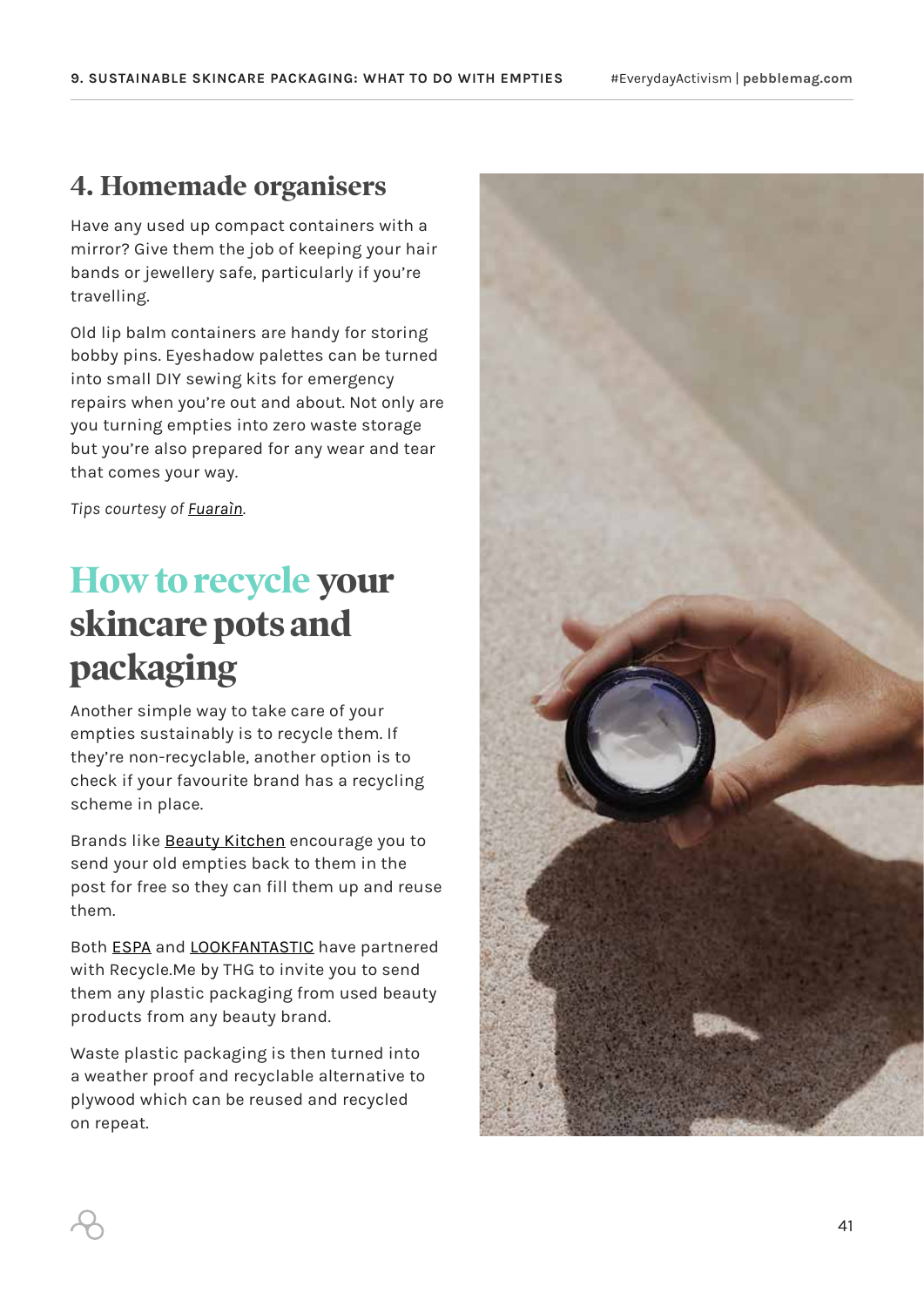<span id="page-41-0"></span>

# **2021's Sustainable Skincare Trends**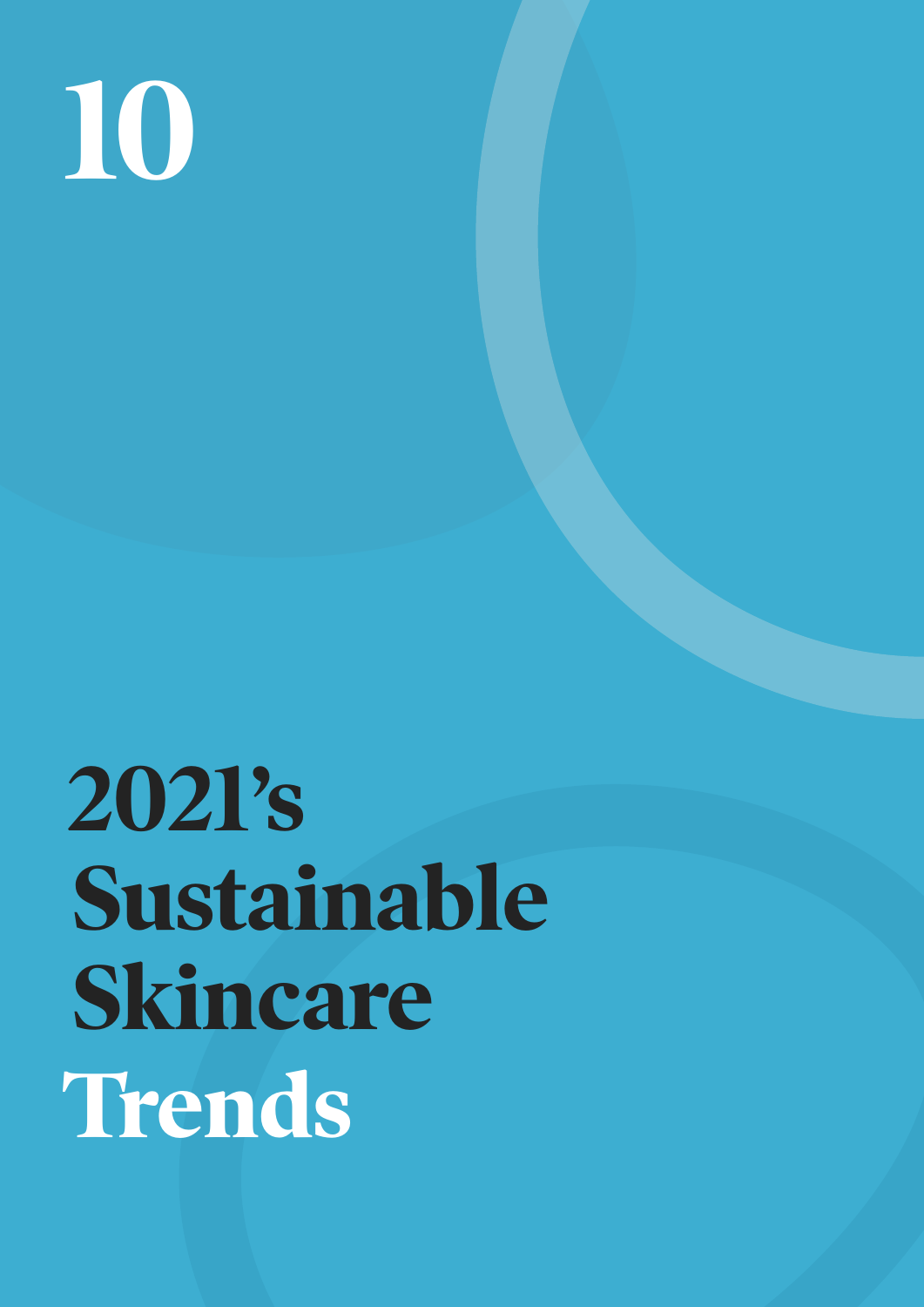#### As we know, the skincare industry has got a lot to answer for in terms of ethics and the environment.

However, although there's still a long way to go, the good news is sustainable skincare is a growing trend.

An increasing number of brands are taking steps to be more eco-friendly and many more sustainable brands are starting to emerge.

What's more, consumers have started to get clued up about what's in their ingredients and why, putting pressure on brands to make changes.

Check out these facts and figures about sustainable skincare gathered by Soil Association at their annual 2021 Trends Summit:



In 2020, the market for certified organic and natural products saw its 10th year of consecutive growth with total sales over **£120 million**.



COSMOS (global standard for certified and organic cosmetics) now has **40,000** certified products and ingredients, a **40% increase** from last year.



The global market for natural personal care products has grown exponentially from zero to **\$12 billion** within two years.



**28%** of consumers are more likely to buy organic beauty and wellness products due to the move towards online shopping in light of the pandemic.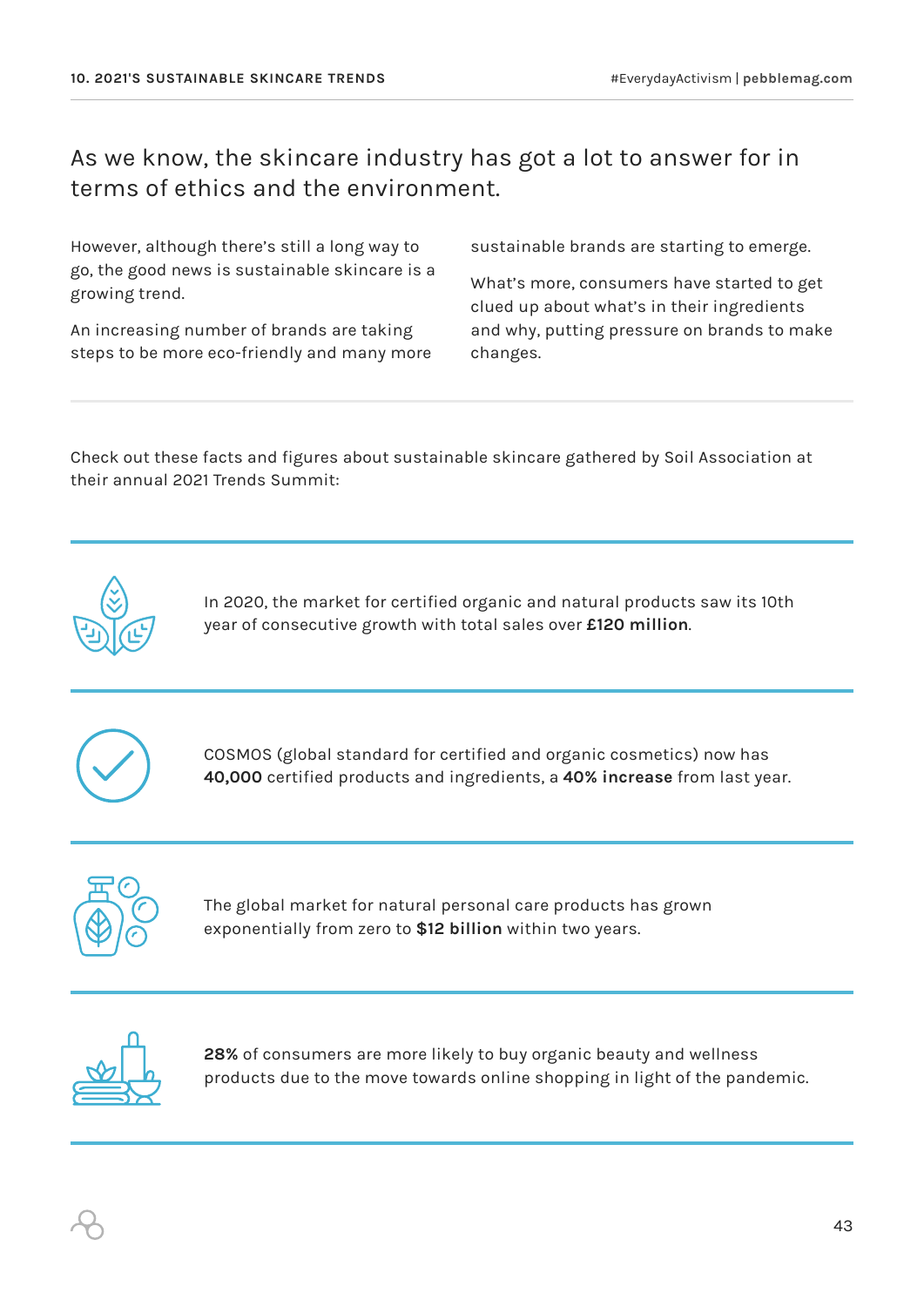

**45%** of consumers say that organic beauty and wellness products are better for the environment.



**56%** of consumers believe beauty and wellness brands should do more to protect the environment.



Younger generations are at the forefront of the sustainable skincare trend. **28%** of 16-24 year olds are buying organic beauty products in comparison to **9%** of 55+ year olds.

#### **So, what's behind this growing trend?**

Soil Association says the overriding factor is transparency of sustainable benefits to the environment. This can be identified in four key areas:



It's clear that there's never been a better time to make your skincare routine a force for good, not just on your skin but on people and the planet too!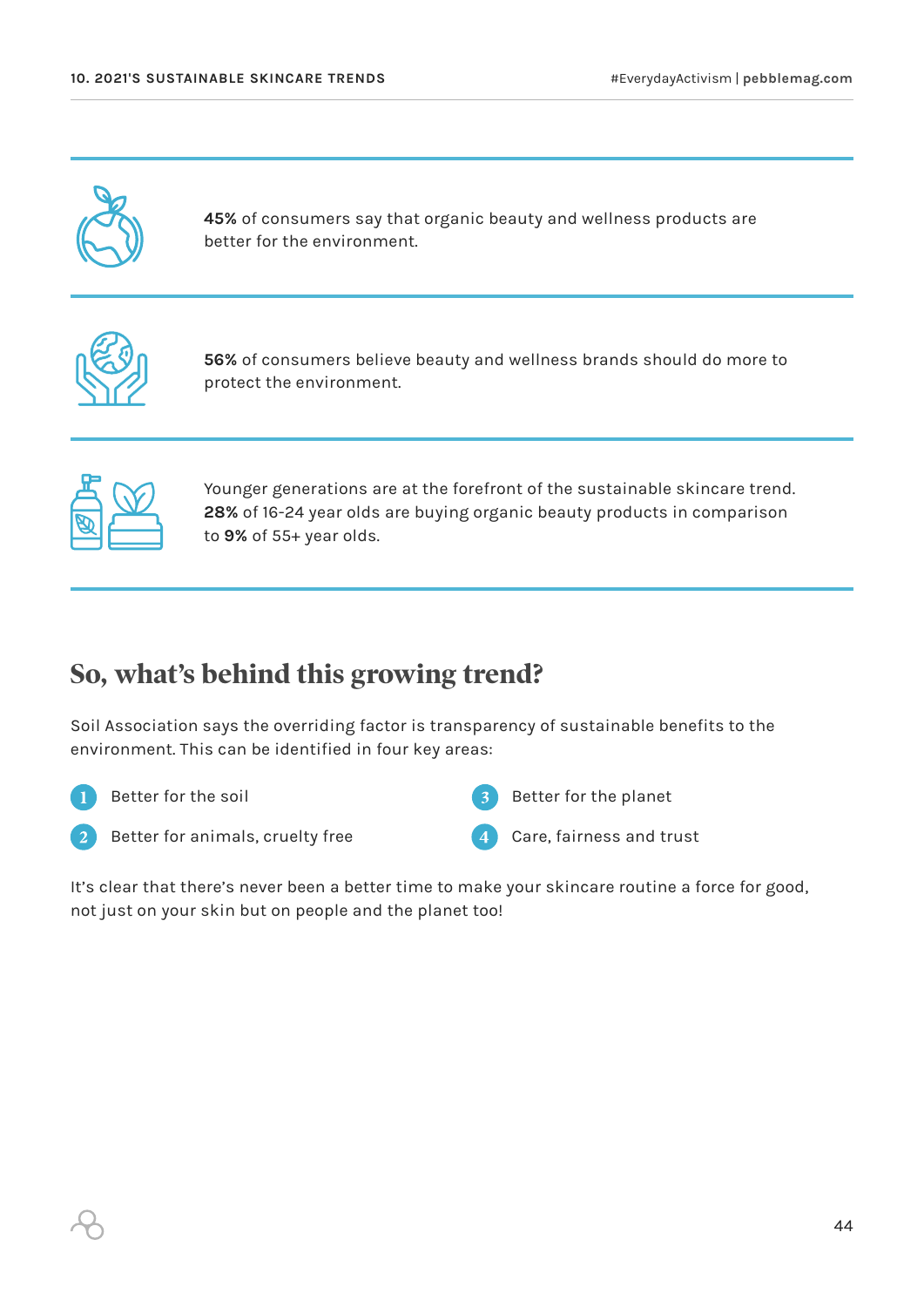<span id="page-44-0"></span>

# **Sustainable Brand Directory**

These are pebble's favourite sustainable skincare / haircare brands. Plus we've got exclusive discounts to make it even easier for you to swap and try them out.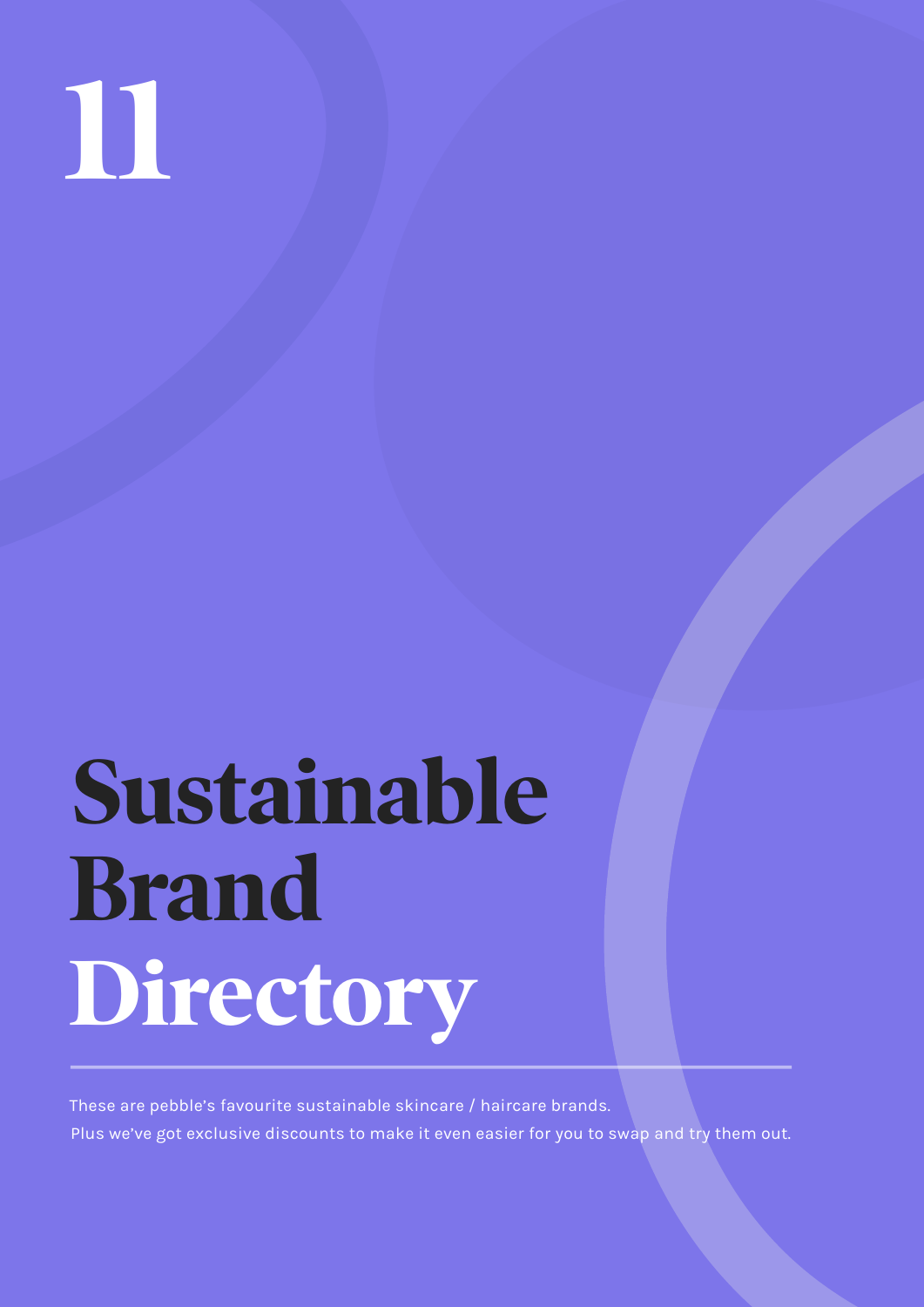### <span id="page-45-0"></span>**KinKind**

[KinKind](https://kinkind.co.uk/) helps British families create positive plastic free change in their bathrooms and makes it easy too. Their award-winning bars are plastic-free, lovely-to-use, handmade in the UK and posted directly through the letterbox so you don't have to worry about delivery times.

Choose from a selection of luxurious moisturiser bars, unisex shave bars bodywash bars as well as hair and skincare products. Each one is easy to use and gives you the results you expect from bottled versions - just without the plastic and water waste. In fact, you can see how many plastic bottles you're saving with every order!

**Hero Product**: Moisturiser bars

Each bar replaces multiple plastic bottles and is packed full of cocoa butter to nourish dry and rough skin on body, hands and feet.

**Packaging**: Minimalist cardboard packaging that fits through your letterbox.

> **Get 10% off at KinKind. Use code PEBBLE10.**

I'm a SOFT tous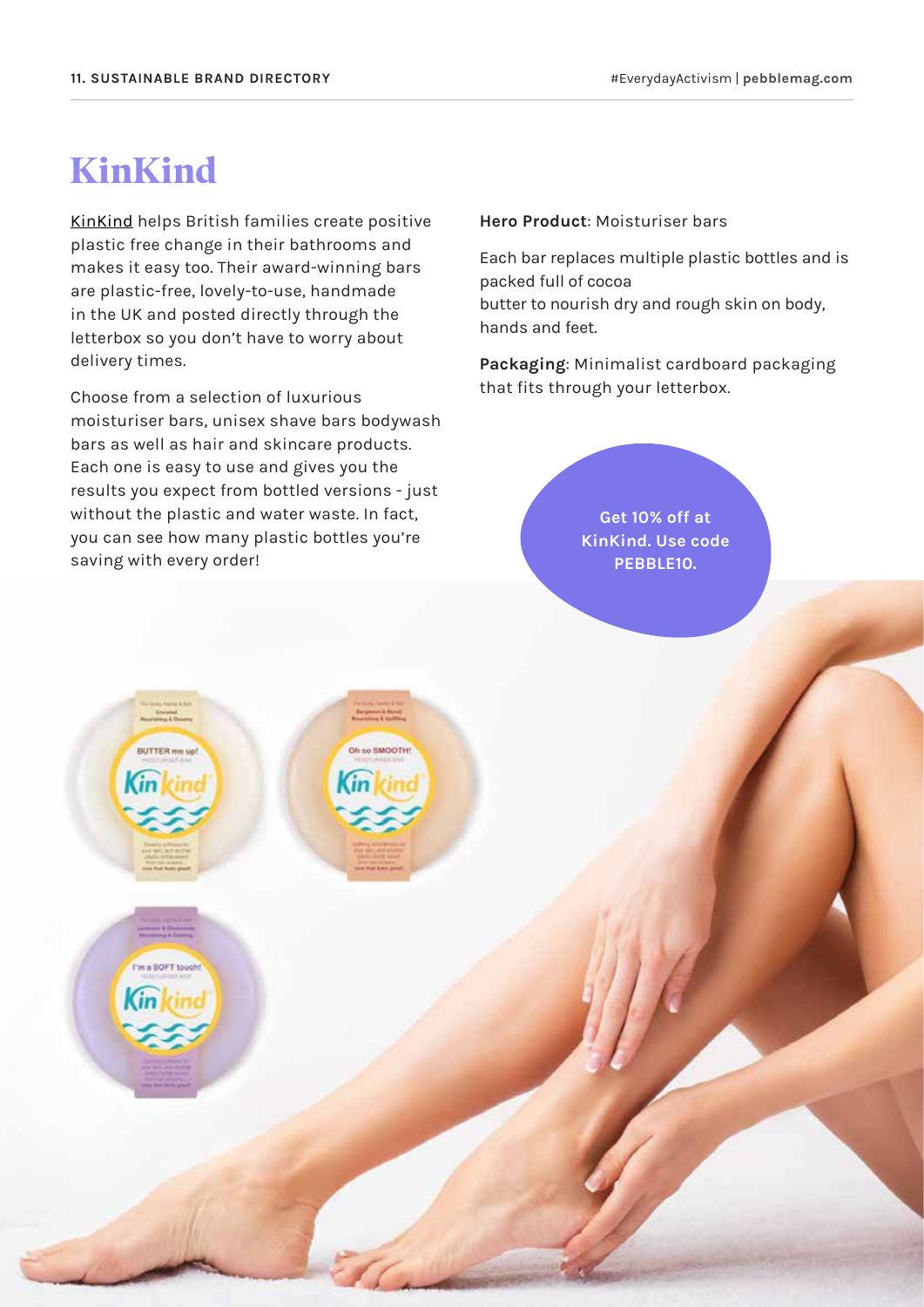## **Soap Folk**

Based in the Stroud Valley on the edge of the Cotswolds, the small team at [Soap Folk](https://soapfolk.com/) make gentle, handmade soap bars and skincare products using the best quality, sustainable, natural and organic ingredients. You can order them as a one-off delivery or regular subscription.

You also won't find any palm oil, detergents, SLS, sorbates or plastic packaging either. Soap Folk are committed to being as zero waste as possible and they even have an All Kinds Soap Subscription for their soap offcuts. They offer Bike Drop delivery locally and have achieved the Surfers Against Sewage 'Plastic Free Champion' award.

**Hero Product**: Soap Folk All Kinds Subscription

Be a 'waste warrior' and get a delivery of off-cut soaps that come in a mix of shapes, sizes and scents, with the occasional wonky edge.

**Packaging:** Recyclable paper and posted in a recyclable Kraft box.



**Get 10% off at Soap Folk. Use code PEBBLE10. One-off discount.**

**Get 10% off at Shoreline Shaving. Use code PEBBLE10.** 



## **Shoreline Shaving**

Located in Manchester, [Shoreline Shaving](https://www.shorelineshaving.com/), offer 100% plastic free shaving kits that are zero waste and eco-friendly. Their safety razors come in two styles: bamboo grain handle and chrome plated finish or colourful metal razors with a textured grip.

There are nine colours to choose from and each razor is designed to reduce skin irritation and shaving rash. What's more, for every bamboo razor sold, Shoreline Shaving donate part of the profit to The Ocean Cleanup. For every Coral Collection razor sold, they donate a portion of the profit to causes that support the protection of the world's coral reefs.

#### **Hero Product**: Shaving soap

Shoreline's orange and lavender shaving soap is natural, cruelty free and free of sulphates, parabens and palm oil.

**Packaging**: Reusable gift box, recycled cardboard and packed with zig zag paper offcuts.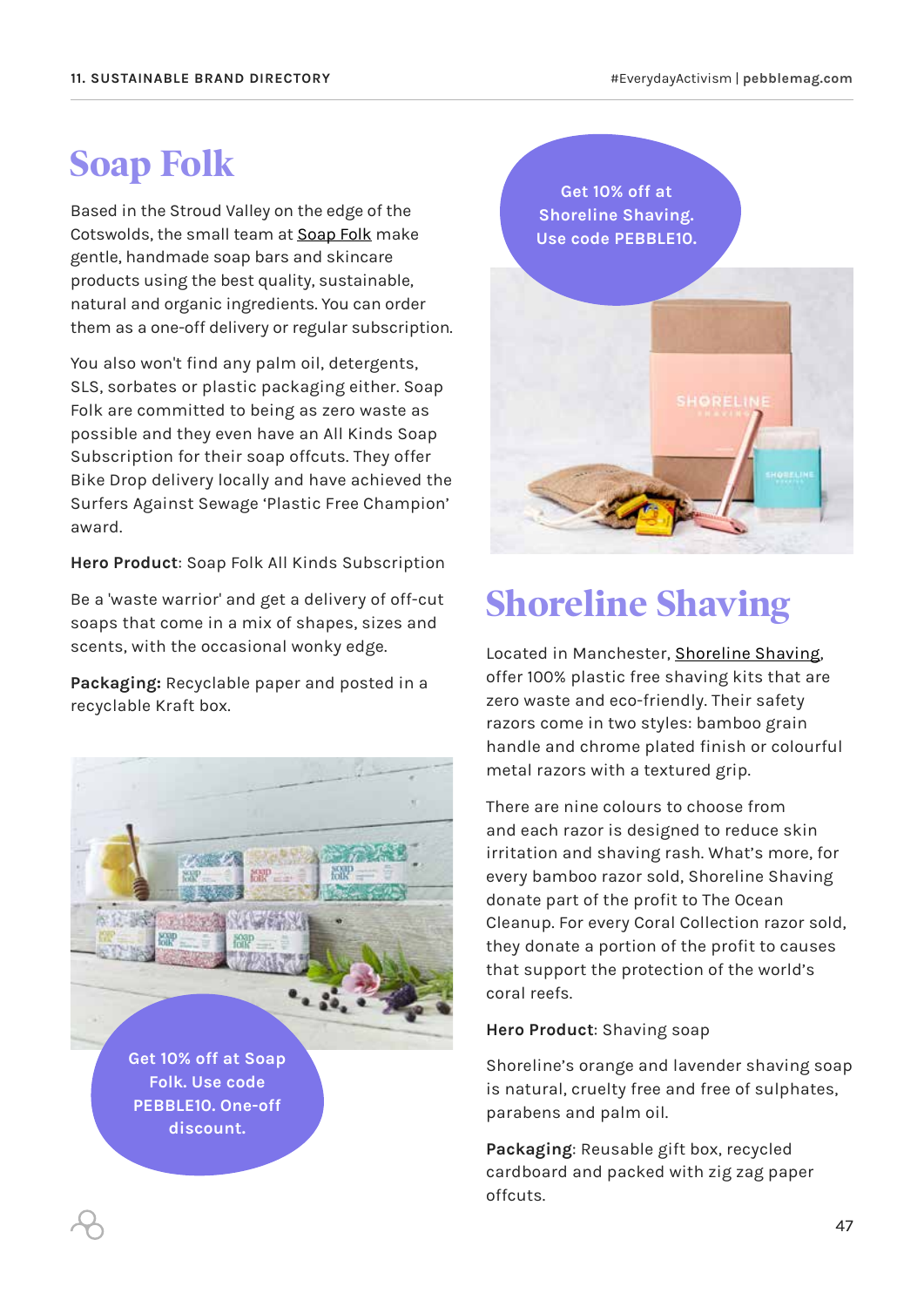<span id="page-47-0"></span>

## **Scintilla**

Previously known as Conscious House London, [Scintilla](https://www.wearescintilla.com/) have evolved to create natural, sustainable and ethical home and beauty products made from simple formulations. Women-led and based in London, they're all about helping you to adopt skincare as a form of self-care and implement sustainable swaps and practices into your routine.

Every product in their range is designed to bring you closer to nature and appreciate the power of plants. They're committed to keeping them affordable too. What's more, Scintilla donate 10% of their profits to charities they believe in, including Mind and SEED Madagascar.

**Hero Product:** Bergamot & Lemongrass Hand Cream

Rich, but non-greasy, this light but deeply moisturising hand cream absorbs easily into the skin, taking all the goodness of Shea and cocoa butter with it.

**Packaging:** Recycled and recyclable packaging including glass jars and aluminium containers.

## **KIND2**

All [KIND2](https://kind2.me/) hair care products are awardwinning, made with natural plant-based ingredients and contain no synthetic fragrances, colours or palm oil. They're also [vegan](#page-16-0) and cruelty free and they've been certified micro-plastic free by Plastic Soup Foundation. Their solid shampoo and conditioner bars are soap-free and pH balanced, which means you don't need to worry about a transition period.

Each bar saves two plastic bottles from being created. KIND2 also work with a Social Enterprise supporting people with autism and learning difficulties to gain skills and employment and they plant a tree with every order.

#### **Hero Product:** Two in One

This hero product is made with upcycled Hemp Seed Oil from discarded food waste and was awarded "Best New Sustainable Hair Product" at the 2021 Pure Beauty Global Awards.

**Packaging:** Compostable/ recyclable and made with carbon balanced paper supporting The World Land Trust.

> **Get 15% off at Kind2. Use code KIND2PEBBLE. Not applicable to subscriptions.**

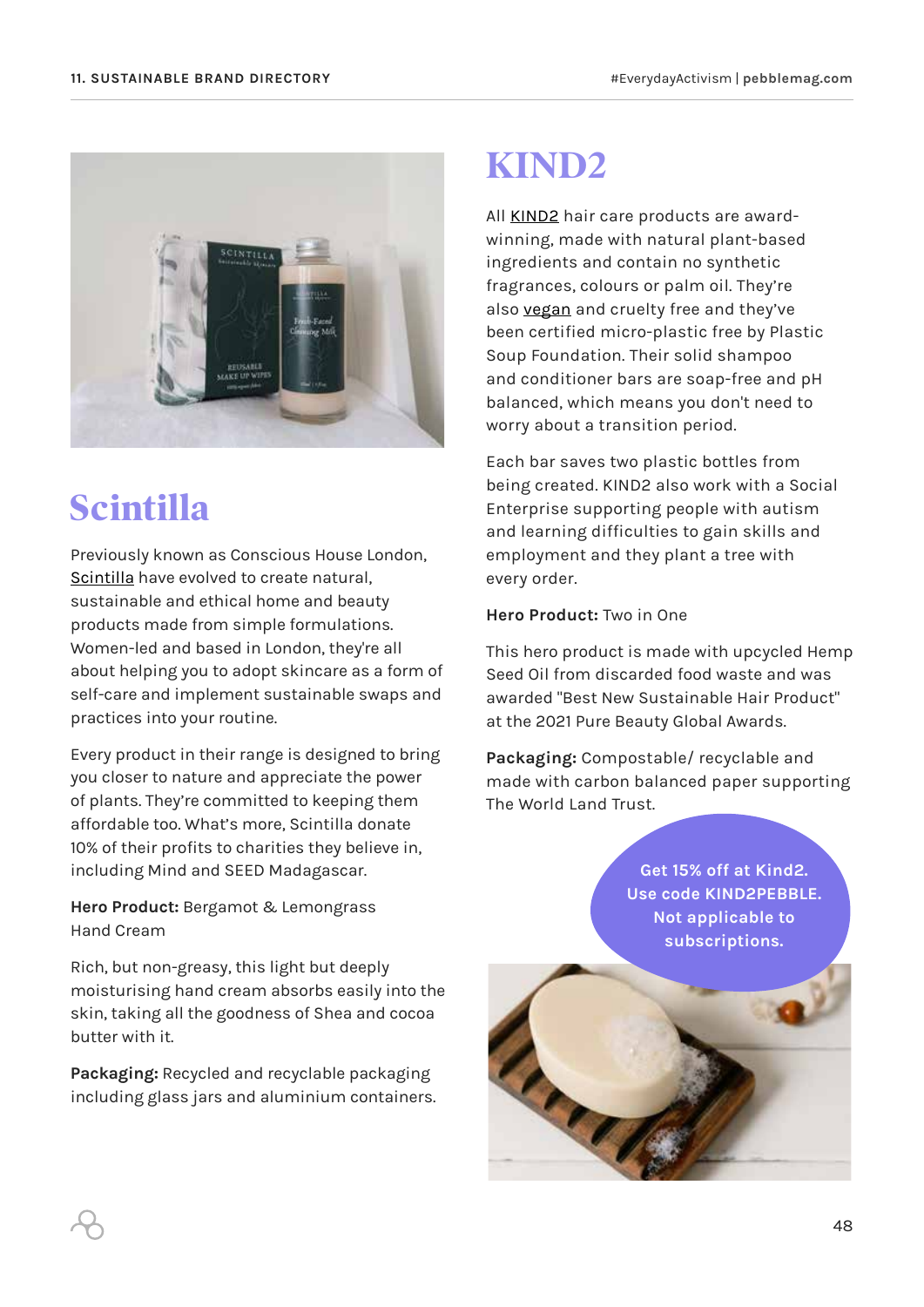### **MamaSia**

[MamaSia](https://www.mama-sia.com/) is an award-winning, natural skincare and wellbeing brand based in the UK. Their products are formulated on traditional African principles fused with a modern Western twist. Most of their ingredients are sourced directly from their family lands in West Africa with ingredients including shea butter, cocoa butter, moringa and baobab.

Their aim is to share their ingredients and knowledge with you, inspire your journey towards nature and a healthier lifestyle and assist you every step of the way (SIA). What's more, 5% of their annual income is given back to their extended family in rural Ghana.

**Hero Product:** Shea Zest Body & Hair Butter

This intensely rich body butter contains lemongrass oil and it can be used to hydrate and nourish skin and hair for 24 hours (skin) to a week (hair).

**Packaging:** 100% recyclable lightweight containers and recyclable amber glass bottles.



**Get 10% off at MamaSia. Use code WELCOME when you sign up to their newsletter.** 



**Get 25% off Maiiro. Use code PEBBLE25.** 

### **Maiiro**

[Maiiro](https://maiiro.com/) is a sustainable, hand-harvested seaweed skincare brand inspired by a family tradition from the island of Guernsey. The brand was created out of a need for a natural skincare solution which did more than mask skin issues. Their signature Kelpogen5 collection is made using a powerful formulation of five marine ingredients including seaweed and the antioxidant Astaxanthin which protect and boost the skin's own natural function.

Maiiro uses organic and vegan ingredients (except the lip salves which contain beeswax) that are [cruelty free](#page-6-0) and sustainably sourced so as to protect the ecological balance of the ocean.

**Hero Product:** Organic Anti-Blemish Cream

This lightweight, fragrance-free, calming moisturiser helps to instantly soothe and hydrate inflamed skin.

**Packaging:** All packaging is 100% recyclable or biodegradable.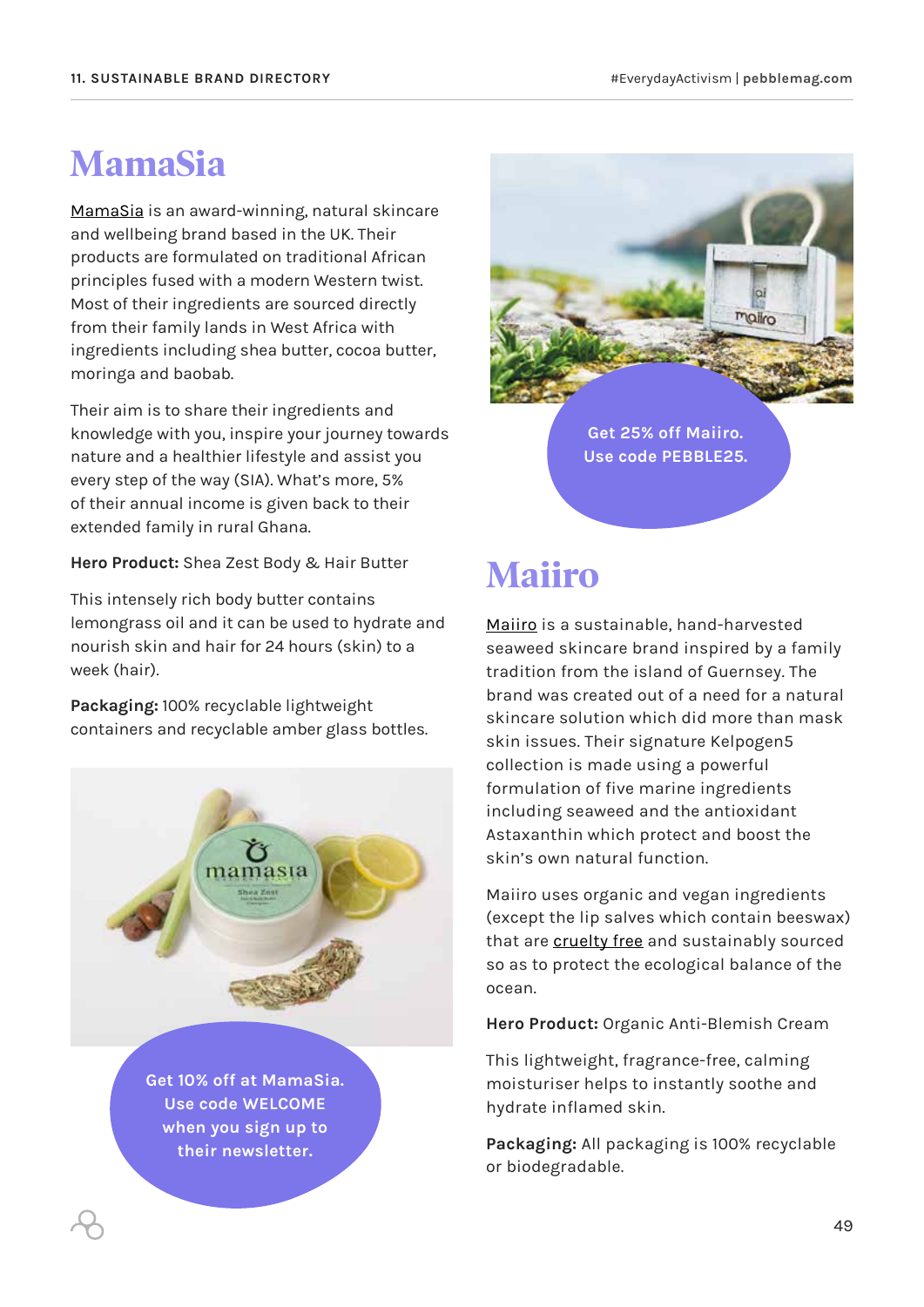

**Get 15% off at Milly and Sissy. Use code PEBBLE15.**

## **Milly and Sissy**

[Milly and Sissy](https://millyandsissy.co.uk/) are committed to having a positive impact on the environment with their range of vegan, cruelty free and eco-friendly beauty products. They use 99.7% natural ingredients except for the synthetic fragrances. They avoid using essential oils to ensure that their products are both biodegradable and hypoallergenic. Formulations are SLS free, paraben free and palm oil free.

What's more, all their products come with reusable glass or aluminium bottles which can be refilled using concentrated formulas in compostable sachets. This means no water is transported, giving an impressive 94% reduction in transport carbon emissions.

**Hero Product:** Zero Waste Sweet Cherry Hand Wash

This low lather hand wash will leave your hands feeling smooth, moisturised and clean.

**Packaging:** Packaged in biodegradable sachets that can be put in the home compost bin.

## **Beauty Kitchen**

[Beauty Kitchen](https://beautykitchen.co.uk/) are a B Corp certified business on a mission to create the most effective, natural and sustainable beauty products in the world. Every product in their award-winning range has been designed with sustainability at its heart from their Return Refill Repeat packaging right down to their microplastic free ingredients.

Beauty Kitchen are all about making small changes that have a big impact. All their products are Leaping Bunny approved and handmade in the UK. They also give 2% of sales to charities including the Seahorse Trust and the Plastic Soup Foundation.

**Hero Product:** Seahorse Plankton + High Definition Facial Oil

Proven to boost collagen in just 24 hours and reduce the appearance of face spots, dry lines and wrinkles leaving a noticeably even texture and tone.

**Packaging:** Aluminium, glass or plastic that can be sent back via freepost and recycled.

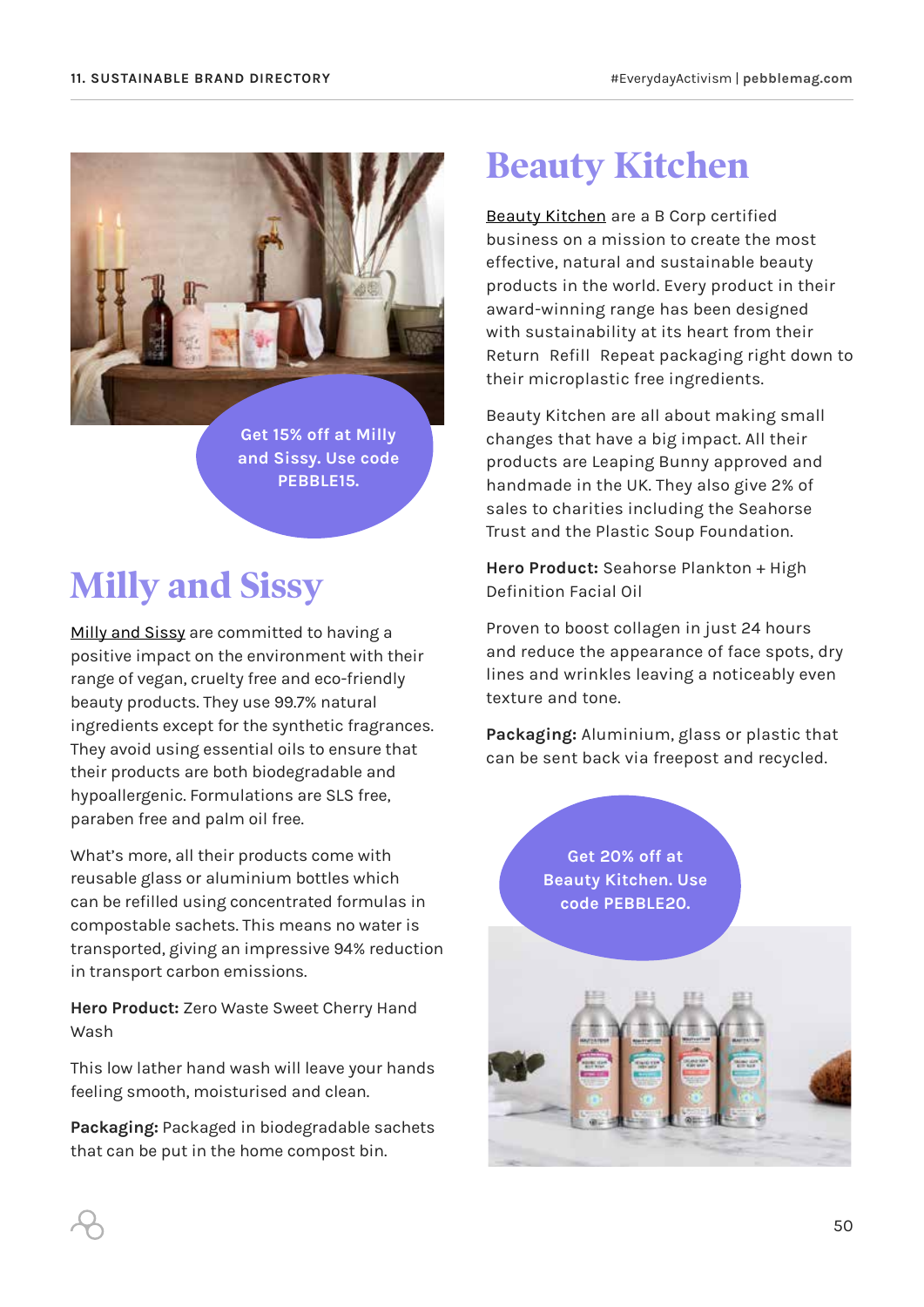## **Hairstory**

[Hairstory](https://www.hairstory.com/) is built by a team of hair industry veterans with a combined 50+ years of experience in hair care. After decades of trial and error, they've developed a line of products that leave your hair clean, shiny, and healthy - without using any of the harmful ingredients typically found in shampoo.

Hairstory recognise that everyone's hair is different and requires a personalised approach which is why they invite new customers to find their perfect hair care combination with their customised quiz. They're also passionate about protecting the environment and members of 1% For The Planet.

#### **Hero Product:** New Wash

New Wash is a moisturising, detangling, shampoo-alternative that will transform your hair to the way it was before detergents dried your hair out.

#### **Packaging:** XXX



**Get up to 15% off when you join the Refill Club. Discount code is automatically generated when you sign up.** 



**Get 20% off at FOAMIE. Use code PEBBLE.** 

## **FOAMIE**

German skin and hair care brand, [FOAMIE](https://www.foamie.co.uk/) have reinvented the traditional bar of soap to create 'soap-free' products that are pH balanced. All of FOAMIE'S products have gentle formulas which cleanses skin and washes hair without drying. Best of all, there's no transition period when switching.

Their shampoo bars are made with high quality ingredients that are free from sulphates, SLS, parabens and alcohol. They're also vegan, cruelty free and RSPO certified. FOAMIE's bars have an ergonomic design which makes them easy to hold. Plus, they come with a string attached so you can hang them up after use.

**Hero Product:** Coconut Shampoo Bar For Normal Hair

This shampoo bar contains wheat proteins and coconut for strong, supply hair with additional shine.

**Packaging:** Recyclable cardboard packaging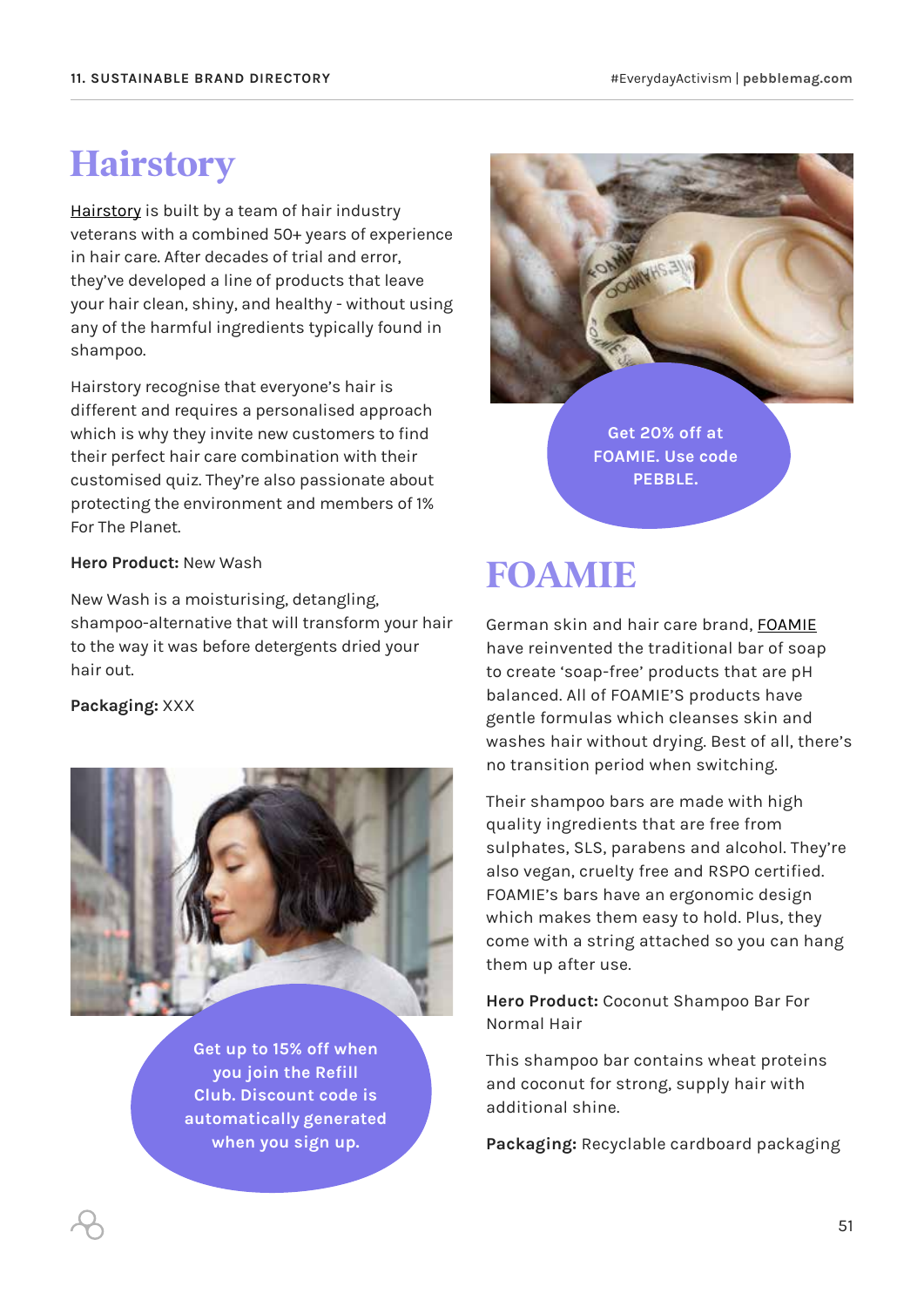### **Astris & Green**

[Astris & Green](https://www.astrisandgreen.co.uk/) was created to make sustainable swaps easier and more accessible. The online eco store offers a range of products from skincare to bathroom essentials and gifts - all from eco-friendly and ethical brands that are dedicated to making a difference.

Astris & Green's extensive skincare collection features top quality and plastic free brands including White Rabbit, Salt + Steam and Heavenly Organics. There's also a whole section on men's grooming with highlights such as

beard oils and plastic free razors. Each brand has been carefully selected in line with Astris & Green's sustainable, ethical and positive ethos.

**Hero Product:** White Rabbit Lime & Coconut Cleansing Water

This gentle cleanser and makeup remover removes oil and dirt from your pores whilst hydrating your skin.

**Packaging:** Recyclable packaging including glass jars and aluminium containers.



**Get 15% off skincare (including men's) at Astris & Green. Use code PEBBLE15. Valid until 30th June 2021.**